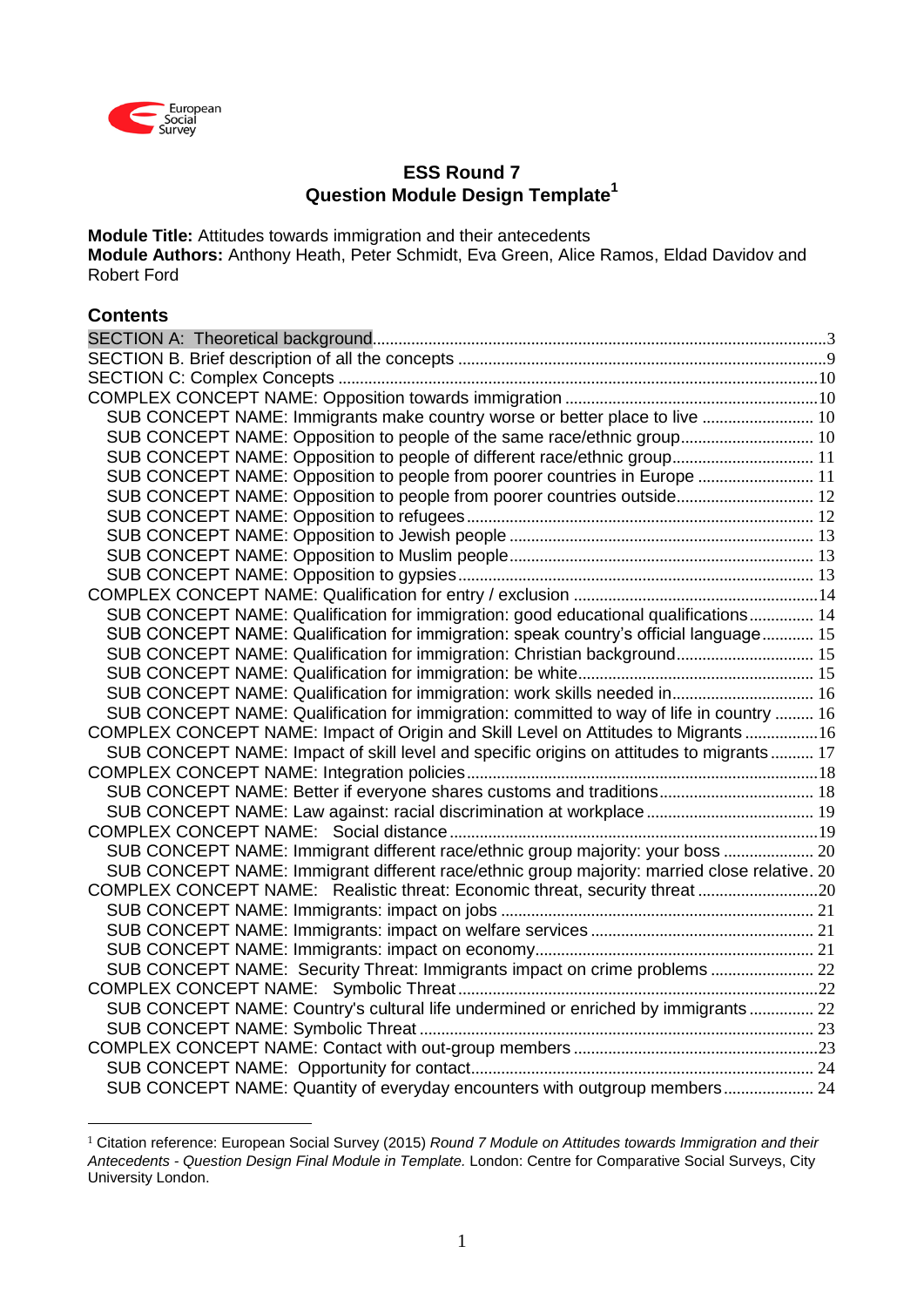| SUB CONCEPT NAME: Quality of brief everyday encounters with outgroup members  25 |  |
|----------------------------------------------------------------------------------|--|
|                                                                                  |  |
|                                                                                  |  |
|                                                                                  |  |
|                                                                                  |  |
|                                                                                  |  |
|                                                                                  |  |
|                                                                                  |  |
|                                                                                  |  |
|                                                                                  |  |
|                                                                                  |  |
|                                                                                  |  |
|                                                                                  |  |
|                                                                                  |  |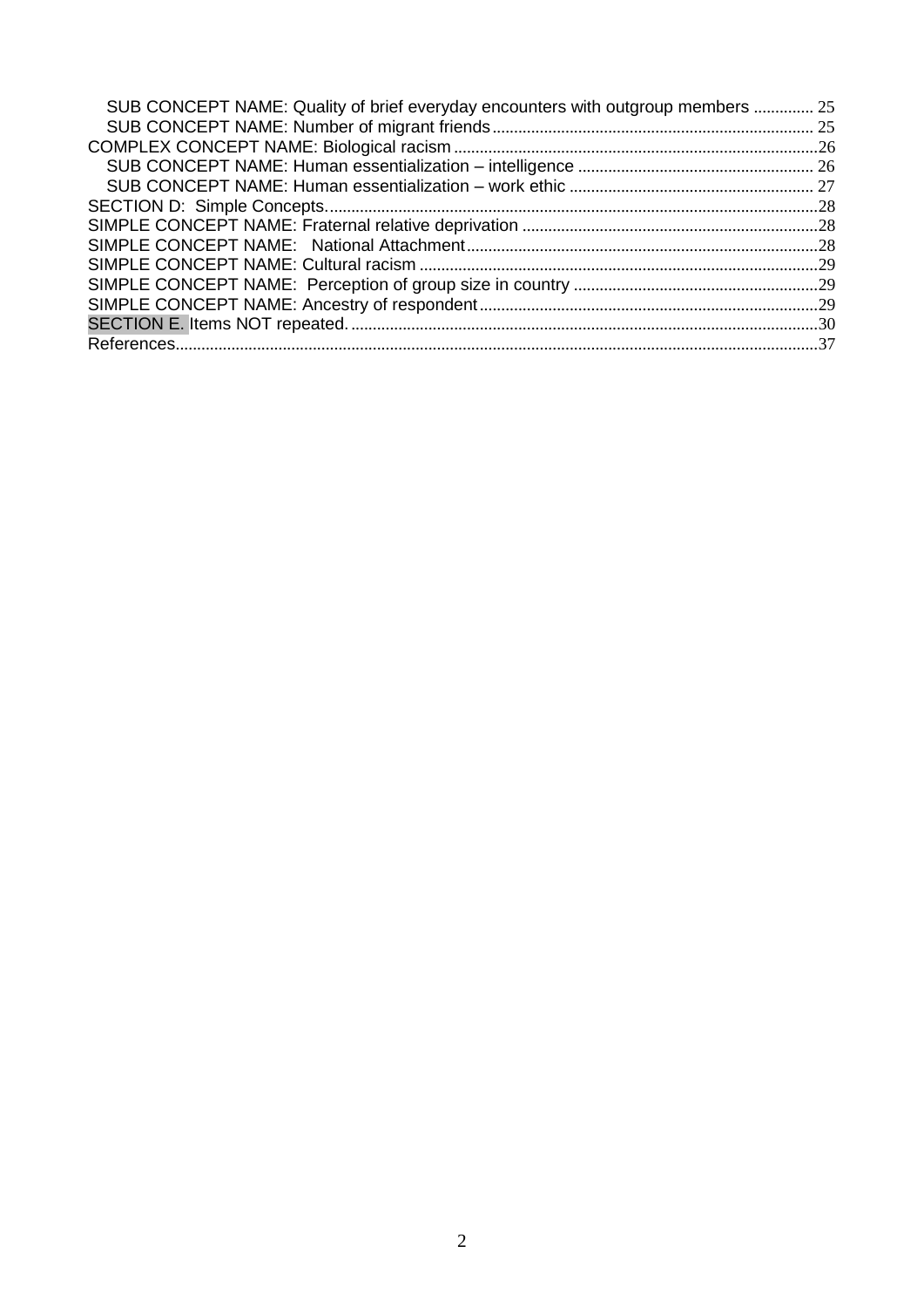### <span id="page-2-0"></span>**SECTION A: Theoretical background**

### **Describe the theoretical background of the module, its aims and objectives**

This module is a repeat of the Immigration module included in the first wave of the ESS (Preston et al, 2001). It is now a decade since the original module was fielded in 2002/3. The political and academic relevance of this topic area has continued to increase as a result of a number of political, economic and demographic trends, including continuing large migration flows into and across Europe, the Great Recession of 2008, and the continuing strength of radical right political parties focused on mobilizing public opposition to migration.

Since 2009 almost 60 new publications per year have used data from the Round 1 immigration module, including ones in highly-ranked journals such as the American Sociological Review, British Journal of Political Science, European Journal of Political Research, European Sociological Review, Ethnic and Racial Studies, Public Opinion Quarterly, Political Psychology, Economics Letters, European Journal of Political Economy and European Journal of Social Psychology demonstrate that the ESS 2002/2003 module has been effectively used in the fields of sociology, political science, social psychology and economics as well as in research methodology. It has been used to study substantive topics such as social distance from immigrants (eg Schlueter & Wagner, 2008), symbolic boundaries (Bail, 2008), entry and exclusion criteria for immigrants (Citrin & Sides, 2008; Gorodzeisky, 2011; Green, 2007, 2009; Green et al., 2010), values and immigration (Davidov et al., 2008), anti-racism laws (Sarrasin et al., 2012), contact with immigrants (Semyonov & Glickman, 2009), perceptions of threat and negative consequences of immigration (Hjerm, 2009; Pereira et al., 2010; Semyonov & Glickman, 2009; Sides & Citrin, 2007), effects of education on immigration attitudes (Hainmueller & Hiscox, 2007), foreign-born population innumeracy (Herda, 2010), and right-wing populism (Iversflaten, 2007; Oesch, 2008; Rydgren, 2008).

While the module has been used for studies of attitudes in individual countries, a large proportion of this research has had a multi-level design as the 22 country sample was one of the first datasets allowing a comprehensive analysis of both individual and country-level factors underlying immigration attitudes (see Coenders et al., 2005). Moreover, the replication of three of the immigration items in the core module have permitted over-time studies (eg Meulemann et al., 2009).

The repeat module has the following three key elements:

- 1. Replication of the key questions which have been the most extensively used by secondary analysts and which measure central theoretical concepts. Our experience working with national repeated cross-sections (such as the British Election Surveys and British Social Attitudes surveys) is that, although the meaning of items may change over time as the context changes, the wider scientific community has a strong preference for maintaining key items unchanged. We agree with this preference and the bulk of the module therefore consists of replications of this sort.
- 2. A small number of additional questions to supplement existing batteries where there are doubts about the extent to which existing batteries satisfactorily measure the theoretical concepts that scholars have wished to measure, or where there are doubts about equivalence of meaning between countries;
- 3. Addition of a small number of questions reflecting changes in the policy agenda (for example the increasing concerns about the integration of Roma migrants and migrants from Muslim countries), the context of immigration and new theoretical developments. On the theoretical side we continue the focus of the previous module on the explanatory concepts of realistic and symbolic threat, social distance and intergroup contact. We also introduce new measures of racism, nationalism and fraternal relative deprivation

### **Theoretical summary**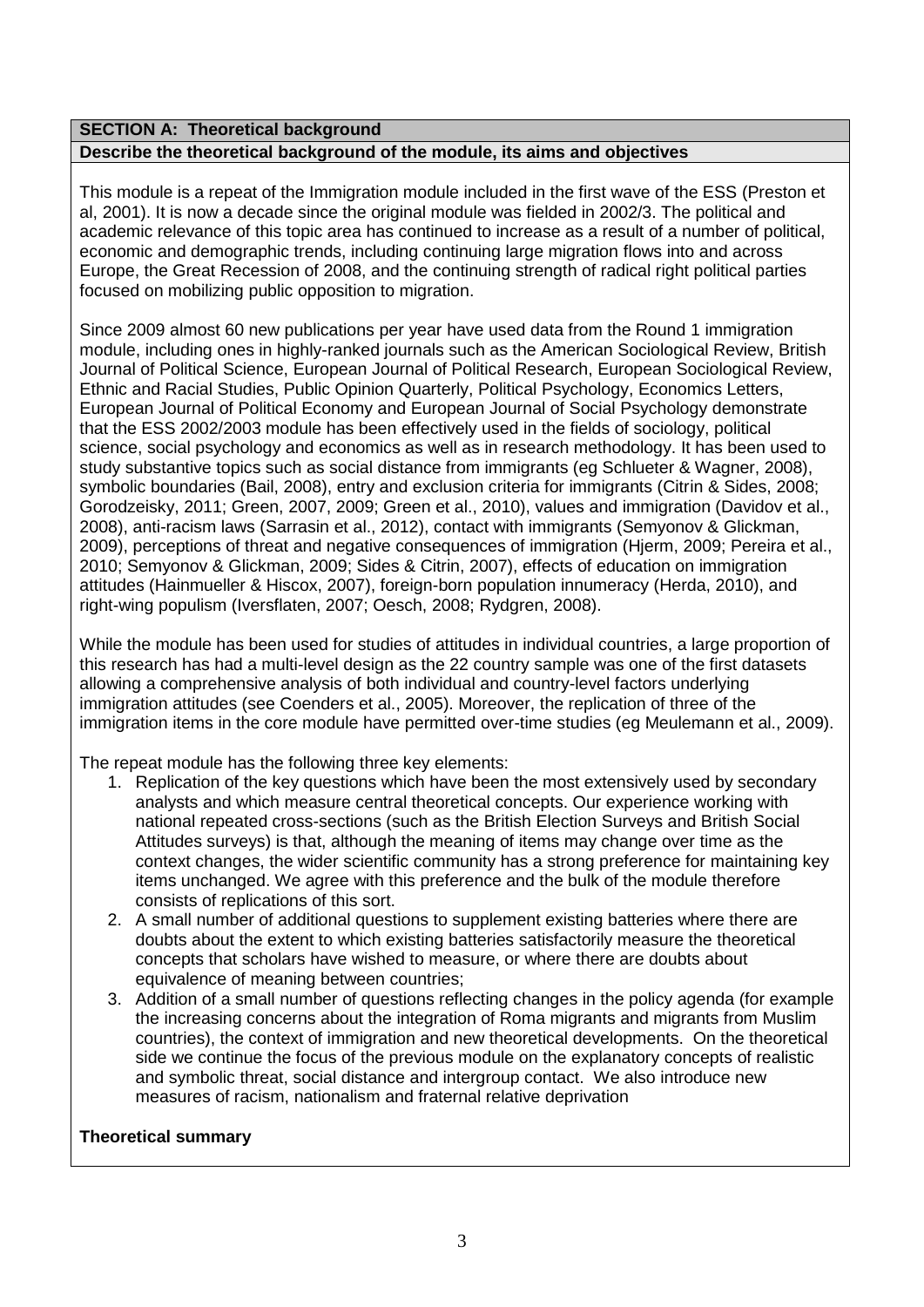The central outcome (or dependent variable) explored by the module consists of attitudes to immigration. As in the original 2002/3 module, we distinguish between opposition to, or support for, immigration by different types of migrant (OPOSIM), attitudes towards different criteria for accepting or excluding migrants (QFIMLIVE), and attitudes towards policies for integrating migrants into the new country of residence (IMINTPOL).

The key concepts developed in the existing literature for explaining attitudes towards immigration are perceptions of economic threat (ECONTHR), symbolic threat (RLGUEIM), and intergroup contact (OGCONT). The major focus is therefore on elucidating the relationship between these concepts and various aspects of support for or opposition to immigration. We expect economic threat and symbolic threat to have relatively larger or smaller impacts on attitudes towards different types of migrants and different criteria for entry. Thus feelings of symbolic threat might be more strongly associated with opposition to culturally distinct groups, such as Muslims migrating to a non-Muslim country. Feelings of economic threat in contrast might have a greater impact on attitudes towards economic migrants who might not necessarily be culturally-different but who might be seen as competing for jobs and housing (eg East European migrants from Poland migrating to another Christian country).

Perceived group size (NOIMBRO) might be expected to moderate the impact of both realistic and symbolic threat. Thus there might be greater opposition to larger groups of migrants than to smaller ones as larger groups might be thought to constitute a greater economic threat and also to be more difficult to integrate into the country's way of life.

Subjective feeling of social distance (SOCDIST) is another of the classic concepts in the study of racial prejudice and is a powerful predictor of attitudes towards migrants and minorities. The concept and measure was first developed by Bogardus (1947) and has been widely used ever since as an indicator of prejudice towards out-groups. Theoretically we see it as acting as a mediator between perceptions of threat and attitudes to immigration.

While feelings of threat, whether economic or symbolic, are expected to generate opposition to immigration, contact with immigrants or their descendants might be expected to ameliorate opposition. In particular positive forms of contact might lead to greater social acceptance of outgroup members and hence might reduce opposition to immigration, especially opposition towards culturally-dissimilar groups.

We also need to consider the antecedents of feelings of economic and symbolic threat and of intergroup contact. Firstly, we expect demographic factors to shape these perceptions, for example with higher education tending to reduce sentiments of symbolic threat and unemployment increasing perceptions of economic threat. Another important demographic factor is the ethnicity of the respondent, ethnic minorities (particularly those with an immigration background themselves) being more likely to support immigration. Secondly we expect opportunities for contact (ACETALV) to be an important determinant of actual contact. Thirdly, we expect deeper and more enduring values and identities to shape perceptions of realistic and symbolic threat. We focus in particular on fraternal relative deprivation (GVTRIMG), on national attachment (FCLCNTR) and on forms of racism (BIORACM and SMCTMBE) which we postulate will influence perceptions of threat and engagement in contact.

The theory underlying the use of these concepts in the literature argues that perceptions of realistic and symbolic threat are the main drivers of preferences for more restrictive immigration and for restricting immigration from certain countries of origin more than others (Ford, 2011; see Ceobanu & Escandell, 2010 for an overview), while racism itself, nationalism, and fraternal relative deprivation are main drivers of threat perceptions and of attitudes to integration policies. A large and continually developing theoretical literature has articulated and developed these theoretical concepts (Green & Staerklé, 2013; Raijman, Davidov et al., 2008; Smith, Pettigrew et al., 2012).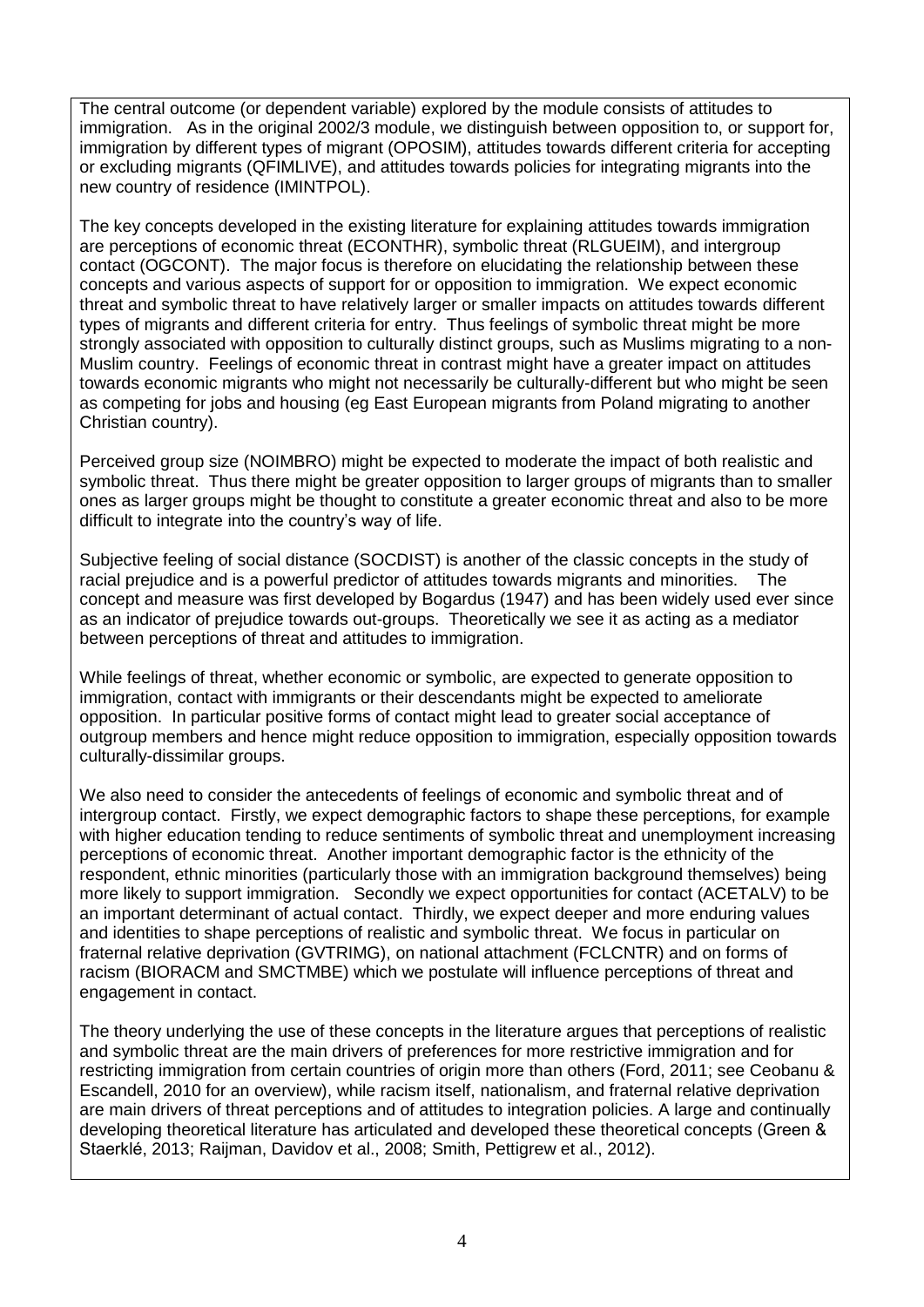We next turn to a more detailed commentary on the main dependent and explanatory concepts and the rationale for the changes from the round 1 module.

## **Dependent variables**

We expect the different items measuring opposition to or support for immigration and the criteria for entry or exclusion to load onto a single main dimension. However, we expect there to be differing levels of support for particular groups of immigrants, with greatest support for culturally similar groups from developed countries and greatest opposition to culturally distinct groups from lessdeveloped countries. In contrast we do not expect attitudes to integration policies to be correlated highly with overall support or opposition to immigration.

We also anticipate that there will be various sub-dimensions (albeit correlated with the main for/against dimension). In particular we expect to find sub-dimensions reflecting ascribed and acquired criteria for entry or exclusion. These sub-dimensions might in turn be related to support for assimilationist or liberal integration policies respectively.

In the immigration module of ESS 2002, many questions used a generic target group "people who came to live here from other countries". This is unsatisfying as researchers do not know whom the respondents had in mind and the most salient target groups driving responses are likely to vary systematically between respondents and between countries. In the current module we address this shortcoming head on in two ways by including 1) questions on specific contentious out-groups found in many European countries. We focus on Muslims, Jews and Roma (Gypsies) as these are three of the most stigmatised groups, albeit in different ways and to different degrees, encountered in many European societies, and because these groups should be familiar to respondents in all ESS countries; 2) a question with an experimental design where a country-specific target group varies in economic status (IMMEXP). The great advantage of the experimental design is that it gives specific target groups for respondents to consider rather than the vague and hard-to-interpret categories used in other parts of the module. This should therefore reduce noise and strengthen relationships with other variables. It also has the advantage that it explores the interaction between central elements of OPOSIM and QFIMLIVE (namely cultural similarity and qualifications for entry.

The module also addresses a number of 'real world' developments that any new module ought to cover. Firstly, there has been great policy concern, and academic research (eg the so-called 'Clash of Civilizations') on the difficulties of incorporating Muslims in European societies and their risks to security cf the 'War on Terror'). This is one of the major concerns fuelling the backlash against multiculturalism (see Helbling, 2012). Indeed, some authors have argued that Islamophobia is becoming a more salient driver of radical right support than anti-immigrant sentiment (Betz & Meret, 2009; Williams, 2010; Ford & Goodwin, 2010). We clearly need to measure whether there is greater, or targeted, opposition to Muslim immigration than to other forms of immigration (see Strabac & Listhaug, 2008).

There has also been a great increase of within-EU migration especially from accession countries, which has been claimed to put great strain on existing infrastructures (eg schools and housing). And there has been great pressure on a number of countries (eg Greece, Malta, Spain, and Cyprus) with the increasing number of refugees from conflict-torn states in the middle east and North Africa. Thus, it is crucial to assess the acceptance of receiving refugees. To tap the current debates regarding ethnic minorities and immigration in Europe, we therefore include questions assessing attitudes towards specific ethnic or migrant out-groups, support for various qualifications for entry and integration policies.

## **Symbolic and Realistic Threat**

Broadly defined, threat perceptions refer to the anticipation of negative consequences related to the arrival and presence of immigrants in a country. Threat research has differentiated two main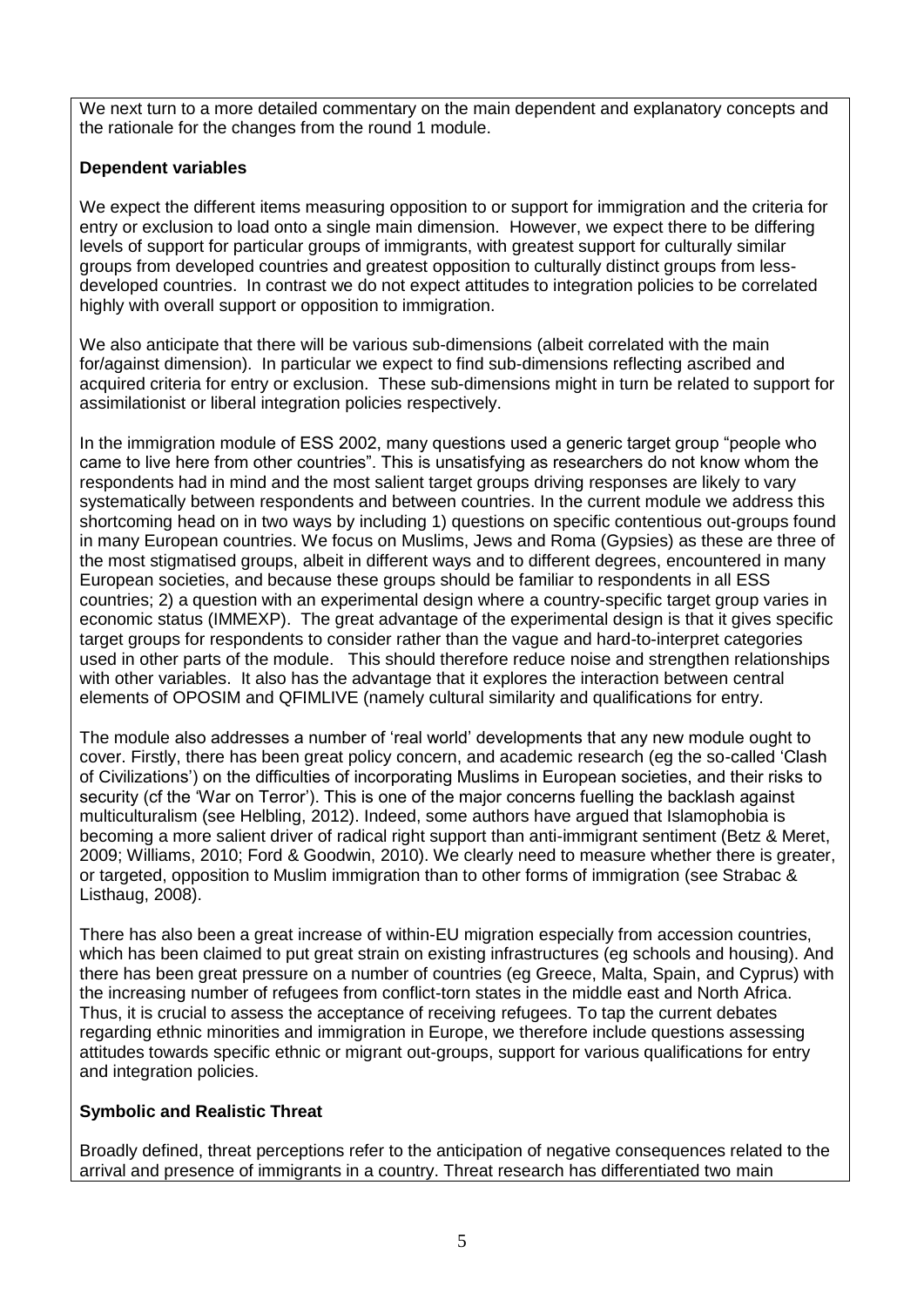dimensions of threat that relate to anti-immigration attitudes: material or realistic threats on the one hand, and value or symbolic threats on the other (e.g., Riek et al., 2006; Scheepers et al., 2002; Sears & Funk, 1990; Sniderman et al., 2004; Stephan & Renfro, 2002). A related aspect is the feeling of fraternal relative deprivation (Smith et al., 2012).

Competition over scarce resources between national majority and minority groups and perceptions of such competition denote material threat (Esses et al., 2001; Quillian, 1995; Sidanius & Pratto, 1999). Scarce tangible resources include the economic assets, political power and physical wellbeing of majority members within a nation. Symbolic threats encompass the perception that immigrants have differing belief systems, worldviews, and moral values which pose a threat to the values and symbols of the majority group (Stephan & Renfro, 2003; see also Sears & Henry, 2003.

One weakness that secondary analysts have found with the ESS 2002 module is that items were heavily weighted towards measures of realistic (ie economic) threat and that there was only a single item that could be used for measuring symbolic threat. To remedy this flaw, researchers have attempted to create symbolic threat scores with proxy items that are closer to normative multiculturalism than symbolic threat (e.g.,  $D40$  "It is better for a country if almost everyone shares the same customs and traditions", Citrin & Sides 2008, Green 2009). This is clearly sub-optimal. We therefore explored a range of options for constructing a more direct measure of symbolic threat. In practice it proved difficult to find items that were understandable to respondents and which worked well in different national contexts. We have however been able to add one new item (to complement the symbolic threat item in the core questionnaire) tapping the extent of perceived threats arising from migrants belonging to different religious beliefs and traditions from those of the majority group.

## **Intergroup contact**

In addition to theories of symbolic and realistic threat, contact theory is crucial for understanding prejudice, including threat perceptions and negative attitudes towards immigrants and ethnic minorities more generally (Pettigrew & Tropp, 2011; McLaren, 2003). Contact, or at least opportunity for contact, is also likely to be increasing substantially in many countries as the proportion of second and third generation children of immigrants (who will have gone through European school systems, speak the majority-group language fluently etc) increases.

Contact research has provided substantial evidence that direct contact with out-group members reduces prejudice. Successful intergroup contact between the national majority and immigrant and ethnic minorities reduces prejudice and discrimination towards these out-groups among the majority population (Brown & Hewstone, 2005; Pettigrew & Tropp, 2006). Pettigrew and Tropp (2006) have shown that the conditions (i.e. equal intergroup status, common goals, intergroup cooperation and institutional support) for contact effects initially suggested by Allport (1954) increase the positive effects of contact but are not necessary for them to occur.

In ESS 2002 intergroup contact was assessed with two items: having immigrant friends and having immigrant colleagues at work (D47 and D48). Research with the data from this wave of ESS has shown that contact is negatively related to threat perceptions and anti- immigration stances (Gorodzeisky & Semyonov, 2009; Green, 2007; Green et al. 2010; Schlueter & Wagner, 2008; Schneider, 2008; Sides & Citrin, 2007). Moreover, this data has demonstrated that contact is greater in multi-ethnic neighbourhoods compared to homogenous neighbourhoods (Semyonov & Glikman, 2009) and municipalities with high rather than low proportions of immigrants (Sarrasin et al. 2012).

As not all survey respondents were employed (28% of the entire sample were not employed at the time of the interview), the item assessing contact at the work place is less useful, leaving researchers with a single-item measure of contact. Focusing solely on cross-group friendships (i.e., majority/immigrant friendships) leaves aside other interactions involving intergroup contact. For example, whether mundane contacts occurring in one's neighbourhood/every-day context reduce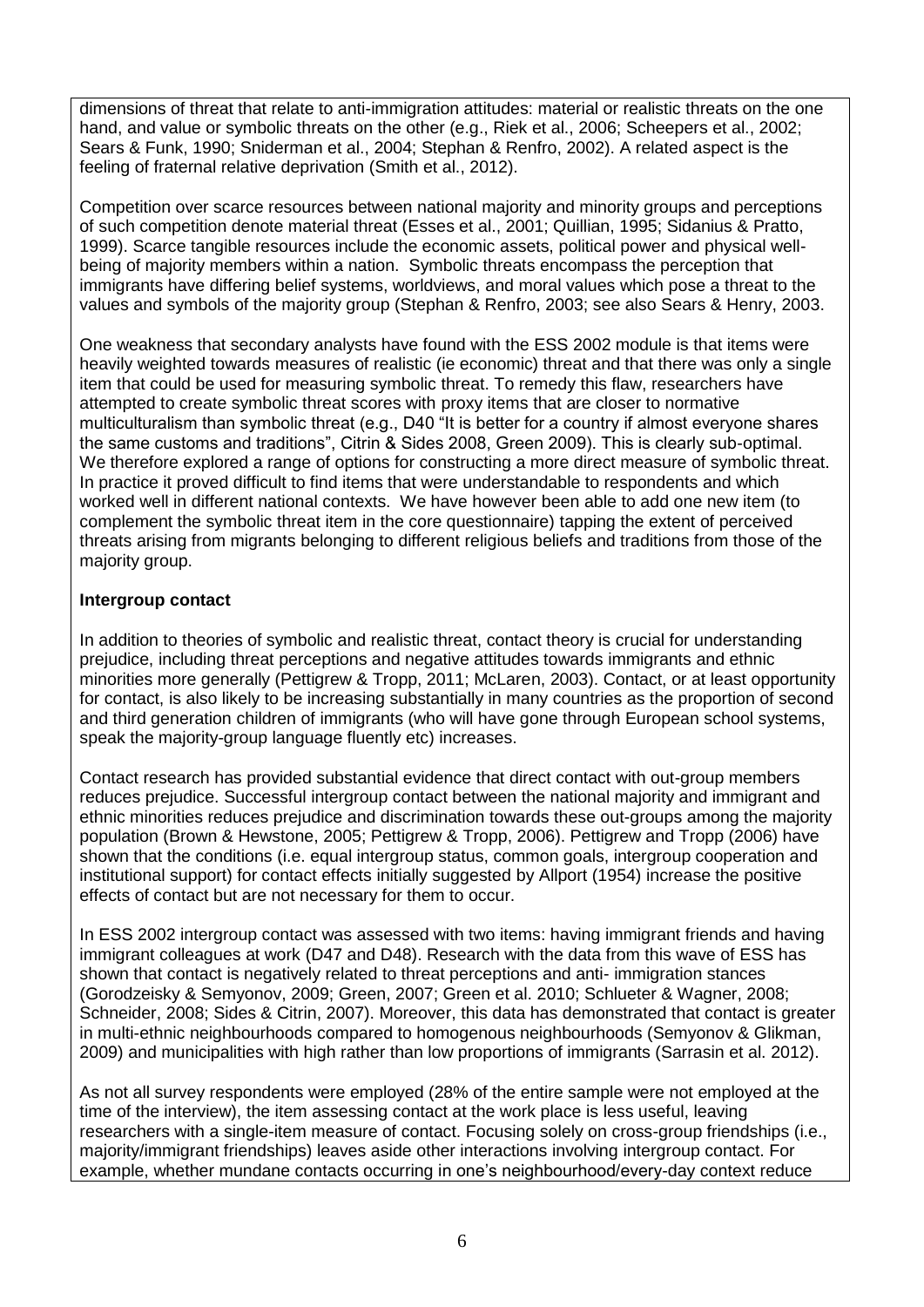prejudice remains unclear (Dixon et al., 2005). Moreover, a measure of number of intergroup friendships does not allow one to disentangle the quality and quantity of contact (Barlow et al., 2012). Both quality and quantity of contact with immigrants and ethnic minorities may affect attitudes of majority members though the impact of quality is usually stronger (Pettigrew & Tropp, 2011). However, negative contact increases prejudice more than positive contact reduces it (Barlow et al., 2012)

First, therefore, it is important for the module to understand the opportunity for out-group contact in order to contextualise actual contact. Opportunity for contact may be a key driver of actual contact, and it may also affect perceptions of threat. Perceived local cultural diversity is also important for understanding opportunities for contact and it is frequently a stronger predictor of attitudes than actual diversity (Semyonov et al., 2004). People probably have better knowledge about the situation in their locality (neighbourhood) than about the national situation. Moreover, it is on this level that everyday contacts take place.

Second, while friendship with out-group members is a particularly effective way of reducing prejudice (e.g., Pettigrew, 1997), a more fine-grained cross-national analysis of different facets of intergroup contact is called for differentiating brief and superficial mundane interactions (e.g., Dixon et al., 2005) from more intimate contacts, such as friendships (Christ et al., 2010; Turner et al., 2008).

Items measuring the perceived diversity of the area one lives in, distinguishing everyday contacts from close contacts and whether the contact was positive or negative are thus included in the module.

## **National attachment**

There is a debate in the study of attitudes towards immigration concerning the degree to which positive perceptions of one's national in-group, that is different forms of national attachment, are linked to negative attitudes towards migrants (Blank & Schmidt 2003; Kosterman & Feshbach 1989). It is customary to divide the notion of national attachment into two distinct concepts, nationalism and constructive patriotism. Nationalism refers to an uncritical attachment to the nation and a sense of national superiority with respect to other countries. Nationalism has repeatedly been associated with negative attitudes towards immigration (Blank & Schmidt 2003; Coenders & Scheepers 2004; Raijman et al. 2008; Wagner et al. 2012). Constructive patriotism, in turn, refers to having a critical view of the nation and taking pride of its constructive aspects such as democracy.

The distinction between nationalism and constructive patriotism overlaps with the distinction between ethnic and civic conceptions of the nation (albeit measured with different items). In addition it is theoretically expected to be related to the distinction between ascribed and acquired criteria for entry or exclusion described above.

In this module we focus on national attachment, "an emotional bond of the individual with the nation" (Wagner et al., 2012: 320), that is part of both nationalism and constructive patriotism. The degree to which national attachment relates to negative immigration attitudes depends on ethnic vs. civic conception of the nation.

## **Fraternal Relative Deprivation**

The concept of fraternal relative deprivation (developed by Runciman,1966) has proved to be a powerful influence on people's feelings of threat. The key focus is not on whether the individual himself or herself feels that his or her opportunities are threatened by immigration but instead on whether the group with which the individual identifies is at risk of losing opportunities or privileges to which they are rightly entitled. The focus then is on the extent to which respondents feel that their group is relatively deprived, and hence the use of the adjective 'fraternal'. These feelings are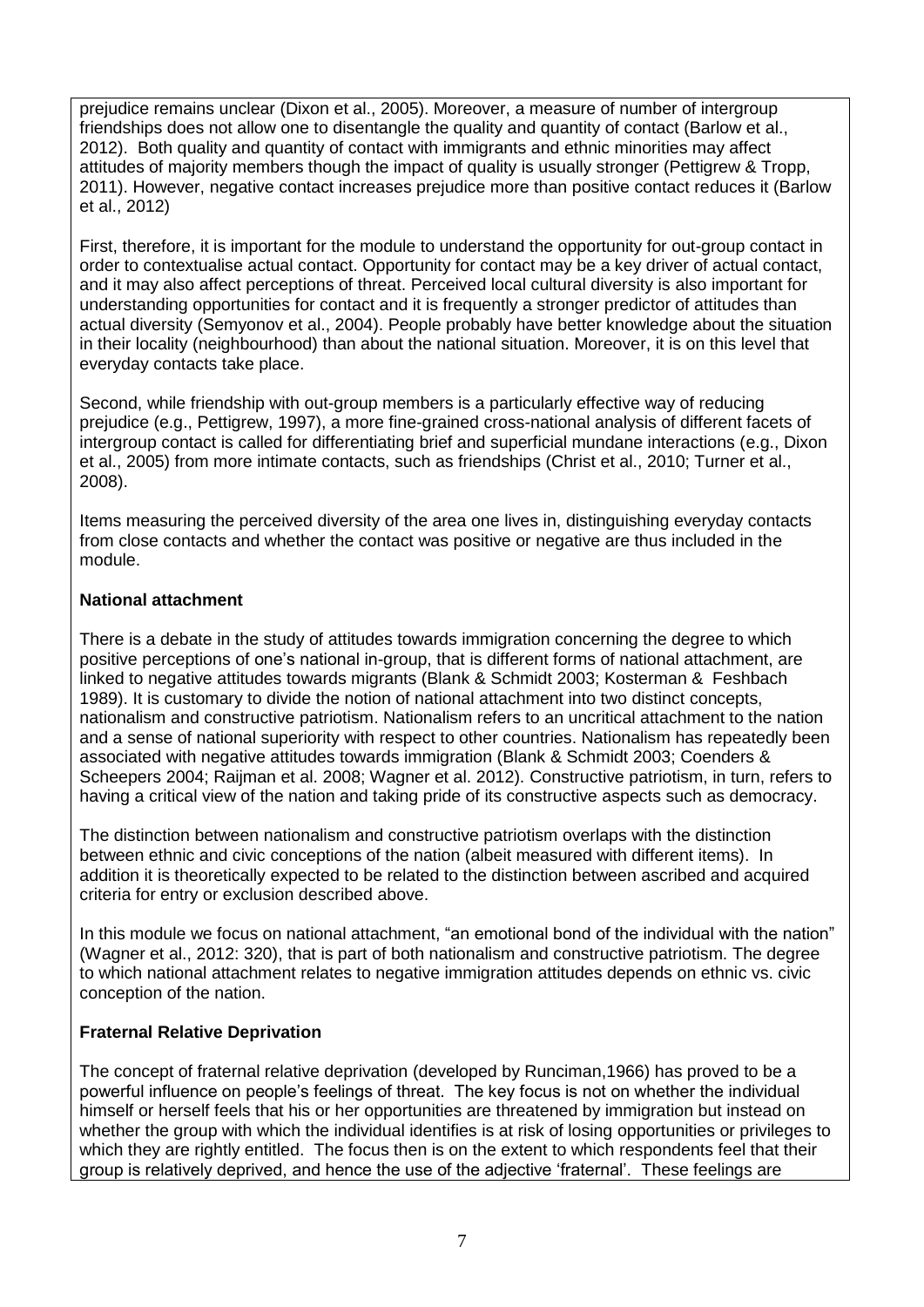expected to correlate strongly with the general concept of opposition to immigration. Pettigrew has shown in a meta-analysis that fraternal deprivation had a robust effect on attitudes toward immigration of around .30. A similar finding was observed in a study on group-related enmity in Germany (Schmidt et al., 2006).

## **Racism**

In contemporary societies diverse modalities of racism coexist, but it is possible to identify some theoretical principles underlying the diversity of the phenomenon and, simultaneously, to distinguish it from racial prejudice. In fact, with very few exceptions (e.g., Operario & Fiske, 1998), most studies have conceptualised and operationalised racism as a set of negative beliefs and attitudes against Black people (or other racialised out-groups), i.e., racism has been studied as a particular example of prejudice (a negative evaluation against a specific target). However, it is possible to operationalise a distinction between racism and racial prejudice, specifying that the former is not a simple negative evaluation of a specific target-group, although it may be related to negative attitudes (racial prejudice) toward out-groups. Racism can be measured as a general representation about the nature of humanity based on the following core aspects (see Fredrickson, 2002, for an historical approach): categorisation (belief that humanity is organised into racial or ethnic groups); differentiation (belief that the people categorised into groups are deeply different); hierarchy (belief that some groups perceived as different are better than others); essentialisation (belief that perceived difference between people categorised into groups are fixed, natural and immutable); "radical-alterity" (belief that not all groups have the typical "human essences").

Recent theoretical work has also suggested that, rather than seeing racial prejudice as a unitary phenomenon, racism can instead be conceptualised as comprising two distinct dimensions: biological racism - when people organise their representation of humanity based on the idea of "race", i.e., that human beings can be categorised into racial groups; cultural racism (or ethnicism) when people organise their representation of humanity based on the idea of "ethnicity", i.e., that human beings can be categorised into ethnic groups.

In the 1990s Pettigrew and Meertens (1995) revealed that Europeans had rearranged their beliefs concerning immigrants. These beliefs were structured into a pattern that opposed traditional or blatant racial prejudice (i.e. attribution of racial inferiority and expression of the feeling that the purity of the groups is being threatened) to subtle prejudice (i.e. the belief in the cultural inferiority of immigrants belonging to groups perceived as racially or ethnically different, with a particular focus on cultural differences). The first type of racism (blatant) corresponds to the so-called scientific or biological racism, whereas the second one is also identified as cultural racism. Findings reported by Vala et al (2012) show that in seven European countries (Great Britain, Germany, Hungary, Italy, The Netherlands, Portugal and Poland), the principles of cultural racism are more readily expressed than those of biological racism, and that both are important correlates of opposition towards immigration. Introducing items to measure both concepts of biological and cultural racism permits a richer theoretical study of the bases of attitudes towards immigration.

## **Ethnicity**

Ethnic minorities with an 'immigration background' are known to have rather different attitudes towards immigration from members of the majority group. Furthermore, attitudes differ between minority groups, reflecting the minority's own history and channels of migration (Heath et al. 2013). It is not known whether indigenous 'national' minorities also differ from the majority group, or in what direction although one could hypothesize that they will be more supportive towards subordinate groups than will members of the dominant majority group.

In European research it has been usual to measure ethnicity with proxies based on country of birth and parents' country of birth. While in many contexts this has, up to now, provided a reasonable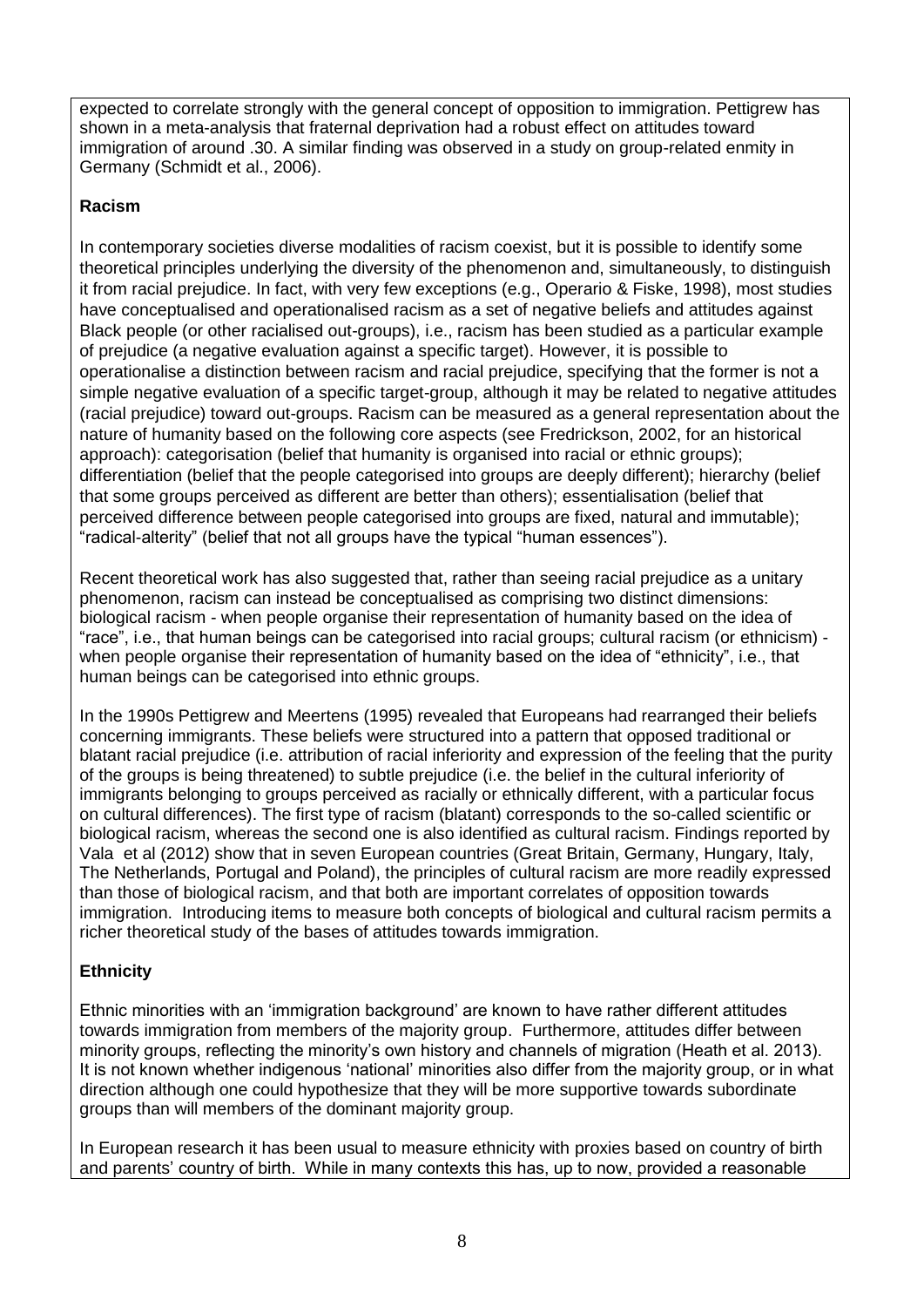proxy for ethnicity it fails to identify the growing number of 'third generation' members of minorities; it fails to identify members of the majority group who happened to be born abroad; it also ignores ethnic differences within national groups and in particular fails to identify indigenous national minorities. All these problems are likely to be exacerbated over time, and it was therefore agreed that the time had come to develop a new measure (based on ancestry or origins) directly tapping membership of ethno-national groups (thus capturing both indigenous national minorities as well as ethnic minorities with an immigration background).

#### <span id="page-8-0"></span>**SECTION B. Brief description of all the concepts to be measured in the module and their expected relationships, either verbally or diagrammatically.**

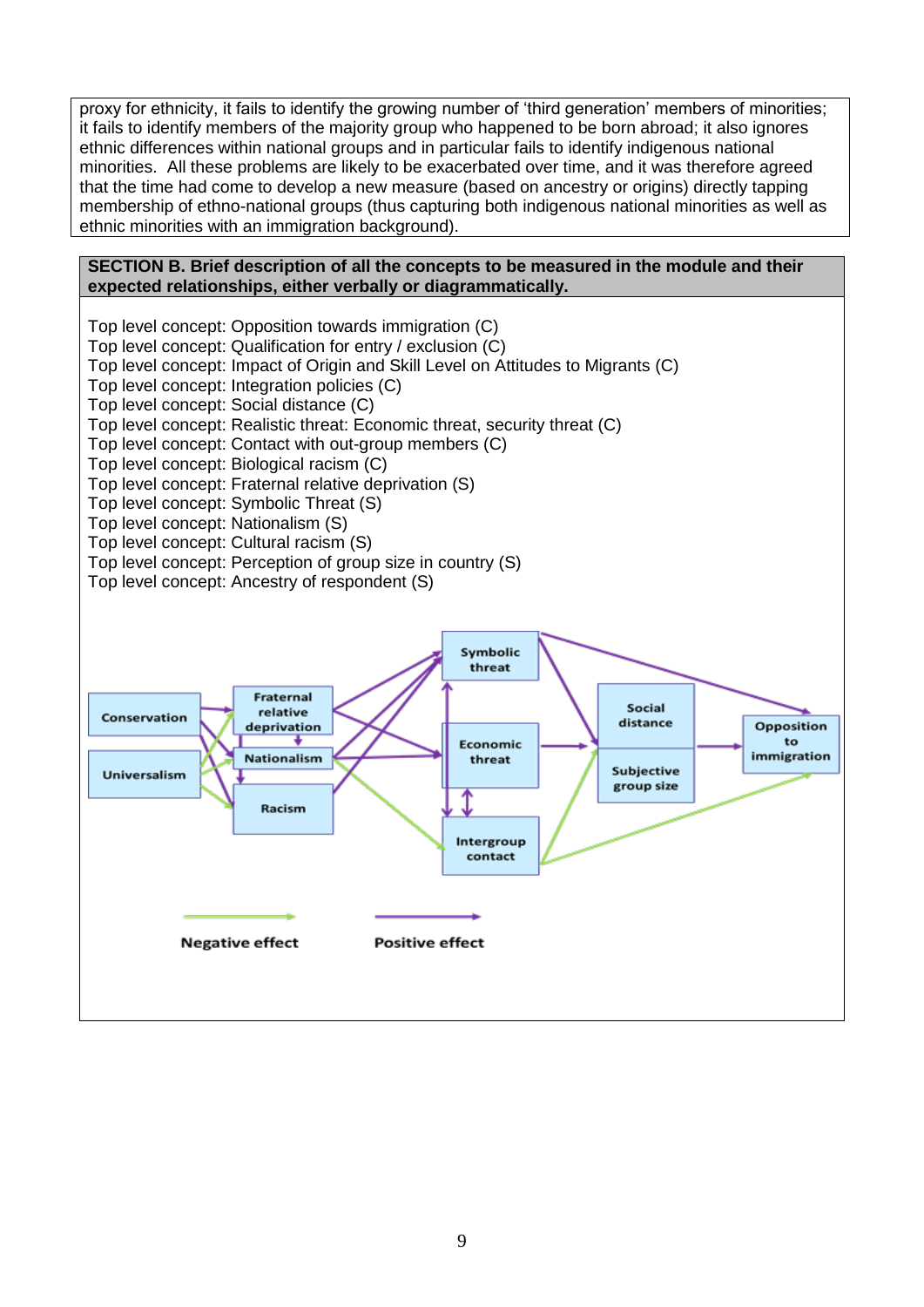<span id="page-9-0"></span>**SECTION C: Complex Concepts. For each complex concept listed in Section B, describe it in detail and specify the sub concepts as appropriate.** 

## <span id="page-9-1"></span>**COMPLEX CONCEPT NAME:** Opposition towards immigration [OPOSIM]

**Describe the concept in detail, outlining the various sub concepts it comprises**

Opposition to immigration is central to the module. We expect the level of opposition to vary according to the similarity of the potential migrants to the individual respondent's characteristics and to those of the groups to which he or she belongs. As in the original 2002/3 module, we distinguish migrants according to the region from which they come. We also, in order to reflect current debates and concerns, have added further types of migrants to the list distinguishing them according to salient aspects of their ethnicity or religion.

## **Expected relationship with other complex and simple concepts**

We expect overall levels of opposition to immigration to depend on respondents' perceptions of economic and symbolic threat, their feelings of social distance from out-groups, their level of intergroup contact and their perceptions of group size. In addition we expect perceptions of symbolic threat to be more strongly related to opposition to culturally-dissimilar groups (such as Muslims migrating to non-Muslim countries); in contrast perceptions of economic threat might be more strongly related to opposition to larger groups of migrants from poorer countries, while social distance and racism might be more strongly related to opposition to black, Jewish or Roma migrants.

<span id="page-9-2"></span>**SUB CONCEPT NAME:** Immigrants make country worse or better place to live [IMWBCNT] [CORE] **Describe the first sub concept in detail outlining any further sub concepts or specifying that it can be measured directly**

This sub-concept (replicated from the first round and also part of the core) provides an overall measure of support for, or opposition to, immigration.

## **Expected relationship with other sub concepts**

This sub-concept is expected to be central to the main dimension underlying the complex concept.

### **Final wording (core item B34):**

**B34 CARD 20** Is [country] made a worse or a better place to live by people coming to live here from other countries? Please use this card.

| Worse place<br>to live |     |    |      |      |       | Better place (Don't<br>to live know) |       |    |    |     |    |
|------------------------|-----|----|------|------|-------|--------------------------------------|-------|----|----|-----|----|
| -00                    | .O1 | 02 | - 03 | - 04 | $-05$ |                                      | 06 07 | 08 | 09 | 10. | 88 |

### <span id="page-9-3"></span>**SUB CONCEPT NAME:** Opposition to people of the same race/ethnic group [IMSMETN] [CORE]

| Describe the first sub concept in detail outlining any further sub concepts or specifying that it |  |  |  |  |
|---------------------------------------------------------------------------------------------------|--|--|--|--|
| can be measured directly                                                                          |  |  |  |  |

This sub-concept (replicated from the first round) asks about opposition to immigrants who are basically similar to the respondents in the given country.

### **Expected relationship with other sub concepts**

The nine sub-concepts are expected to be strongly correlated with each other and to load onto a single main dimension, although the frequency distributions are expected to differ with least opposition to people of the same race or ethnic group. However, there may be possible subdimensions (reflecting for example the distinction between realistic and symbolic threat discussed). **Final wording (core item B29):**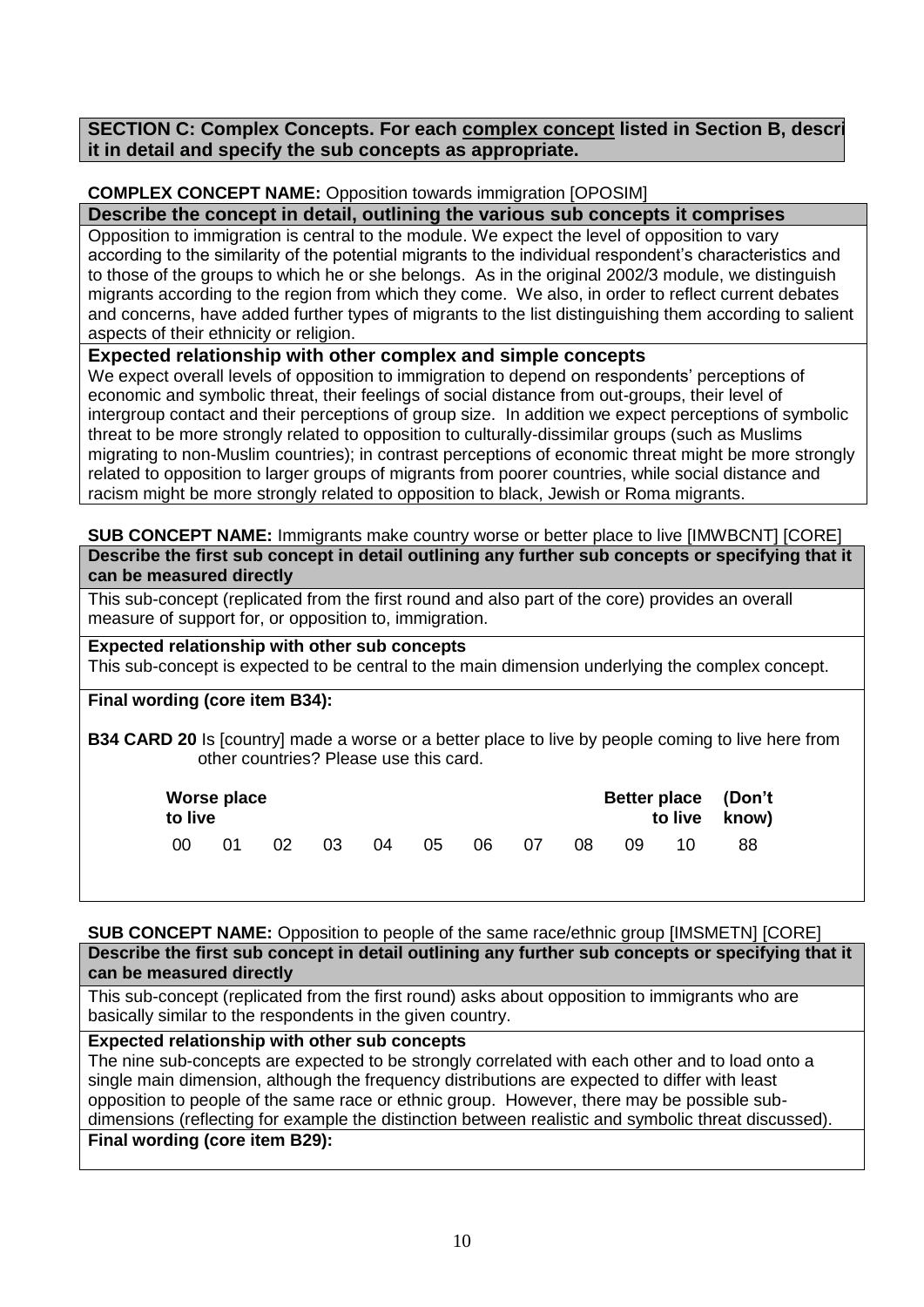**B29 CARD 17** Now, using this card, to what extent do you think [country] should allow<sup>2</sup> people of the same race or ethnic group as most [country] people to come and live here<sup>3</sup>?

Allow many to come and live here 1

Allow some 2

Allow a few 3

Allow none 4

Don't know) 8

<span id="page-10-0"></span>**SUB CONCEPT NAME:** Opposition to people of different race/ethnic group [IMDFETN] [CORE] **Describe the sub concept in detail outlining any further sub concepts or specifying that it can be measured directly**

This item considers migrants from dissimilar groups.

## **Final wording (core item B30):**

**B30 STILL CARD 17** How about people of a different race or ethnic group from most [country] people? Still use this card.

Allow many to come and live here 1

Allow some 2

Allow a few 3

Allow none 4

Don't know) 8

<span id="page-10-1"></span>**SUB CONCEPT NAME:** Opposition to people from poorer countries in Europe [EIMPCNT] (REPEAT FROM ESS1: D7)

**Describe the first sub concept in detail outlining any further sub concepts or specifying that it can be measured directly**

This item now varies the conditions and looks at migrants from poorer countries in Europe, thus varying economic development but holding cultural similarity (at least as indicated by European origins) constant.

**Expected relationship with other sub concepts** See above

**Final wording (repeat item D7 from ESS1):**

**B30a STILL CARD 17** And how about people from the poorer countries in Europe? Still use this card.

Allow many to come and live here 1

- Allow some 2
- Allow a few 3
- Allow none 4
- Don't know) 8

1

 $2$  'Should' in the sense of 'ought to'; not in the sense of 'must'.

<sup>3</sup> 'Here' = country throughout these questions.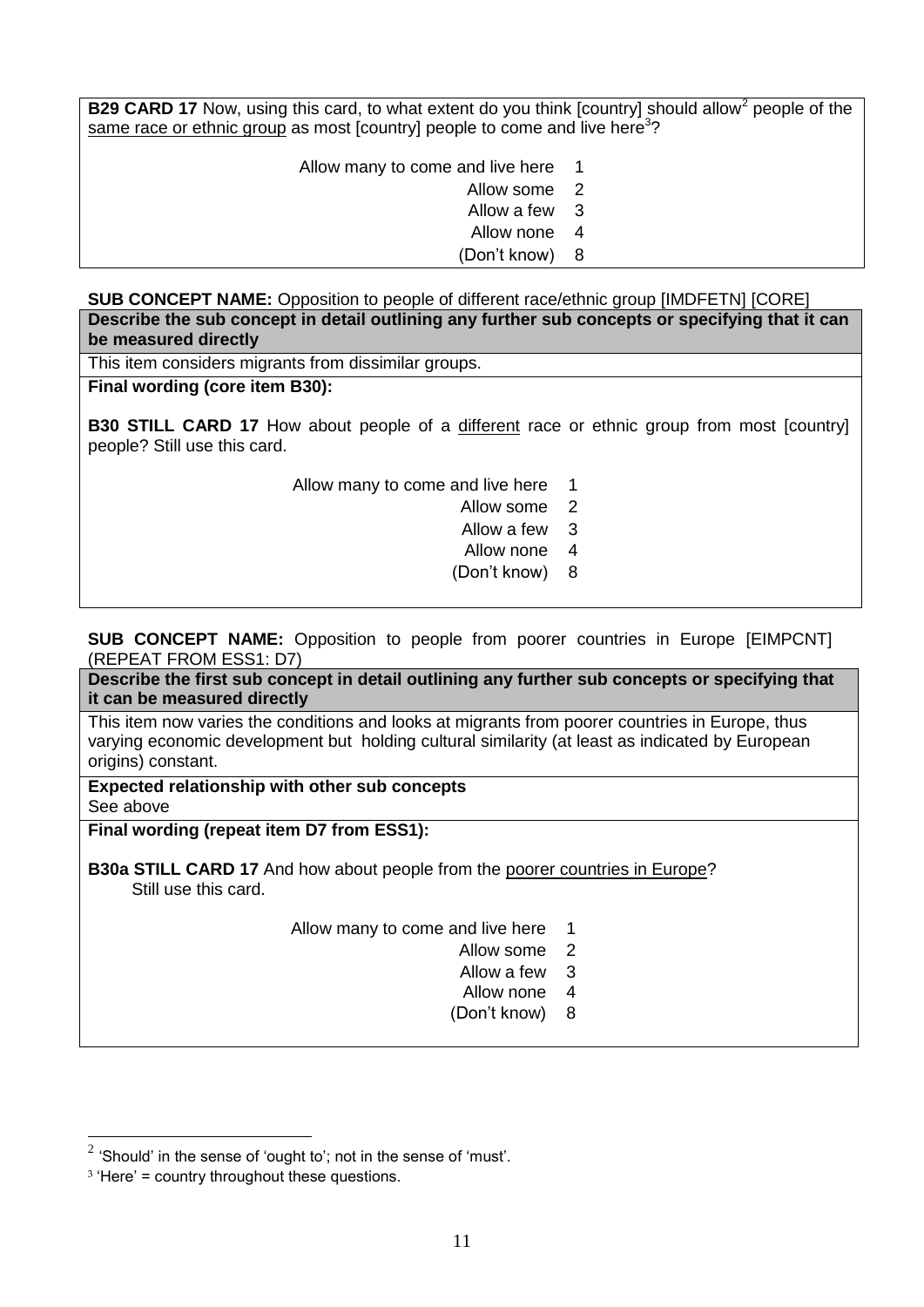<span id="page-11-0"></span>**SUB CONCEPT NAME:** Opposition to people from poorer countries outside Europe [IMPCNTR] [CORE]

**Describe the first sub concept in detail outlining any further sub concepts or specifying that it can be measured directly**

This sub-concept now turns to one of the most contentious sources of migration, namely migrants from less-developed countries outside Europe. Essentially this aims to uncover attitudes towards migrants from third world countries.

**Expected relationship with other sub concepts** See above

**Final wording (core item B31):**

**B31 STILL CARD 17** How about people from poorer countries outside Europe? Use the same card.

Allow many to come and live here 1

- Allow some 2
- Allow a few 3
- Allow none 4
- Don't know) 8

#### <span id="page-11-1"></span>**SUB CONCEPT NAME:** Opposition to refugees [GVRFGAP] (REPEAT FROM ESS1: D51) **Describe the first sub concept in detail outlining any further sub concepts or specifying that it can be measured directly**

Refugees are a particular subset of migrants, typically from poorer countries outside Europe which have experienced internal conflict. Acceptance of refugees and asylum seekers has been a particular source of public controversy and we expect this item to elicit particularly high levels of opposition (except from members of the relevant ethnic communities).

### **Expected relationship with other sub concepts**

Again, we expect this to load on the same main dimension as the other items, but to have a more extreme (negatively skewed) distribution. We expect attitudes to refugees also to be related to other broader social values (eg liberal values).

**Final wording (repeat item D8 from ESS1):**

D15 CARD 35 Some people come to this country and apply for refugee status on the grounds<sup>4</sup> that they fear persecution in their own country. Using this card, please say how much you agree or disagree that:

'the government should be generous<sup>5</sup> in judging people's applications for refugee status'.

| Agree strongly             |   |
|----------------------------|---|
| Agree                      | າ |
| Neither agree nor disagree | 3 |
| <b>Disagree</b>            | 4 |
| Disagree strongly          | 5 |
| (Don't know)               | 8 |

<span id="page-11-2"></span>1

 $4$  "on the grounds" in the sense of both 'because' and 'stating that'

<sup>5</sup> "Generous":'liberal'.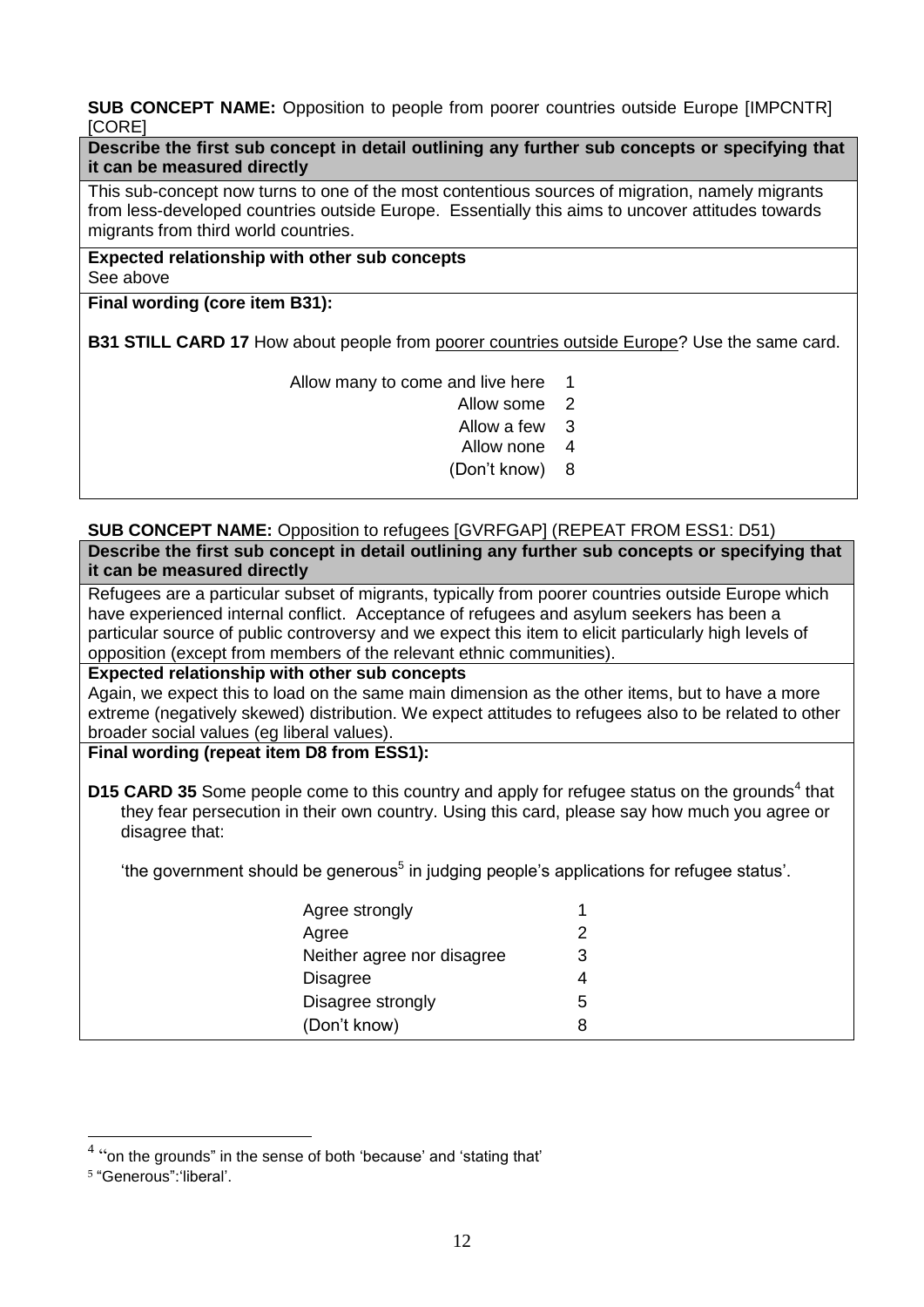### **SUB CONCEPT NAME:** Opposition to Jewish people [ALJEWLV] NEW

#### **Describe the first sub concept in detail outlining any further sub concepts or specifying that it can be measured directly**

This is a classic marker of ethnocentrism. However, we expect this to be less salient nowadays in more developed and civic societies but to remain important in countries which have retained ethnic conceptions of the nation.

### **Expected relationship with other sub concepts**

We expect that among some more ethno-centric respondents this item will load on a subdimension alongside the items on Muslims and gypsies. However, among less ethnocentric respondents, we expect that these items will be only weakly related to each other.

**Final wording:** (first item in the battery of three)

**CARD 42** I am going to ask you about different groups of people who might come to live in [country] from other countries. Using this card, please tell me to what extent you think [country] should allow…**READ OUT...**

**D26**…Jewish people from other countries to come and live in [country]?

Allow many to come and live here $6$ 1

- Allow some 2
- Allow a few 3
- Allow none 4
- Don't know) 8

### <span id="page-12-0"></span>**SUB CONCEPT NAME:** Opposition to Muslim people [ALMUSLV] NEW

**Describe the first sub concept in detail outlining any further sub concepts or specifying that it can be measured directly**

A particular issue in public debate, and in academic controversies over the clash of civilizations, concerns the alleged difficulty of integrating Muslims into non-Muslim countries. We therefore need an item tackling this important issue.

### **Expected relationship with other sub concepts**

We expect attitudes to Muslim immigrants, while loading on the main pro/anti-immigrant dimension, to also be somewhat distinctive and to be especially strongly related to the concepts of symbolic threat and cultural racism.

**Final wording:** (second item in the battery of three)

**D27** ... Muslims<sup>7</sup> from other countries to come and live in [country]?

- Allow many to come and live here 1
	- Allow some 2
	- Allow a few 3
	- Allow none 4
	- Don't know) 8

<span id="page-12-1"></span>**SUB CONCEPT NAME:** Opposition to gypsies [ALGYPLV] -NEW

**Describe the first sub concept in detail outlining any further sub concepts or specifying that it can be measured directly**

<u>.</u>

<sup>6</sup> This response scale is also used at core items B29-B31. The same translation of the scale should be used.

<sup>7</sup> Muslim: 'People who hold the Muslim faith'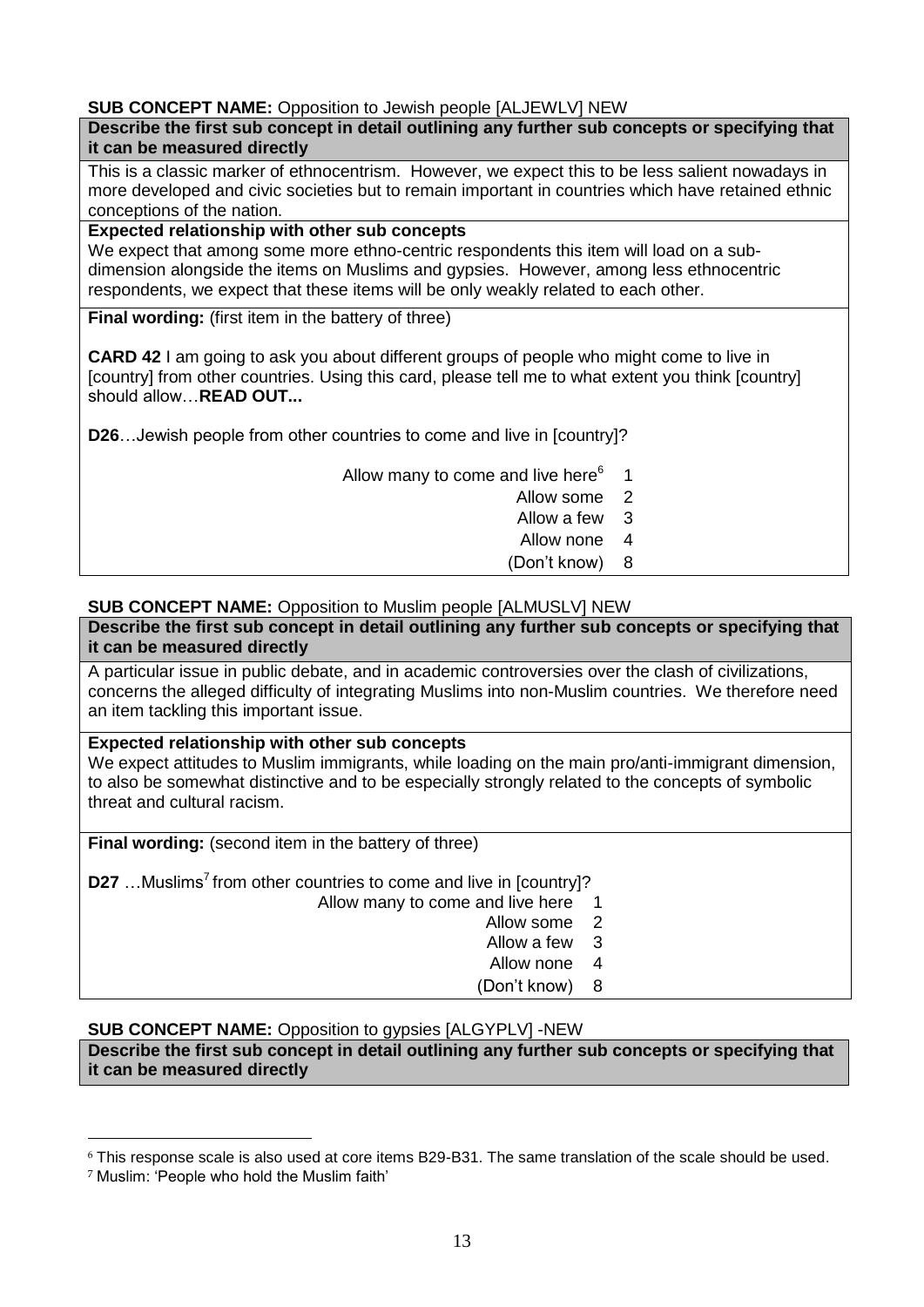Attitudes towards gypsies have long been highly salient in many Eastern European countries. Following EU enlargement and increased migration from Eastern European countries, attitudes have become more salient in the west too.

## **Expected relationship with other sub concepts**

Again we expect this to be related to attitudes to culturally-different minorities. It might have an even more extreme distribution given the classic 'outsider' status of gypsies.

**Final wording:** (final item in the battery of three)

**D28**...Gypsies<sup>8</sup> from other countries to come and live in [country]?

Allow many to come and live here 1

- Allow some 2
- Allow a few 3
- Allow none 4
- Don't know) 8

#### <span id="page-13-0"></span>**COMPLEX CONCEPT NAME:** Qualification for entry / exclusion [QFIMLIVE] **Describe the concept in detail, outlining the various sub concepts it comprises**

This concept engages with policy debates about criteria for entry, such as debates about the introduction of points systems which privilege potential migrants with higher skills and language skills. Qualifications for entry can also be conceptualised as varying according to acquired and ascribed immigration criteria. Acquired immigration criteria consist of those individual competencies and attitudes (such as commitment to the way of life of the destination country) that in principle immigrants could attain if they wish. Ascribed immigration criteria, in turn, are categorical qualities related to inherent, collective characteristics of a social category (such as being white). This distinction between ascribed and acquired characteristics mirrors the classic distinction made in the literature between ethnic and civic conceptions of the nation.

**Expected relationship with other complex and simple concepts**

This concept is expected to correlate highly with the general concept of opposition to immigration. More specifically we expect the sub-dimension tapping ascribed characteristics to be strongly related to nationalism and to racism.

### <span id="page-13-1"></span>**SUB CONCEPT NAME:** Qualification for immigration: good educational qualifications [QFIMEDU] (REPEAT FROM ESS1: D10)

**Describe the first sub concept in detail outlining any further sub concepts or specifying that it can be measured directly**

The migrant's level of qualifications is a key focus of current policy debates, for example over the introduction of points systems for regulating immigration flows.

**Expected relationship with other sub concepts**

We expect this to tap a sub-dimension of acquired characteristics and to be correlated with the sub-concepts of speaking the official language and being committed to the way of life of the destination country.

**Final wording (repeat item from ESS1: D10)**

**CARD 27** Please tell me how important you think each of these things should be in deciding whether someone born, brought up and living outside [country] should be able to come and live here. Please use this card. Firstly, how important should it be for them to...**READ OUT...**

**D1**…have good educational qualifications?

1

<sup>&</sup>lt;sup>8</sup> Gypsies' in the sense of 'people who come from ethnic communities who have traditionally led a travelling lifestyle'. Please use the term most commonly used in everyday language.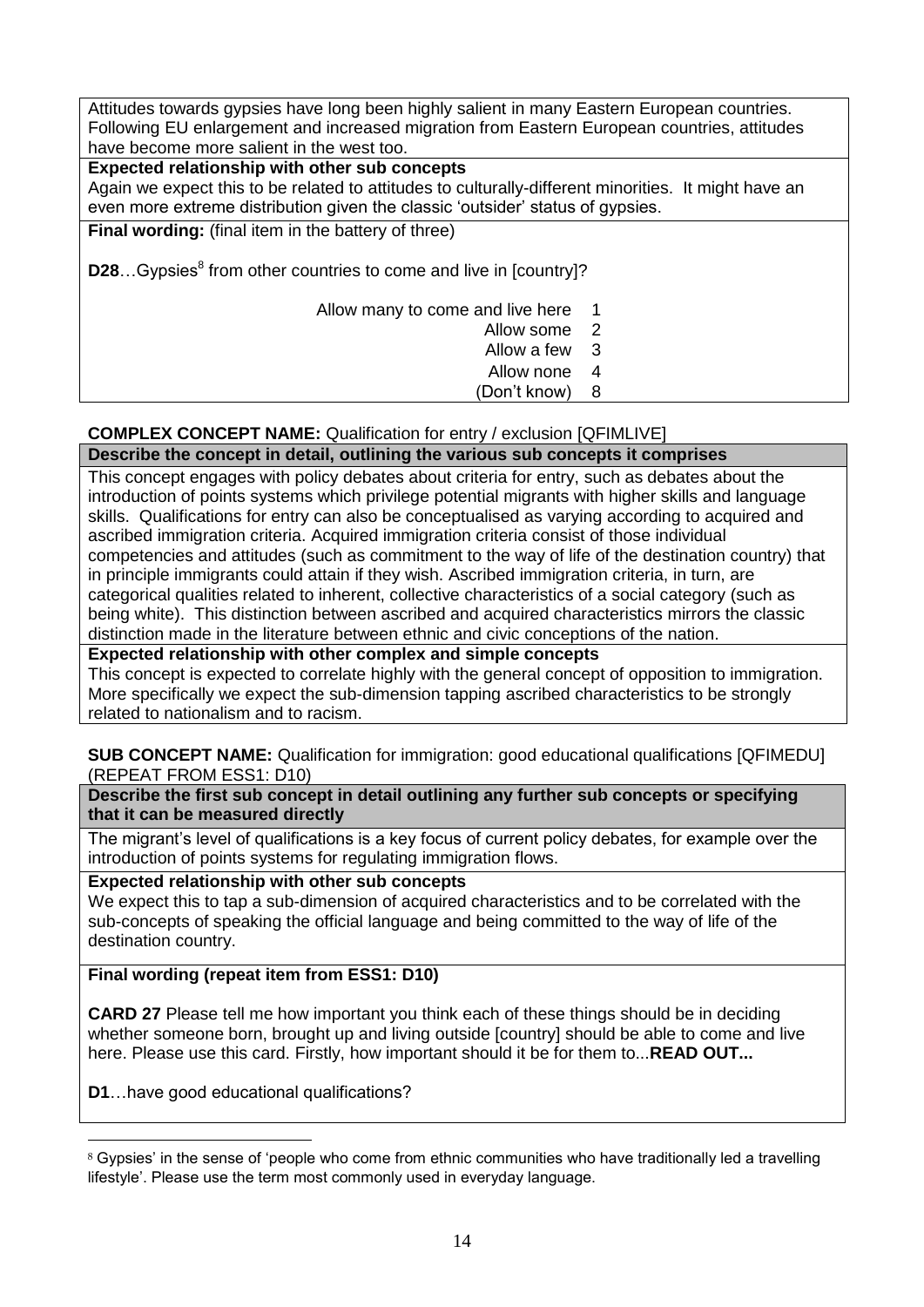|    | <b>Extremely</b><br>unimportant |    |    |    |    |    |    |    |    |    | <b>Extremely (Don't</b><br>important know) |
|----|---------------------------------|----|----|----|----|----|----|----|----|----|--------------------------------------------|
| 00 | 01                              | 02 | 03 | 04 | 05 | 06 | 07 | 08 | 09 | 10 | 88                                         |

<span id="page-14-0"></span>**SUB CONCEPT NAME:** Qualification for immigration: speak country's official language [QFIMLNG] (REPEAT ITEM FROM ESS1: D12)

**Describe the sub concept in detail outlining any further sub concepts or specifying that it can be measured directly**

Speaking the country's official language is a key focus of current policy debate.

#### **Expected relationship with other sub concepts**

We expect this to tap a sub-dimension of acquired characteristics and to be correlated with the sub-concepts of educational qualifications and commitment to way of life.

### **Final wording (repeat item from ESS1: D12)**

**D2**... be able to speak [country's official language(s)]? $9^9$ 

| <b>Extremely</b> | unimportant |     |    |    |    |    |    |    |    | <b>Extremely (Don't</b><br>important know) |  |
|------------------|-------------|-----|----|----|----|----|----|----|----|--------------------------------------------|--|
| 00               |             | -02 | 03 | 04 | 05 | 06 | 07 | 08 | 09 | 88                                         |  |

#### <span id="page-14-1"></span>**SUB CONCEPT NAME:** Qualification for immigration: Christian background [QFIMCHR] (REPEAT ITEM FROM ESS1: D13)

**Describe the sub concept in detail outlining any further sub concepts or specifying that it can be measured directly**

Given the Christian heritage of most European countries, Christian background is potentially an important criterion for immigration according to theories of symbolic threat.

#### **Expected relationship with other sub concepts**

We expect this to tap a sub-dimension of ascribed characteristics and to be correlated with the subconcept of being white.

# **Final wording (repeat item from ESS1: D13):**

**D3**….come from a Christian<sup>10</sup> background?

<u>.</u>

| <b>Extremely</b><br>unimportant |    |    |    |    |    |    |    |     | <b>Extremely (Don't</b><br>important know) |  |
|---------------------------------|----|----|----|----|----|----|----|-----|--------------------------------------------|--|
| ΩO                              | 02 | 03 | 04 | 05 | 06 | 07 | 08 | 09. | 88                                         |  |

### <span id="page-14-2"></span>**SUB CONCEPT NAME:** Qualification for immigration: be white [QFIMWHT] (REPEAT FROM ESS1: D14)

**Describe the sub concept in detail outlining any further sub concepts or specifying that it can be measured directly**

 $9$  Where countries have more than one official language, the question should ask whether someone should 'be able' to speak at least one of them (e.g. Switzerland 'be able to speak German, French or Italian') <sup>10</sup> Israel changes 'Christian' in this item.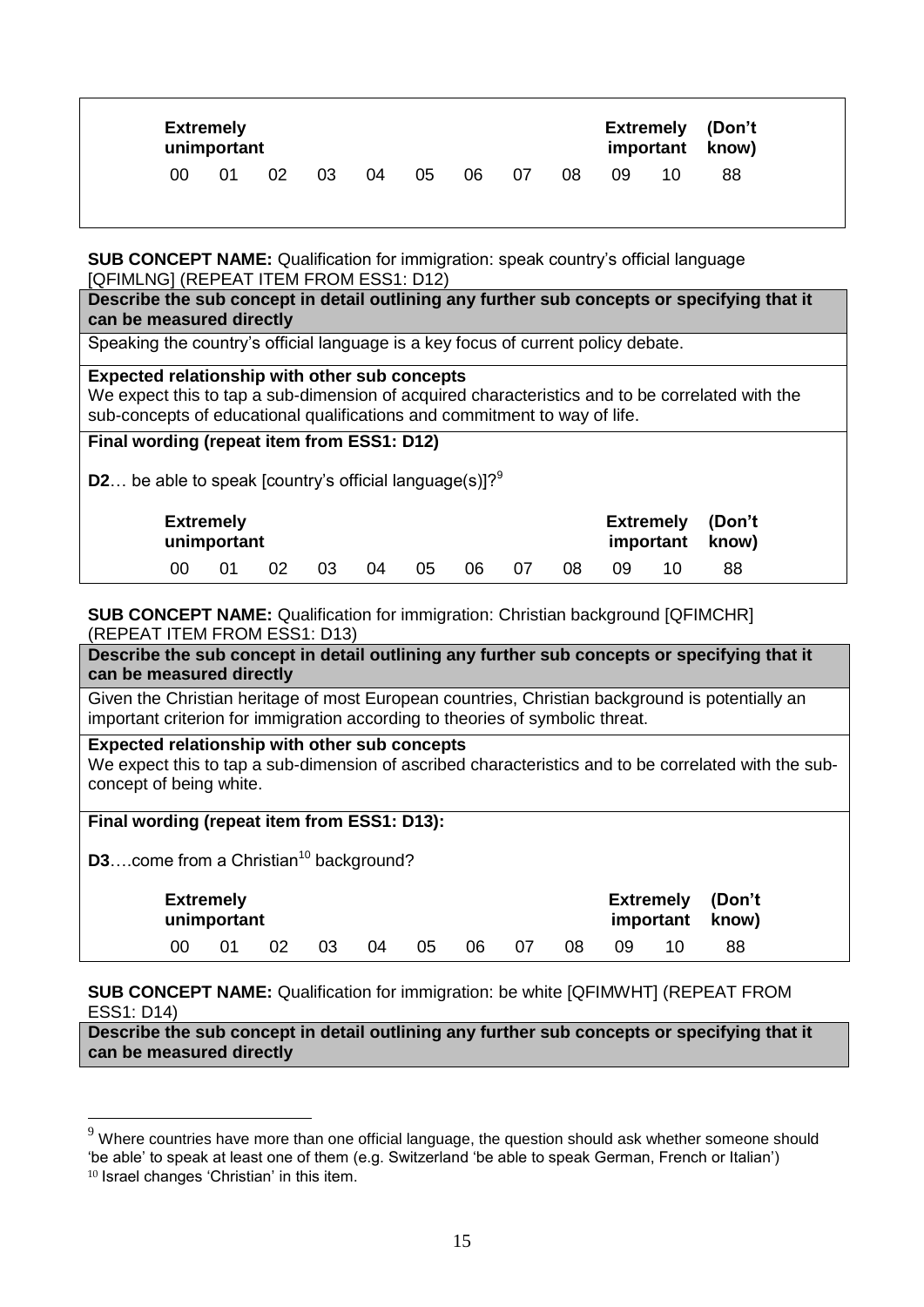|                                                                                     | This is a classic theme in the literature on xenophobia and taps respondents' adherence to a racial<br>account of social groups.                                                                  |    |    |    |    |    |    |    |    |    |    |    |  |
|-------------------------------------------------------------------------------------|---------------------------------------------------------------------------------------------------------------------------------------------------------------------------------------------------|----|----|----|----|----|----|----|----|----|----|----|--|
|                                                                                     | Expected relationship with other sub concepts<br>We expect this to tap the sub-dimension of ascribed criteria. We also expect it to be strongly<br>correlated with measures of biological racism. |    |    |    |    |    |    |    |    |    |    |    |  |
| Final wording (repeat item from ESS1: D14):                                         |                                                                                                                                                                                                   |    |    |    |    |    |    |    |    |    |    |    |  |
|                                                                                     | $D4$ be white?                                                                                                                                                                                    |    |    |    |    |    |    |    |    |    |    |    |  |
| <b>Extremely</b><br>(Don't<br><b>Extremely</b><br>unimportant<br>important<br>know) |                                                                                                                                                                                                   |    |    |    |    |    |    |    |    |    |    |    |  |
|                                                                                     | 00                                                                                                                                                                                                | 01 | 02 | 03 | 04 | 05 | 06 | 07 | 08 | 09 | 10 | 88 |  |

<span id="page-15-0"></span>**SUB CONCEPT NAME:** Qualification for immigration: work skills needed in country [QFIMWSK] (REPEAT ITEM FROM ESS1: D16)

**Describe the sub concept in detail outlining any further sub concepts or specifying that it can be measured directly**

A key topic in political debates.

**Expected relationship with other sub concepts**

We expect this to be strongly related to the sub-concepts tapping acquired characteristics, especially to the sub-concept of educational qualifications.

#### **Final wording (repeat item from ESS1: D16):**

**D5**...have work skills that [country] needs?

| <b>Extremely</b> | unimportant |     |    | <b>Extremely (Don't</b><br>important know) |    |    |      |     |  |    |  |
|------------------|-------------|-----|----|--------------------------------------------|----|----|------|-----|--|----|--|
| 00 <sup>2</sup>  |             | -02 | 03 | 04                                         | 05 | 06 | - 07 | 08. |  | 88 |  |

<span id="page-15-1"></span>**SUB CONCEPT NAME:** Qualification for immigration: committed to way of life in country [QFIMCMT] (REPEAT FROM ESS1: D17)

**Describe the sub concept in detail outlining any further sub concepts or specifying that it can be measured directly**

A classic indicator of acquired criteria for entry.

### **Expected relationship with other sub concepts**

We expect this to tap the sub-dimension of acquired criteria and to be strongly correlated with the sub-concepts of educational qualifications and speaking the official language.

**Final wording (repeat item from ESS1: D17):**

<u>.</u>

**D6**...be committed<sup>11</sup> to the way of life in [country]?

| <b>Extremely</b><br>unimportant |  |    |    |    |    |     |    |     |    |  | <b>Extremely (Don't</b><br>important know) |  |
|---------------------------------|--|----|----|----|----|-----|----|-----|----|--|--------------------------------------------|--|
| 00                              |  | 02 | 03 | 04 | 05 | -06 | 07 | 08. | 09 |  | 88                                         |  |

<span id="page-15-2"></span>**COMPLEX CONCEPT NAME:** Impact of Origin and Skill Level on Attitudes to Migrants [IMMEXP] NEW

**Describe the concept in detail, outlining the various sub concepts it comprises**

<sup>11</sup> 'Committed' in the sense of embracing, fully accepting the way of life*.*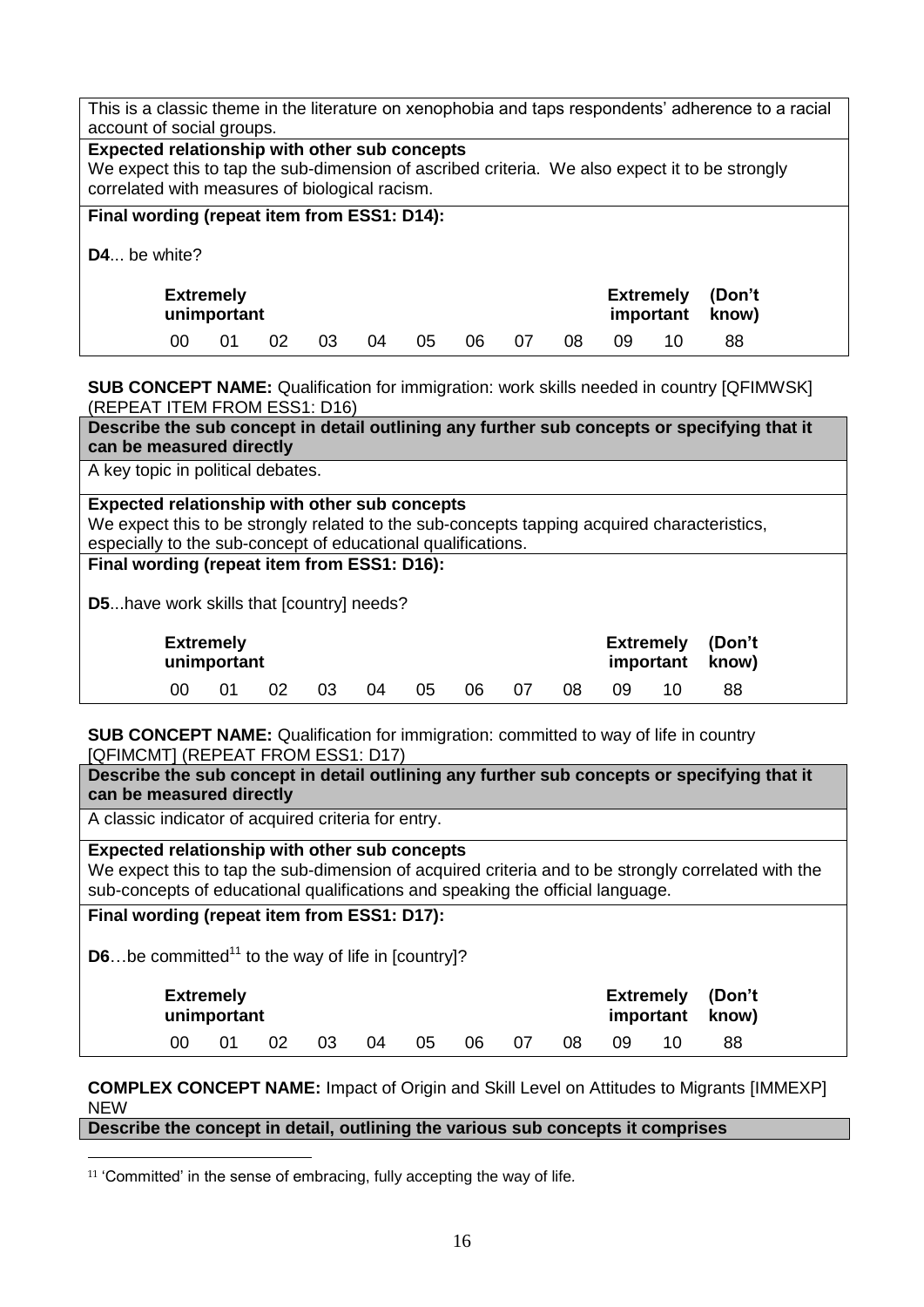The rationale behind this experimental item is to test how the ethnic origins and the economic status of migrants interact with each other. Varying both of these enables us to test the impact of each separately and to examine how they interact. We can also employ a consistent rule for deciding which origin groups are used in each case. This will accomplish several goals:

1. Enable us to test the relative contributions of economic threat and cultural/identity threat to opposition to migrants comparatively and within individual nations

2. Test the impact of origin regions in a way which is robustly comparable across nations while remaining relevant within nations

3. Enable us to develop a multilevel model of the relative impact of economic and cultural/identity threat, and how this interacts with national political and social context across the ESS countries by employing a robust and consistent design across a wide range of different contexts.

4. Provide a mechanism for testing the impact of ethnic origin which addresses the sensitivities of some of the teams implementing the survey

5. Enables us to probe attitudes to four different immigrant groups in a single item.

**Expected relationship with other complex and simple concepts**

The experiment allows us to disaggregate generalised opposition to immigration to test the impact of migrant economic status (social class) and origin region on attitudes. We anticipate that the effects of many of the factors predicting opposition to migration will vary depending on the treatment condition while the overall pattern of relations may also vary in different national contexts.

<span id="page-16-0"></span>**SUB CONCEPT NAME:** Impact of skill level and specific origins on attitudes to migrants (NEW) [ALPFPE / ALPFPNE / ALLBPE / ALLBPNE]

## **Describe the first sub concept in detail outlining any further sub concepts or specifying that it can be measured directly**

The item employs a 2x2 design varying the economic status (social class) and origin nation of a migrant group, and asking respondents whether they would regard the admission of the migrant group as a good or bad thing. The social classes are defined as two poles of the social class hierarchy - "professionals" and "unskilled labourers".

In every country the origin nation is defined as the one that provides the largest inflows of migrants from within Europe (origin nation 1) and from outside Europe (origin nation 2) This way we ensure that the immigrant group used is consistently the most locally salient and representative nation from within each broader category (more culturally-similar European migrants; more culturally-distant non-European migrants). This will ensure relevance within each nation, but by employing a unified logic will also allow for sensible comparison of reactions across nations.

## **Summary 2x2 table illustrating design**

|                        | Less different ethnic origin                                                             | More different ethnic origin                                                                           |
|------------------------|------------------------------------------------------------------------------------------|--------------------------------------------------------------------------------------------------------|
| Higher economic status | Professional migrants from<br>[European country providing<br>largest number of migrants] | Professional migrants from<br>[poor country outside Europe<br>providing largest number of<br>migrants] |
| Lower economic status  | Unskilled labourers from<br>[European country providing]<br>largest number of migrants]  | Unskilled labourers from [poor<br>country outside Europe<br>providing largest number of<br>migrants.   |

## **Expected relationship with other sub concepts**

We expect the measures derived from this experiment to correlate highly with a measure of opposition to immigration based on OPOSIM and QFIMLIVE.

## **Final wording:**

[Respondents randomly assigned to one of the four conditions]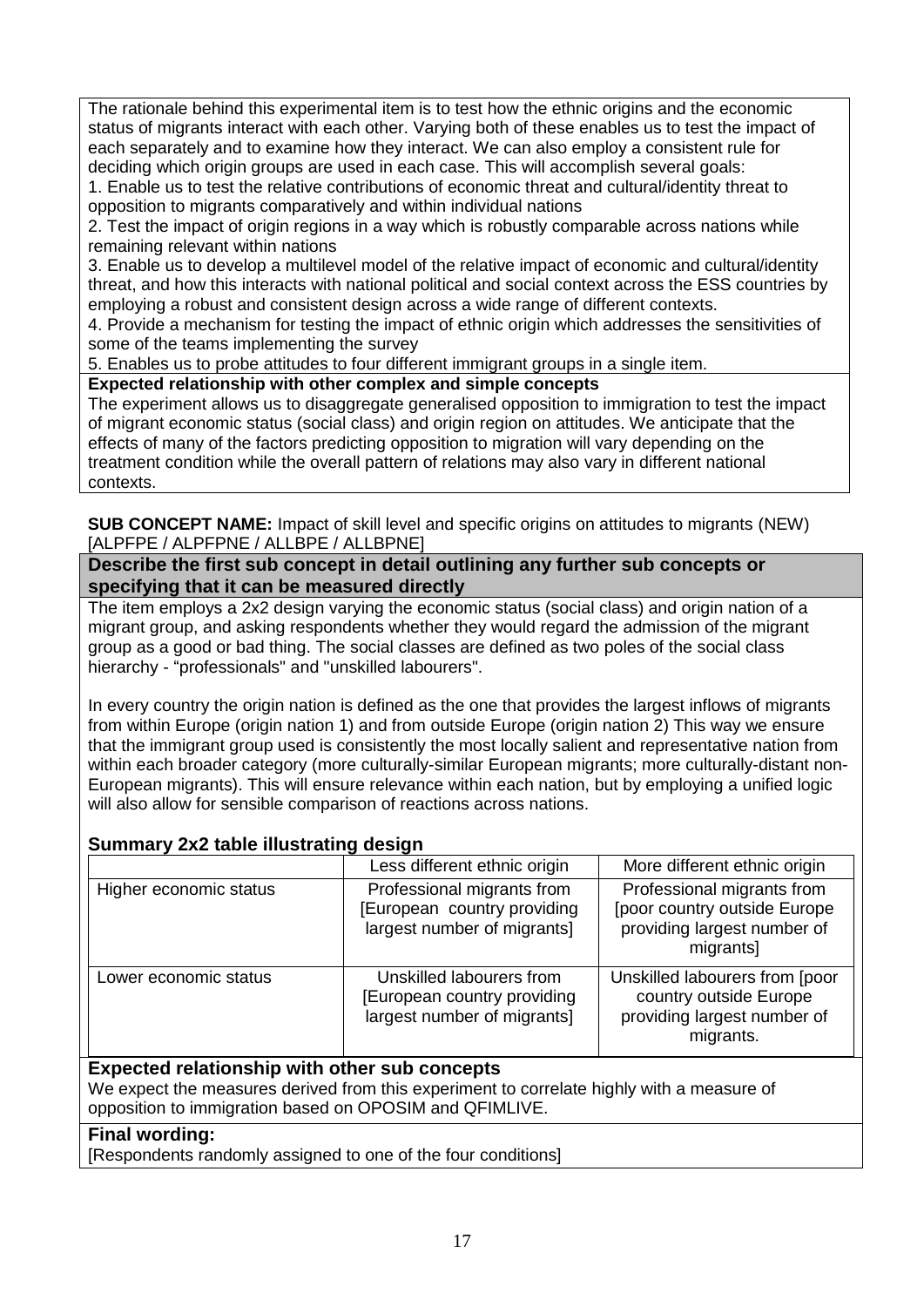- **D30 STILL CARD 42** Using the same card, please tell me to what extent you think [country] should allow professionals<sup>12</sup> from [poor European country providing largest number of migrants] to come to live in [country]?
- **D31 STILL CARD 42** Using the same card, please tell me to what extent you think [country] should allow professionals from [poor country outside Europe providing largest number of migrants] to come to live in [country]?
- **D32 STILL CARD 42** Using the same card, please tell me to what extent you think [country] should allow unskilled labourers from [poor European country providing largest number of migrants] to come to live in [country]?
- **D33 STILL CARD 42** Using the same card, please tell me to what extent you think [country] should allow unskilled labourers from [poor country outside Europe providing largest number of migrants] to come to live in [country]?

Allow many to come and live here 1

- Allow some 2
- Allow a few 3
- Allow none 4
- Don't know) 8

## <span id="page-17-0"></span>**COMPLEX CONCEPT NAME:** Integration policies [IMINTPOL]

**Describe the concept in detail, outlining the various sub concepts it comprises**

A particularly controversial issue in recent years has been whether the kinds of multicultural policies that were designed to help minorities feel at home have provoked a backlash and resentment among members of the majority group, thus paradoxically creating a more hostile environment for migrants.

Within the broad category of integration policy it is helpful to distinguish those aimed primarily at encouraging migrants and minorities to adopt the culture of the majority group (typically regarded as assimilationist policies), those aimed at enabling minorities to retain their own cultures (typically referred to as multicultural policies), and those that focus on ensuring equality of opportunity for migrants and minorities rather than tackling cultural issues (the classic approach of western liberalism deriving from John Stuart Mill).

**Expected relationship with other complex and simple concepts**

<u>.</u>

We do not expect there to be any straightforward relationship between overall support for or opposition towards immigration and support for different types of integration policy. However, we might expect to see some correlation between the subdimension prioritizing ascribed criteria for entry and support for assimilationist policies, while the sub-dimension prioritizing acquired criteria might be more strongly related to support for liberal policies.

<span id="page-17-1"></span>**SUB CONCEPT NAME:** Better if everyone shares customs and traditions [PPLSTRD] (REPEAT FROM ESS1: D40)

**Describe the first sub concept in detail outlining any further sub concepts or specifying that it can be measured directly**

This is a repeat item. We assume that the original item was designed to measure support for or opposition to assimilationist policies, although strictly speaking the item is not actually dealing with policies at all.

<sup>12</sup> professionals' in the sense of 'workers who are typically engaged in highly skilled occupations'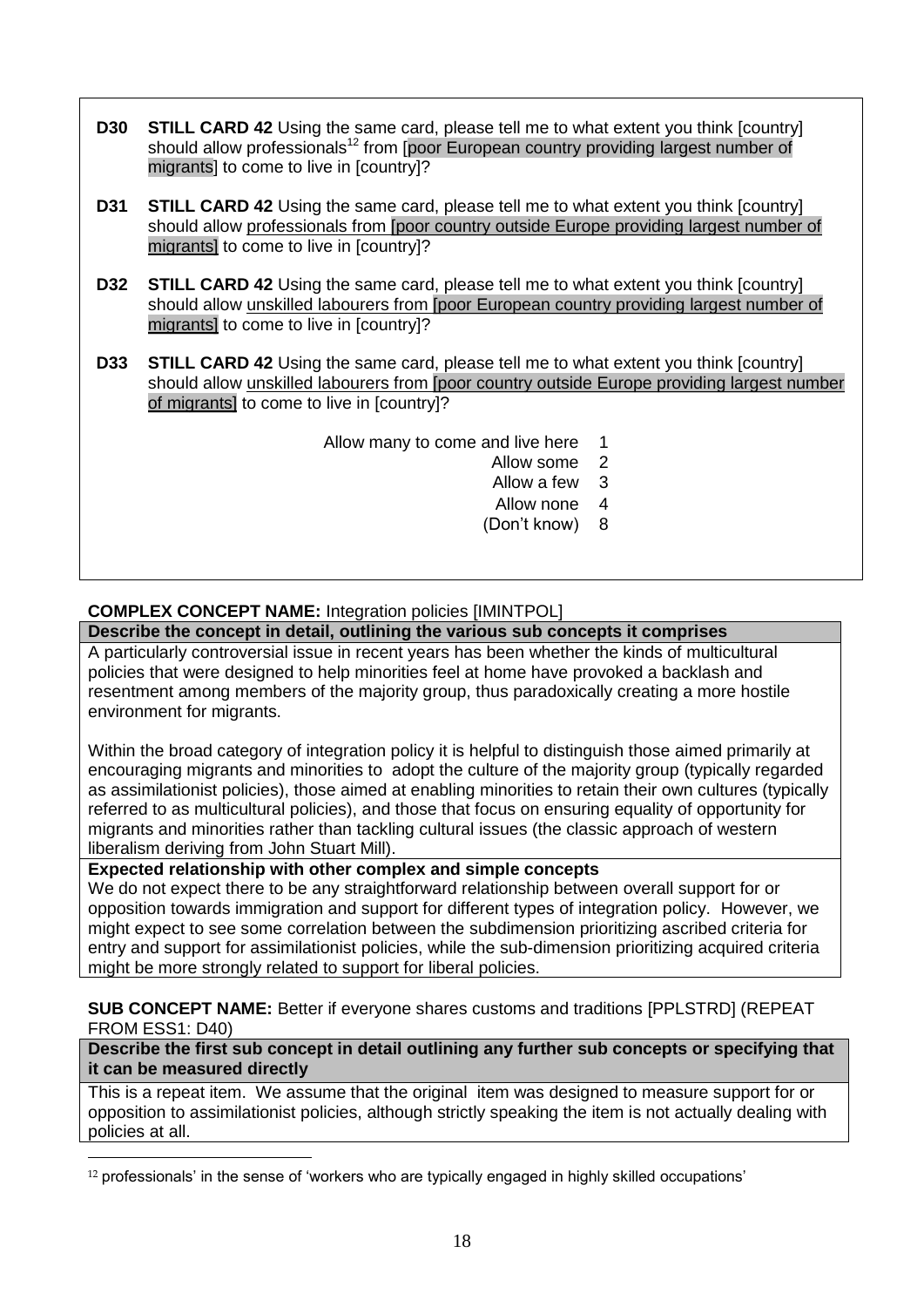**Expected relationship with other sub concepts** We do not expect this sub-concept to be closely related to the following sub-concept on discrimination, although we do expect it to be related to the concept of symbolic threat. **Final wording (repeat from ESS1: D40): D13 CARD 33** Using this card, please say how much you agree or disagree that: 'It is better for a country if almost everyone shares the same customs and traditions'. Agree strongly 1 Agree 2<br>Neither agree nor disagree 3 Neither agree nor disagree Disagree 4<br>Disagree strongly 5 Disagree strongly 5 Don't know) 8

<span id="page-18-0"></span>**SUB CONCEPT NAME:** Law against: racial discrimination at workplace [LWDSCWP] (REPEAT FROM ESS1: D45)

**Describe the first sub concept in detail outlining any further sub concepts or specifying that it can be measured directly**

This is a another repeat item and one which could be thought of as tapping support for the liberal principle of ensuring equality of opportunity for migrants and minorities.

#### **Expected relationship with other sub concepts**

We do not expect this item to have a strong positive or negative relationship with the previous sub concept (attitudes towards assimilationist policies) but we do expect it to be related to support for achieved criteria for immigration.

## **Final wording (repeat item from ESS1: D45):**

**D14 CARD 34** How good or bad is it for a country to have a law against racial or ethnic discrimination in the workplace? Please use this card.

| <b>Extremely</b><br>bad |    |    |    |          |  |    |    |     | <b>Extremely (Don't</b><br>good know) |
|-------------------------|----|----|----|----------|--|----|----|-----|---------------------------------------|
| 00                      | 02 | 03 | 04 | 05 06 07 |  | 08 | 09 | 10. | 88                                    |

### <span id="page-18-1"></span>**COMPLEX CONCEPT NAME:** Social distance [SOCDIST]

#### **Describe the concept in detail, outlining the various sub concepts it comprises**

Subjective feeling of social distance is one of the classic concepts in the study of racial prejudice and is a powerful predictor of attitudes towards migrants and minorities. The concept and measure has been widely used ever since it was first developed in 1947 as an indicator of prejudice towards out-groups.

#### **Expected relationship with other complex and simple concepts**

Subjective feelings of social distance are expected to be a key mediator between social contact and attitudes towards immigration. It is also likely to be a mediator between feelings of symbolic and economic threat and attitudes to immigration.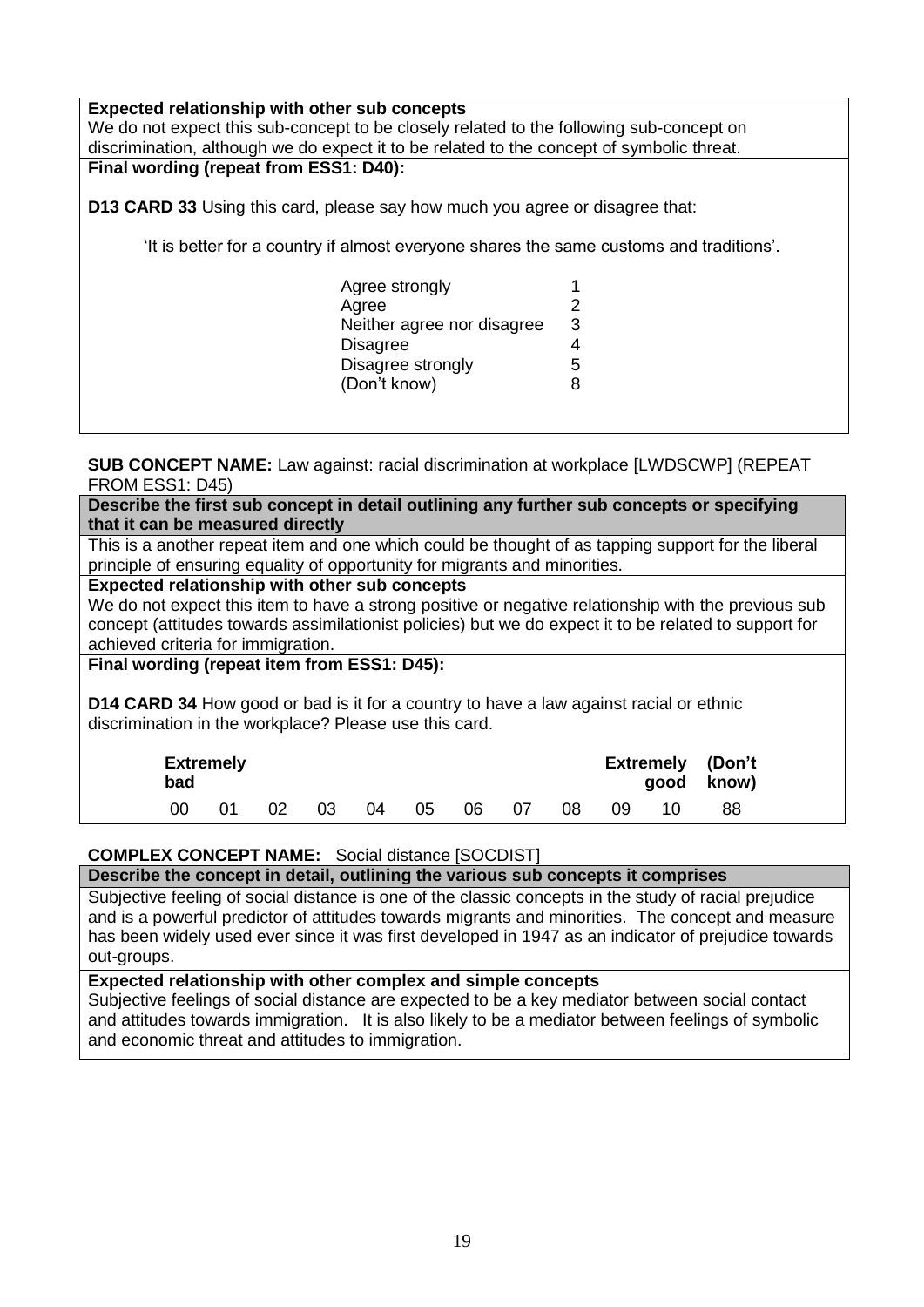<span id="page-19-0"></span>**SUB CONCEPT NAME:** Immigrant different race/ethnic group majority: your boss [IMDETBS] (REPEAT FROM ESS1: D36)

| Describe the first sub concept in detail outlining any further sub concepts or specifying that<br>it can be measured directly                                                                                                                                                               |  |  |  |  |  |  |  |  |
|---------------------------------------------------------------------------------------------------------------------------------------------------------------------------------------------------------------------------------------------------------------------------------------------|--|--|--|--|--|--|--|--|
| This directly measures one classic aspect of social distance.                                                                                                                                                                                                                               |  |  |  |  |  |  |  |  |
| Expected relationship with other sub concepts<br>We expect the two social distance measures to be highly correlated with each other and also with<br>the contact measures.                                                                                                                  |  |  |  |  |  |  |  |  |
| Final wording (repeat item from ESS1: D36):                                                                                                                                                                                                                                                 |  |  |  |  |  |  |  |  |
| <b>CARD 31</b> Now thinking of people who have come to live in [country] from another country who are<br>of a different race or ethnic group <sup>13</sup> from most [country] people. Using this card, please tell me how<br>much you would mind or not mind if someone like this READ OUT |  |  |  |  |  |  |  |  |
| <b>D10was appointed as your boss?</b>                                                                                                                                                                                                                                                       |  |  |  |  |  |  |  |  |
| Not mind<br><b>Mind</b><br>(Don't<br>at all<br>a lot<br>know)                                                                                                                                                                                                                               |  |  |  |  |  |  |  |  |

<span id="page-19-1"></span>**SUB CONCEPT NAME:** Immigrant different race/ethnic group majority: married close relative [IMDETMR] (REPEAT FROM ESS1: D37)

**Describe the sub concept in detail outlining any further sub concepts or specifying that it can be measured directly**

00 01 02 03 04 05 06 07 08 09 10 88

A second classic aspect of social distance.

**Expected relationship with other sub concepts**

We expect the two social distance measures to be highly correlated with each other and also with the contact measures

**Final wording (repeat item from ESS1: D37):**

**D11**...married a close relative of yours?

1

|     | Not mind<br>at all |  |          |  |    |  |       |      |      | Mind (Don't<br>a lot know) |    |  |
|-----|--------------------|--|----------|--|----|--|-------|------|------|----------------------------|----|--|
| -00 | O1                 |  | 02 03 04 |  | 05 |  | 06 07 | - 08 | - 09 | 10.                        | 88 |  |

#### <span id="page-19-2"></span>**COMPLEX CONCEPT NAME:** Realistic threat: Economic threat, security threat [ECONTHR] **Describe the concept in detail, outlining the various sub concepts it comprises**

Broadly defined, threat perceptions refer to the anticipation of negative consequences related to the arrival and presence of immigrants in a country. Threat research has differentiated two main dimensions of threat that relate to anti-immigration attitudes: material or realistic threats on the one hand, and value or symbolic threats on the other. Competition over scarce resources between national majority and minority groups and perceptions of such competition denote material threat.

**Expected relationship with other complex and simple concepts**

We expect economic threat to be correlated with symbolic threat and to be a powerful predictor of opposition to immigration, especially among less skilled/qualified members of the majority group. We anticipate that economic threat will be more important than symbolic threat in predicting opposition to labour migrants.

 $13$  for the translation of 'race or ethnic group in all items in the immigration module, please refer to additional guidance in the document 'Question numbering from Round 1 to Round 7 immigration module)'.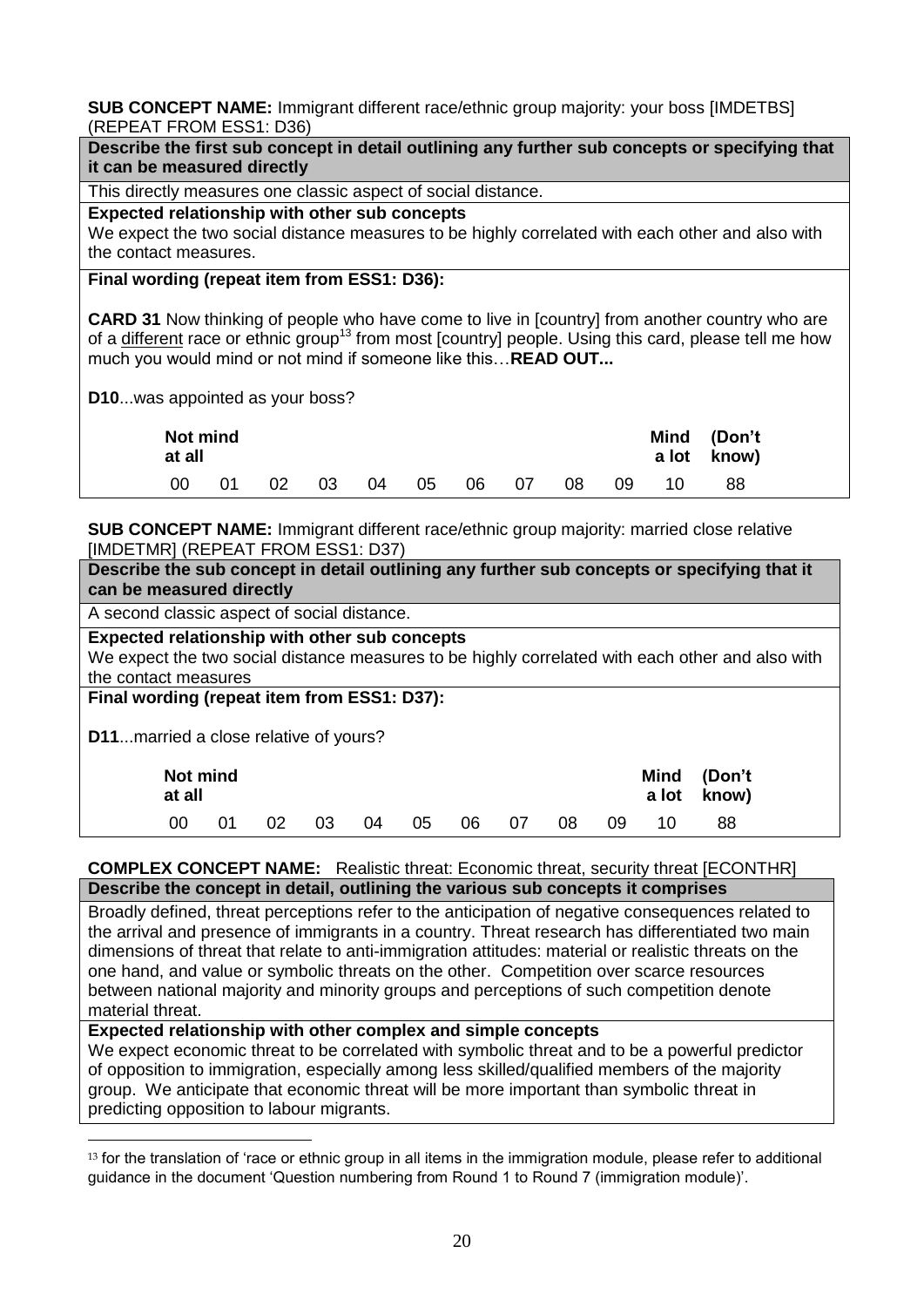<span id="page-20-0"></span>**SUB CONCEPT NAME:** Immigrants: impact on jobs [IMTCJOB] (REPEAT FROM ESS1: D25) **Describe the sub concept in detail outlining any further sub concepts or specifying that it can be measured directly**

An indicator of economic threat and the idea that immigration threatens the economic situation of existing residents.

**Expected relationship with other sub concepts**

We expect the sub-concepts of the economic threat complex concept to be correlated positively. **Final wording (repeat item from ESS1: D25):**

**D7 CARD 28** Using this card, would you say that people who come to live here generally take jobs away from workers in [country], or generally help to create new jobs?

| away | Take jobs |    |    |      |    |    |     |    |    | Create (Don't<br>new jobs know) |  |
|------|-----------|----|----|------|----|----|-----|----|----|---------------------------------|--|
| 00   |           | 02 | 03 | - 04 | 05 | 06 | -07 | 08 | 09 |                                 |  |

<span id="page-20-1"></span>**SUB CONCEPT NAME:** Immigrants: impact on welfare services [IMBLECO] (REPEAT FROM ESS1: D26)

**Describe the sub concept in detail outlining any further sub concepts or specifying that it can be measured directly**

Another direct measure of threat although not so narrowly focussed on the economic threat. **Expected relationship with other sub concepts**

See above

**Final wording (repeat item from ESS1: D26):**

**D8 CARD 29** Most people who come to live here work and pay taxes. They also use health and welfare services. On balance, do you think people who come here take out more than they put in or put in more than they take out? Please use this card.

|      | <b>Generally</b><br>take out |    |    |    |    |    |    |    |    |      | Generally (Don't<br>put in know) |  |
|------|------------------------------|----|----|----|----|----|----|----|----|------|----------------------------------|--|
| more |                              |    |    |    |    |    |    |    |    | more |                                  |  |
| იი   | 01                           | 02 | 03 | 04 | 05 | 06 | 07 | 08 | 09 | 10   | 88                               |  |

<span id="page-20-2"></span>**SUB CONCEPT NAME:** Immigrants: impact on economy [IMBGECO] [CORE]

**Describe the sub concept in detail outlining any further sub concepts or specifying that it can be measured directly**

This is another direct measure of economic threat.

**Expected relationship with other sub concepts**

We expect it to be highly correlated with the other sub-concepts constituting realistic threat.

## **Final wording (CORE ITEM B32):**

**B32 CARD 18** Would you say it is generally bad or good for [country]'s economy that people come to live here from other countries? Please use this card.

| <b>Bad for the</b><br>economy |  |    |     |    |    |    |    |    |     |     | Good for the (Don't<br>economy know) |  |
|-------------------------------|--|----|-----|----|----|----|----|----|-----|-----|--------------------------------------|--|
| იი                            |  | 02 | 03. | 04 | 05 | 06 | 07 | 08 | -09 | 10. | 88                                   |  |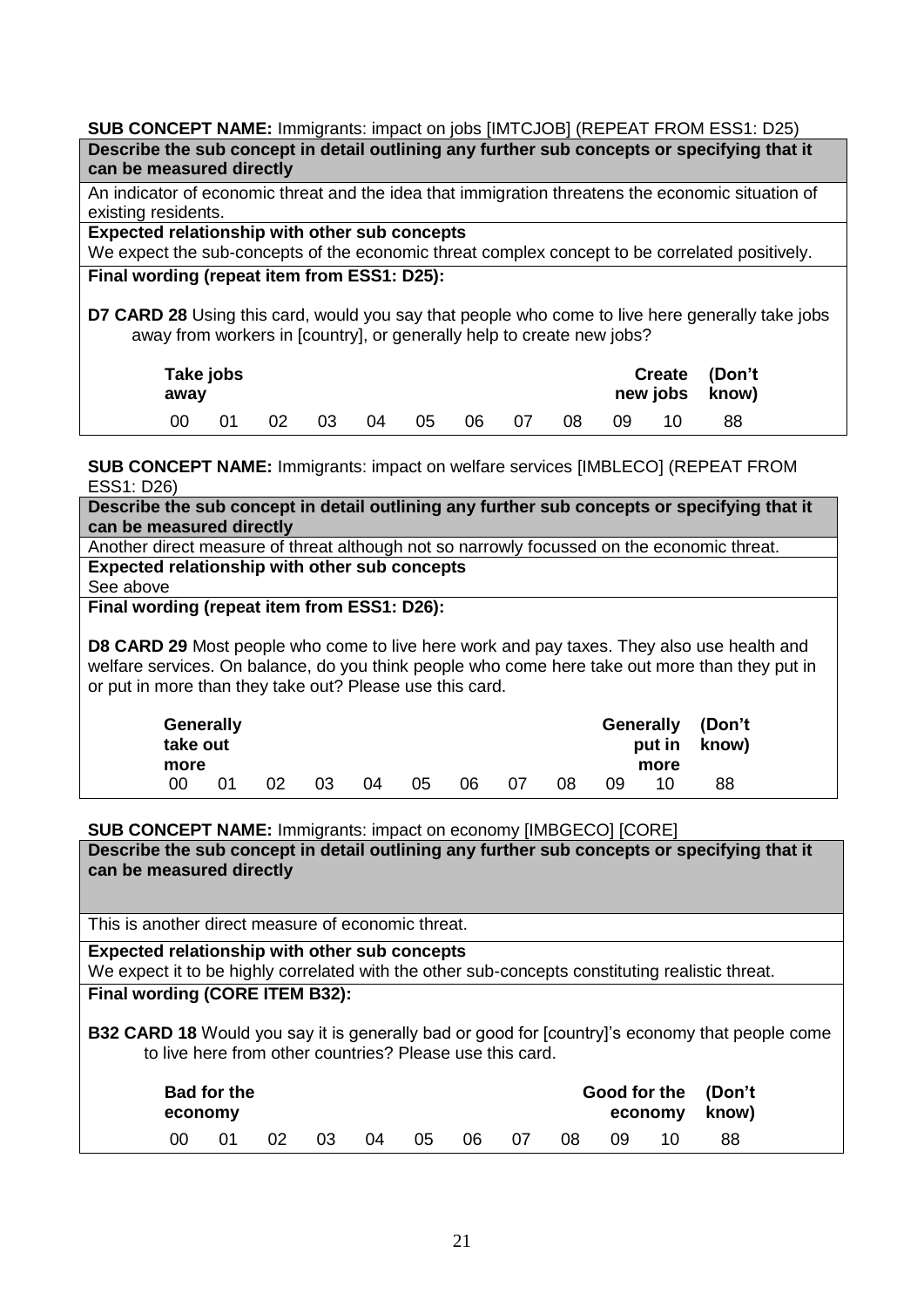#### <span id="page-21-0"></span>**SUB CONCEPT NAME:** Security Threat: Immigrants impact on crime problems [IMWBCRM] (REPEAT FROM ESS1: D30)

#### **Describe the concept in detail**

This is a repeat item that has been very extensively used by secondary analysts. Fear of crime is empirically a major driver of hostility towards out-groups and taps a distinct dimension of threat (rather than assuming that labour market threat is all that matters).

## **Final wording (repeat item from ESS1: D30):**

**D9 CARD 30** Are [country]'s crime problems made worse or better by people coming to live here from other countries? Please use this card.

| <b>Crime</b><br>problems<br>made<br>worse |    |    |    |    |    |    |    |    |    | problems<br>made<br>better | Crime (Don't<br>know) |  |
|-------------------------------------------|----|----|----|----|----|----|----|----|----|----------------------------|-----------------------|--|
| 00                                        | 01 | 02 | 03 | 04 | 05 | 06 | 07 | 08 | 09 | 10                         | 88                    |  |

## <span id="page-21-1"></span>**COMPLEX CONCEPT NAME:** Symbolic Threat [SYMBTHR]

**Describe the concept in detail, outlining the various sub concepts it comprises**

The concept of symbolic threat encompasses the perception that immigrants have differing belief systems, worldviews, and moral values which pose a threat to the values and symbols of the majority group. To tap symbolic threat, we assess the extent to which respondents think that immigrants undermine the cultural life and religious beliefs of the national in-group.

## **Expected relationship with other complex and simple concepts**

We expect feelings of symbolic threat to be correlated with economic threat and in turn with social distance and attitudes to immigration. However we expect symbolic threat to be particularly strongly associated with opposition to culturally distinct groups, such as Muslims migrating to a non-Muslim country, and with an emphasis on ascribed rather than achieved criteria for entry. Further back in the causal sequence, we expect feelings of symbolic threat to be predicted by cultural racism.

<span id="page-21-2"></span>**SUB CONCEPT NAME:** Country's cultural life undermined or enriched by immigrants [IMUECLT] [CORE]

**Describe the first sub concept in detail outlining any further sub concepts or specifying that it can be measured directly**

This subconcept (replicated from the first round and also part of the core) can be considered a primary indicator of symbolic threat.

**Expected relationship with other sub concepts** This subconcept is expected to be highly correlated with the second indicator of symbolic threat.

### **Final wording (core item B33):**

**B33 CARD 19** And, using this card, would you say that [country]'s cultural life is generally undermined or enriched by people coming to live here from other countries?

|    | <b>Cultural life</b><br><b>Cultural life (Don't</b><br>enriched know)<br>undermined |    |  |          |  |  |       |      |      |      |     |
|----|-------------------------------------------------------------------------------------|----|--|----------|--|--|-------|------|------|------|-----|
| ററ | . በ1                                                                                | 02 |  | 03 04 05 |  |  | 06 07 | 08 L | 09 L | 10 I | -88 |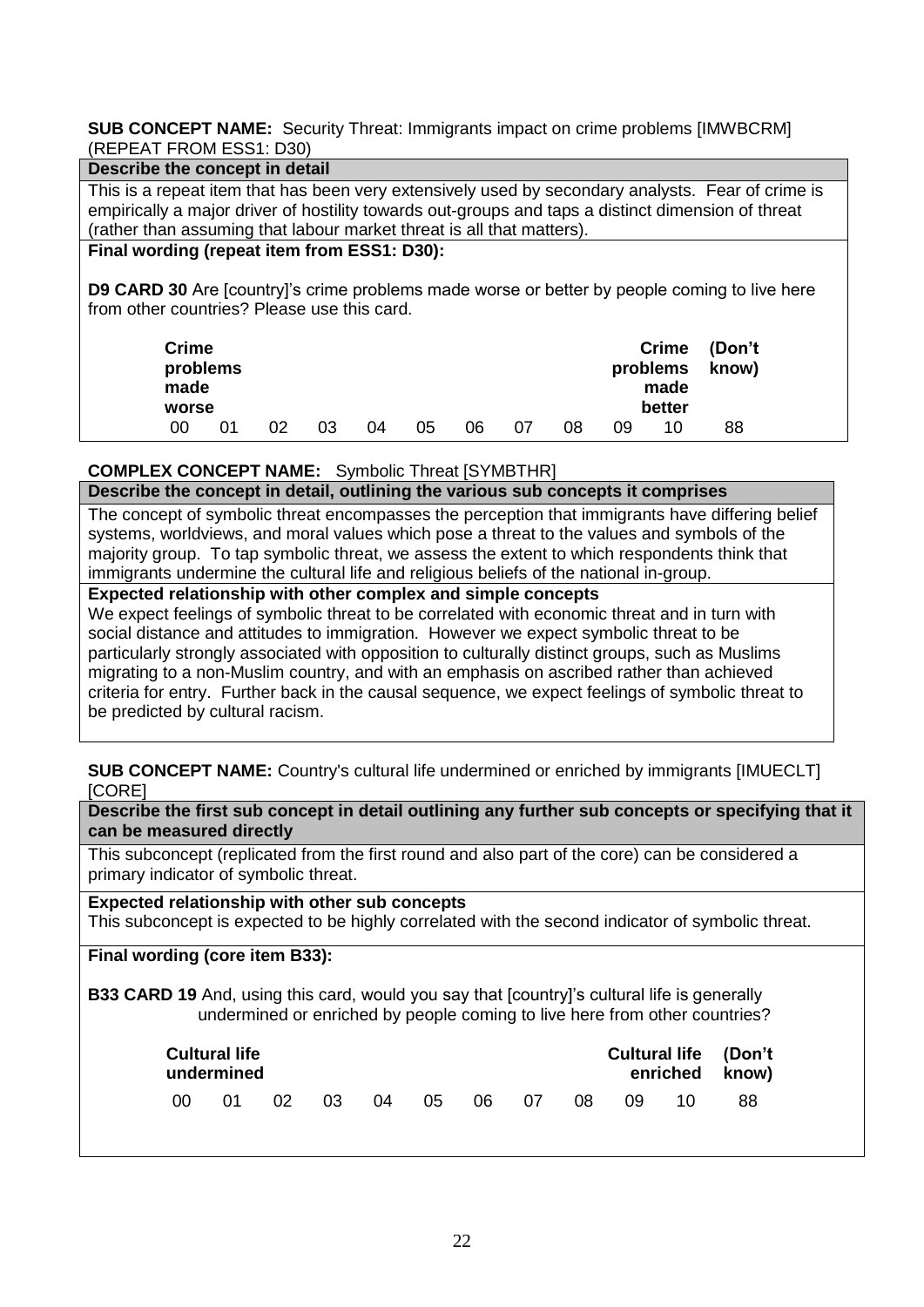# <span id="page-22-0"></span>**SUB CONCEPT NAME: Symbolic Threat** [RLGUEIM]

| Describe the concept in detail                                                                                                                                                                                                                                                                                                   |  |  |  |  |  |  |  |  |  |  |
|----------------------------------------------------------------------------------------------------------------------------------------------------------------------------------------------------------------------------------------------------------------------------------------------------------------------------------|--|--|--|--|--|--|--|--|--|--|
| As a second indicator of symbolic threat we focus on feelings about the extent to which religious<br>beliefs and practices are undermined by immigration. This provides a more specific focus than<br>the first more general indicator and taps an aspect which has become particularly politicized in a<br>number of countries. |  |  |  |  |  |  |  |  |  |  |
| Expected relationship with other complex and simple concepts<br>We expect this indicator to be highly correlated with the first indicator, but also to be distinctive in<br>its greater correlation to opposition to Muslims (in the case of non-Muslim respondents).                                                            |  |  |  |  |  |  |  |  |  |  |
| <b>Final wording:</b>                                                                                                                                                                                                                                                                                                            |  |  |  |  |  |  |  |  |  |  |
| <b>D18 CARD 37</b> Using this card, do you think the religious beliefs and practices in [country] are<br>generally undermined or enriched <sup>14</sup> by people coming to live here from other countries?                                                                                                                      |  |  |  |  |  |  |  |  |  |  |
| (Don't<br><b>Religious</b><br><b>Religious</b><br>beliefs and<br>beliefs and<br>know)<br>practices<br>practices<br>undermined<br>enriched                                                                                                                                                                                        |  |  |  |  |  |  |  |  |  |  |
| 00<br>10<br>01<br>02<br>05<br>07<br>88<br>03<br>06<br>08<br>09<br>04                                                                                                                                                                                                                                                             |  |  |  |  |  |  |  |  |  |  |

### <span id="page-22-1"></span>**COMPLEX CONCEPT NAME:** Contact with out-group members [OGCONT]

**Describe the concept in detail, outlining the various sub concepts it comprises**

Contact research has provided substantial evidence that direct contact with out-group members reduces prejudice. Successful intergroup contact between the national majority and immigrant and ethnic minorities reduces prejudice and discrimination towards these out-groups among the majority population.

First, it is important to understand the opportunity for out-group contact in order to contextualise actual contact. The way people perceive their surroundings is one way to get at opportunity for contact.

Second, while friendship with out-group members is a particularly effective way of reducing prejudice, a more fine-grained cross-national analysis of different facets of intergroup contact is called for differentiating brief and superficial mundane interactions from more intimate contacts, such as friendships.

Third, both quality and quantity of contact with immigrants and ethnic minorities affect attitudes of majority members although the impact of quality is usually stronger.

Items measuring the perceived diversity of the area one lives in, distinguishing everyday contacts from close contacts and whether the contact was positive or negative are thus included in the complex concept. We order the sub-concepts/items from more distal (perceived diversity as opportunity for contact) to proximal (friendship as close contact).

While theoretically items focussing on contact with migrants would seem to be the logical focus of the contact items, our preliminary work indicated that respondents often did not know whether a potential interlocutor was actually a migrant or descended from migrants. Hence, to render more

<u>.</u>

<sup>&</sup>lt;sup>14</sup> undermined or enriched' should be translated in the same way as in core item B33.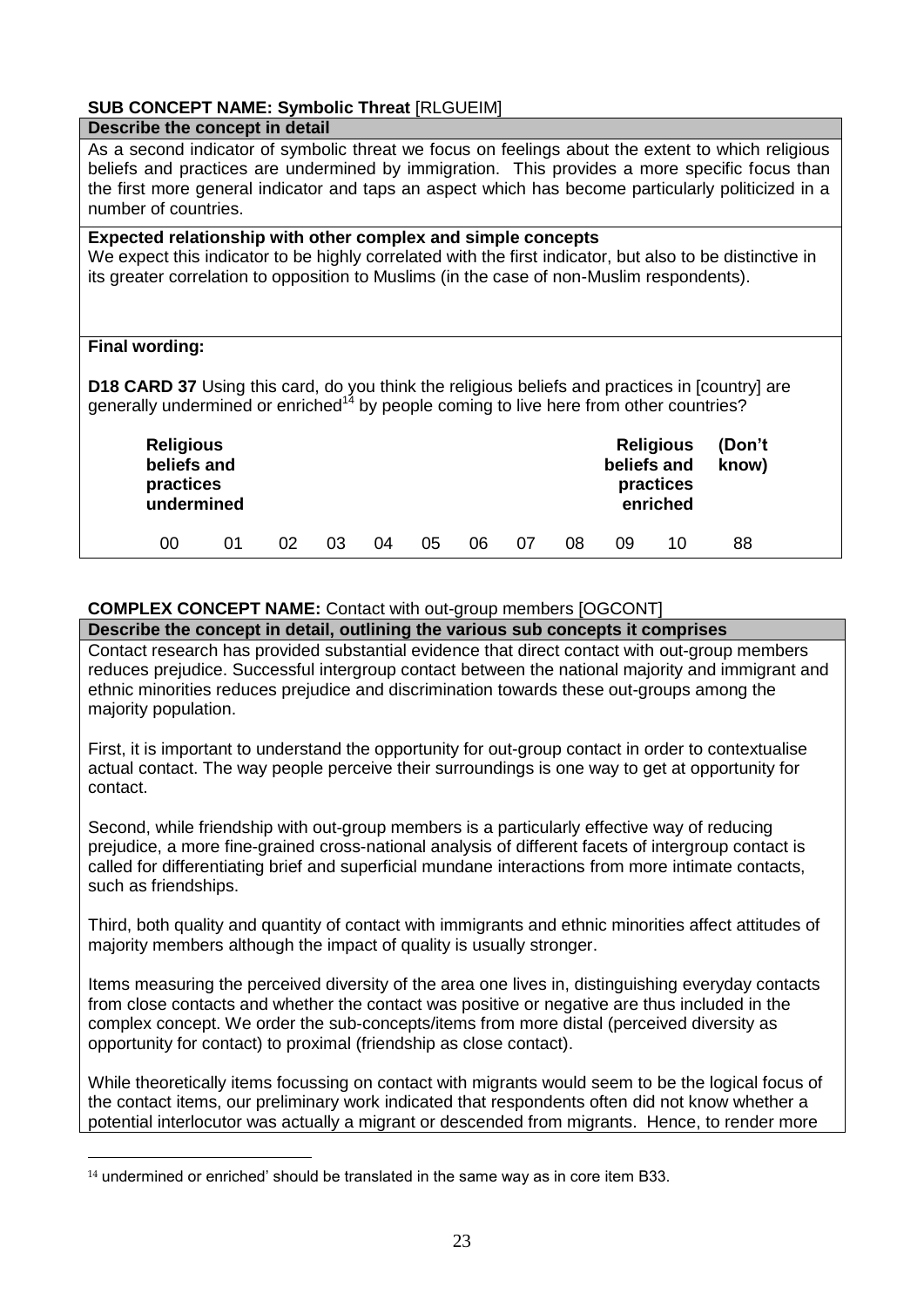salient the intergroup aspect of contact, we decided to assess contact with people of a different race or ethnic group. In addition the repeat item on opportunity for contact was phrased in terms of race or ethnic group. Continuing this focus with the other contact items thus ensures greater consistency.

#### <span id="page-23-0"></span>**SUB CONCEPT NAME:** Opportunity for contact [ACETALV] [REPEAT FROM ESS1: D39] **Describe the sub concept in detail outlining any further sub concepts or specifying that it can be measured directly**

Opportunity for contact is a key driver of actual contact, and it may also affect perceptions of threat. Perceived local cultural diversity is important for understanding opportunities for contact and it is frequently a stronger predictor of attitudes than actual diversity. People probably have better knowledge about the situation in their locality (neighbourhood) than about the national situation. Moreover, it is on this level that everyday contacts take place.

## **Expected relationship with other sub concepts**

Opportunity for contact is conceptualised as an antecedent of Quantity of contact, especially brief encounters. Note that an alternative prediction is that Opportunity for contact increases threat perceptions.

## **Final wording (repeat item from ESS1: D39):**

**D12 CARD 32** And now using this card, how would you describe the area where you currently live?

- An area where almost nobody is of a different race or ethnic <u>ody</u> is of a different race of eminic<br>group from most [country] people
	- Some people are of a different race or ethnic group from e or ennie group nom 2
		- Many people are of a different race or ethnic group 3
			- Don't know) 8

## <span id="page-23-1"></span>**SUB CONCEPT NAME:** Quantity of everyday encounters with outgroup members [DFEGCON] NEW

#### **Describe the sub concept in detail outlining any further sub concepts or specifying that it can be measured directly**

While social relationships are the paradigm example of contact, less intimate forms of contact may also take place in everyday life and indeed may well be a more common occurrence. They may also, if they are of a positive kind, have important effects on reducing prejudice. However, it will be important for such contacts to understand whether they involve friction or not.

### **Expected relationship with other sub concepts**

We expect this to be correlated with Opportunity for Contact and with Out-group Friendships. The effect of Quantity of everyday encounters on outcome variables will depend upon the Quality of this contact. The item on Quantity of everyday encounters may have a higher frequency than Quantity of friendships, although a weaker effect on outcome variables.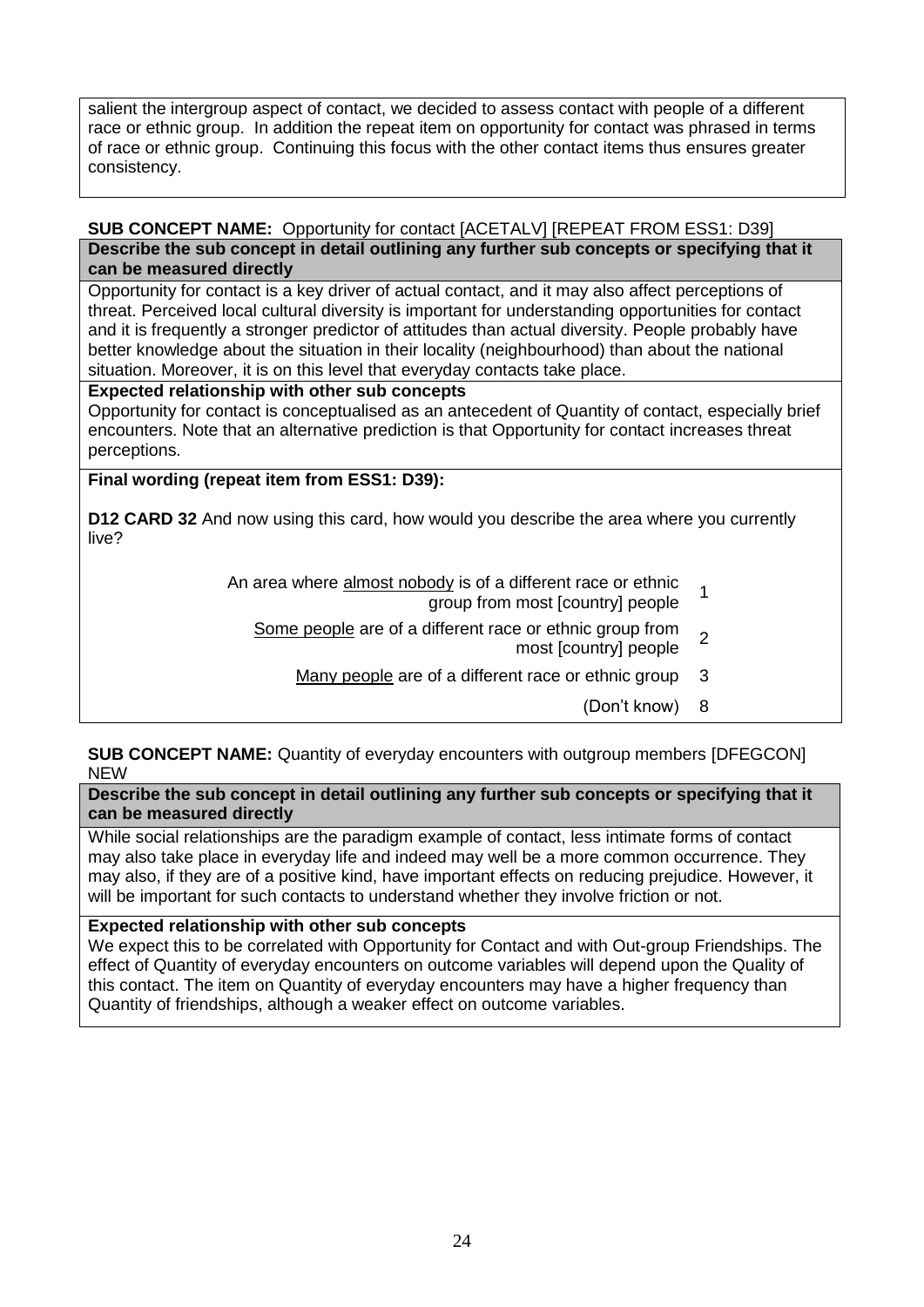### **Final wording:**

**D20 CARD 38** How often do you have any contact with people who are of a different race or ethnic group from most [country] people when you are out and about<sup>15</sup>? This could be on public transport, in the street, in shops or in the neighbourhood<sup>16</sup>? Please use this card

**INTERVIEWER:** Any contact should be included, whether verbal or non-verbal.

- Never<sup>17</sup> 1
- Less than once a month 2
	- Once a month 3
	- Several times a month 4
		- Once a week 5
	- Several times a week 6
		- Every day 7
		- Don't know) 8

<span id="page-24-0"></span>**SUB CONCEPT NAME:** Quality of brief everyday encounters with outgroup members [DFEGHBG] NEW

**Describe the sub concept in detail outlining any further sub concepts or specifying that it can be measured directly**

Measures *quality* of everyday encounters

## **Expected relationship with other sub concepts**

Quality of everyday encounters should moderate the effect of Quantity of everyday encounters on outcome variables.

**Final wording:**

<u>.</u>

### **ASK IF CODES 2-7 AT D20**

**D21 CARD 39** Thinking about this contact, in general how bad or good is it? Please use this card

| <b>Extremely</b><br>bad |    |    |    |    |    |    | <b>Extremely (Don't</b><br>know)<br>good |    |    |    |    |  |
|-------------------------|----|----|----|----|----|----|------------------------------------------|----|----|----|----|--|
| 00                      | በ1 | 02 | 03 | 04 | 05 | 06 | 07                                       | 08 | 09 | 10 | 88 |  |

#### <span id="page-24-1"></span>**SUB CONCEPT NAME:** Number of migrant friends [DFEGCF] NEW

**Describe the first sub concept in detail outlining any further sub concepts or specifying that it can be measured directly**

Close friendships come at the other end of the spectrum from brief encounters. Close friendships will be more or less self-selected. They are assumed to be positive by definition due to the nature of friendship involving self-disclosure and interpersonal attraction. Having friends of a different ethnic origin or immigration background is thus likely to be highly influential in reducing negative stances towards the out-group.

### **Expected relationship with other sub concepts**

We expect Friendships to be correlated with Opportunity for contact and Quantity of everyday contacts.

<sup>15</sup> 'Out and about' in the sense of 'when in public and not at home'.

<sup>16</sup> 'Neighbourhood' in the sense of 'local area'.

<sup>&</sup>lt;sup>17</sup> The scale should be translated in the same way as in core item C2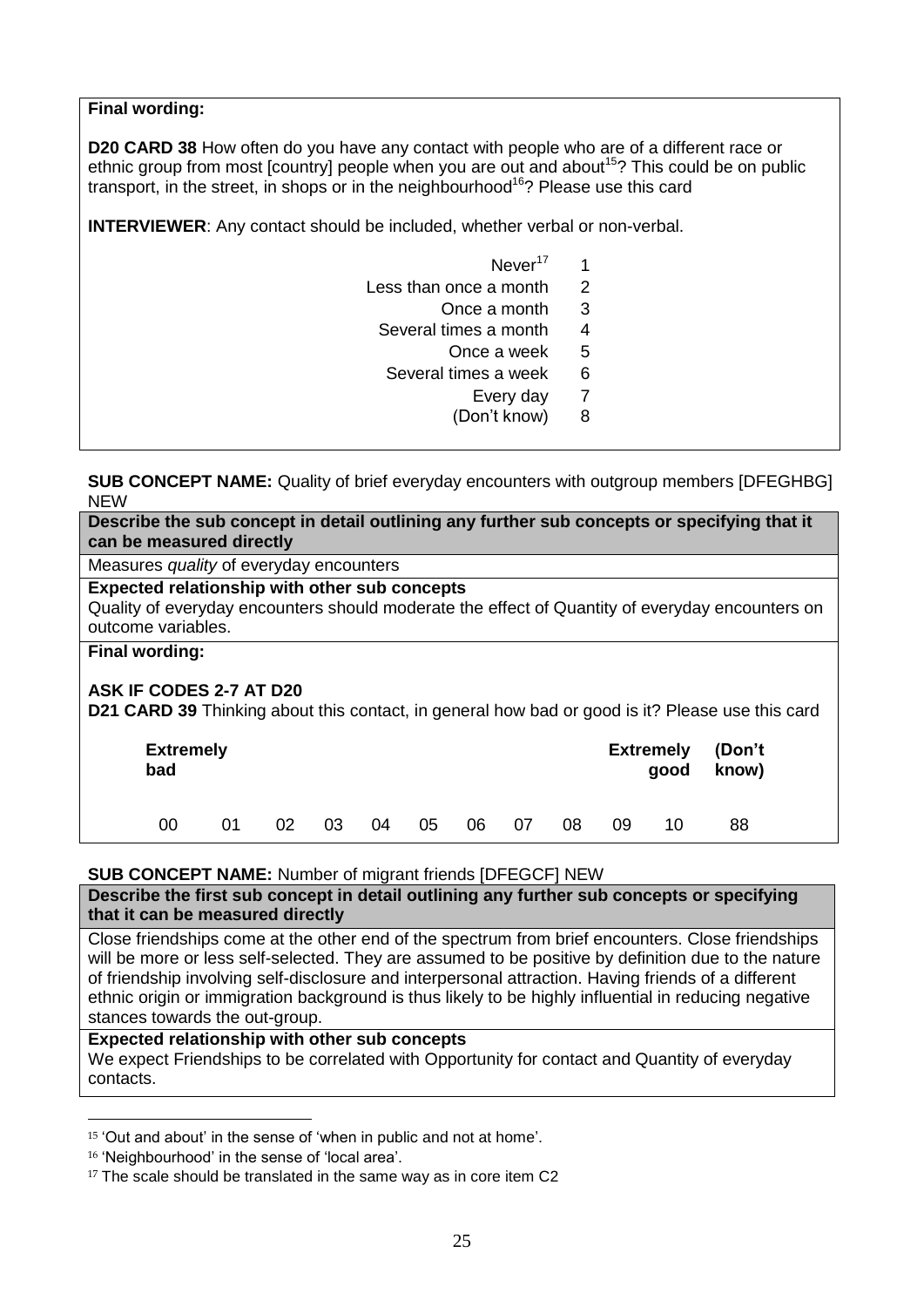## **Final wording:**

**D19** Do you have any close friends who are of a different race or ethnic group from most [country] people?

**IF YES**, is that several or a few?

| Yes, several    | 1 |
|-----------------|---|
| Yes, a few      | 2 |
| No, none at all | 3 |
| (Don't know)    | 8 |

# <span id="page-25-0"></span>**COMPLEX CONCEPT NAME:** Biological racism [BIORACM]

### **Describe the concept in detail, outlining the various sub concepts it comprises**

Recent theoretical work has suggested that, rather than seeing racial prejudice as a unitary phenomenon, racism can instead be conceptualised as comprising two distinct dimensions: biological racism - when people organise their representation of humanity based on the idea of "race" - and cultural racism

In contemporary societies therefore diverse modalities of racism may coexist, but it is possible nonetheless to identify theoretical principles underlying the diversity of the phenomena and, simultaneously, to distinguish racism from prejudice.

As measures of biological racism are distinct from measures of prejudice, and should not be confused with attitudes towards immigration, the use of the term 'race', rather than ethnicity is crucial here.

### **Expected relationship with other complex and simple concepts**

As noted earlier, we expect biological racism to be strongly predictive of attitudes towards specific groups such as people 'of colour' and towards the use of ascribed criteria for entry such as being 'white'. In contrast, cultural racism is expected to be more strongly related to culturally dissimilar groups such as Muslims and to feelings of symbolic threat.

## <span id="page-25-1"></span>**SUB CONCEPT NAME:** Human essentialization – intelligence [HESSINT] NEW

### **Describe the first sub concept in detail outlining any further sub concepts or specifying that it can be measured directly**

This first sub-concept taps the idea that some groups are by their very nature inherently superior or inferior to other groups. The notion that some individuals or groups are born with different inherited potentialities is likely to be particular familiar to many respondents in the context of inherited differences in intelligence.

## **Expected relationship with other sub concepts**

Together with the next sub-concept, they form the concept of biological racism. We expect the two sub concepts to be closely correlated but to have different distributions.

### **Final wording:**

1

## **People often have different views on these next topics**

**D23** Do you think some races or ethnic groups<sup>18</sup> are born less intelligent than others?

| Yes          | 1 |
|--------------|---|
| N٥           | 2 |
| (Don't know) | 8 |

<sup>&</sup>lt;sup>18</sup> It is important that the translation refers to groups rather than to individuals. If at all possible, the word 'people' should not be used.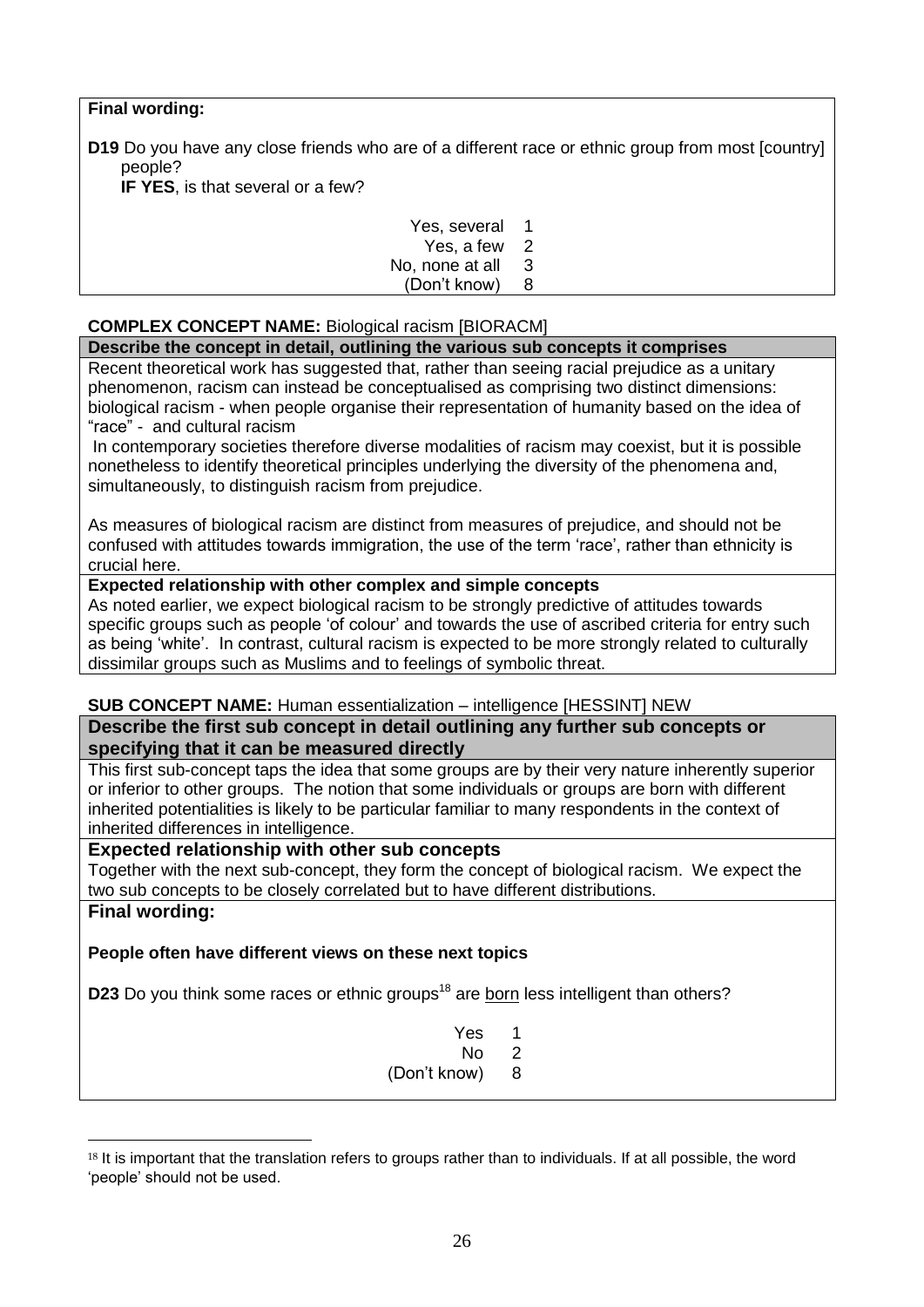### <span id="page-26-0"></span>**SUB CONCEPT NAME:** Human essentialization – work ethic [HESSWE] NEW

**Describe the first sub concept in detail outlining any further sub concepts or specifying that it can be measured directly**

This second sub-concept taps the same ideas of hierarchy and inherited differences as the first sub-concept. However, it moves away from the debates over intelligence in order to explore the generality of the distinctions.

# **Expected relationship with other sub concepts**

Together with the previous sub-concept, this forms the concept of biological racism. The two sub-concepts are expected to be highly but not perfectly correlated.

## **Final wording:**

**D24** Do you think some races or ethnic groups are born harder working than others?

Yes 1<br>No 2  $N<sub>0</sub>$  2<br>ow) 8 (Don't know)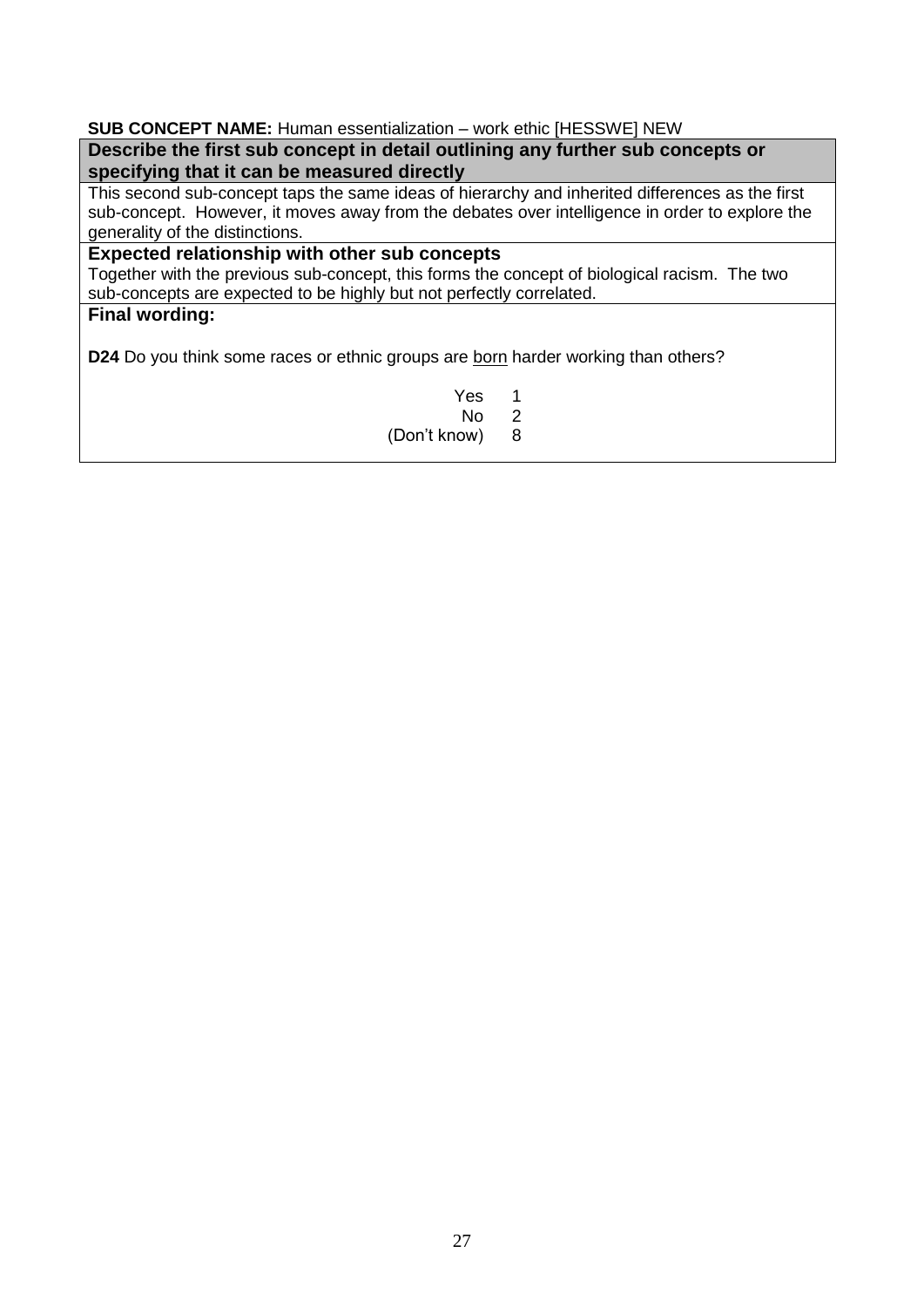<span id="page-27-0"></span>**SECTION D: Simple Concepts. For each simple concept listed in Section B, describe it in detail here. Add more boxes to the template as required to describe all of the simple concepts in the module.**

### <span id="page-27-1"></span>**SIMPLE CONCEPT NAME:** Fraternal relative deprivation [GVTRIMG] [NEW] **Describe the concept in detail**

The concept of fraternal relative deprivation has proved to be a powerful influence on people's feelings of threat. The key focus is not on whether the individual himself or herself feels that his or her opportunities are threatened by immigration but instead on whether the group with which the individual identifies is at risk of losing opportunities or privileges to which they are rightly entitled. **Expected relationship with other complex and simple concepts**.

Feelings of fraternal relative deprivation are expected to correlate strongly with the general concept of opposition to immigration, their effects being largely mediated by feelings of threat, particularly of realistic threat.

## **Final wording:**

## **ROUTING: ASK IF BORN IN [COUNTY] (CODE 1 AT D17a)**

**D17b CARD 36** Compared to people like yourself who were born in [country], how do you think the government treats those who have come to live here recently from other countries? Please use this card.

| Much better     | 1. |
|-----------------|----|
| A little better | 2  |
| Both the same   | 3  |
| A little worse  | 4  |
| Much worse      | 5  |
| (Don't know)    | 8  |

# <span id="page-27-2"></span>**SIMPLE CONCEPT NAME:** National Attachment [FCLCNTR]

## **Describe the concept in detail**

Nationalism refers to an uncritical attachment to the nation and a sense of national superiority with respect to other countries. The concept overlaps with the notion of an ethnic conception of the nation and has repeatedly been associated with negative attitudes towards immigration.

### **Expected relationship with other complex and simple concepts**

We expect national attachment to be strongly related to feelings of symbolic threat and to have strong direct and indirect relationships with negative attitudes towards migrants, especially towards those from culturally dissimilar backgrounds. This relationship will vary as function of individuals' conceptions of nationhood.

### **Final wording:**

<u>.</u>

**D22 CARD 40** How close<sup>19</sup> do you feel to [country]? Please use this card.

| Very close       | 1 |
|------------------|---|
| Close            | 2 |
| Not very close   | 3 |
| Not close at all | 4 |
| (Don't know)     | 8 |

<sup>&</sup>lt;sup>19</sup> "Close" in the sense of "emotionally attached to" or "identifying with".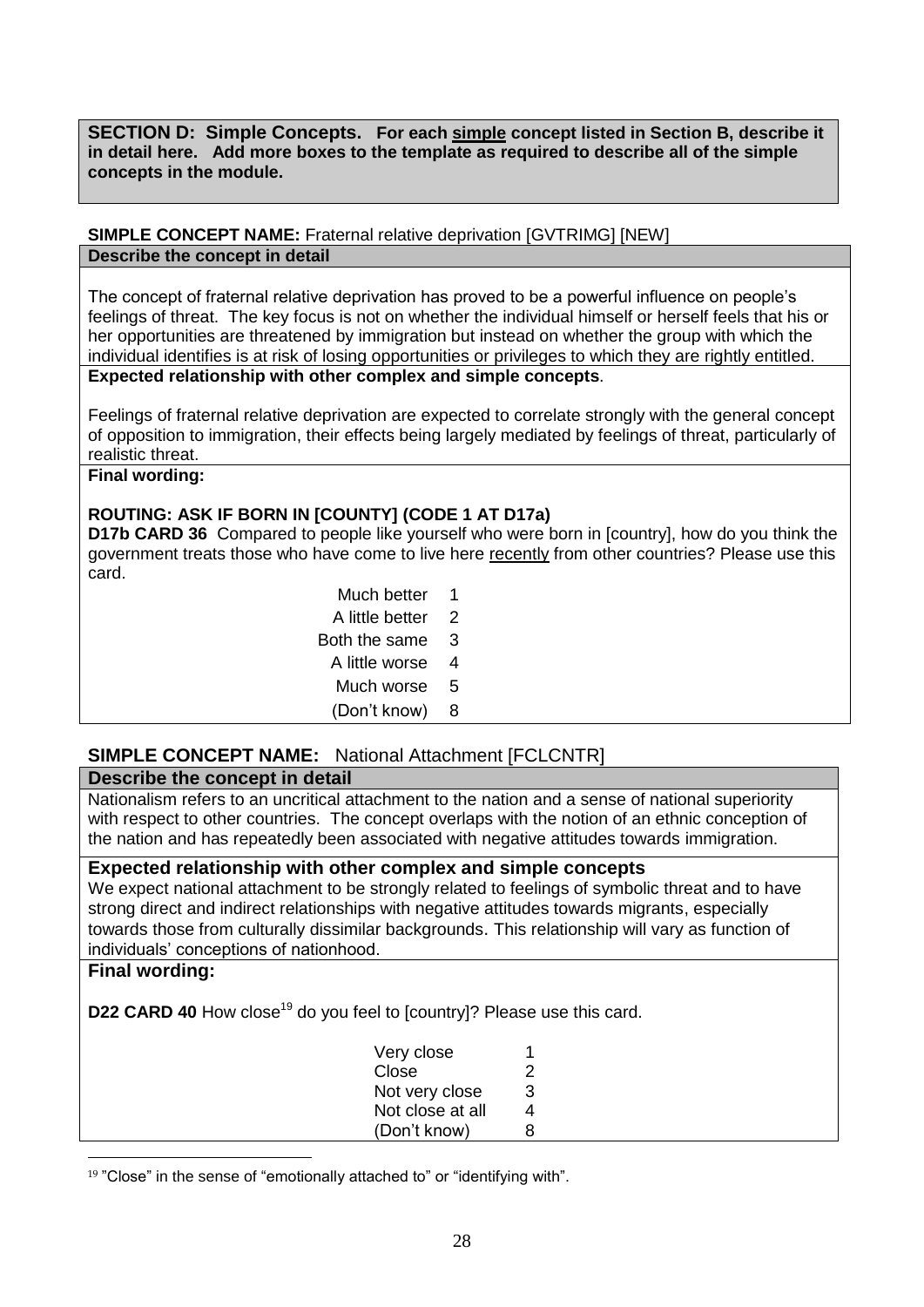## <span id="page-28-0"></span>**SIMPLE CONCEPT NAME: Cultural racism [SMCTMBE]**

### **Describe the concept in detail,**

Cultural racism differs from biological racism in that it focusses on the cultural inferiority, as opposed to the biological inferiority, of migrants and their descendants belonging to groups perceived as racially or ethnically different. The item is intended to tap the notion of a hierarchy of cultures, which is a characteristic of cultural racism.

**Expected relationship with other concepts**

This is previewed to be correlated with biological racism, with opposition towards immigration, with social distance and with threat perceptions, particularly symbolic threat. **Final wording:**

**D25 CARD 41** Thinking about the world today, would you say that some cultures are much better than others or that all cultures are equal<sup>20</sup>? Please choose your answer from this card.

Some cultures are much better than others 1

All cultures are equal 2

Don't know) 8

<span id="page-28-1"></span>**SIMPLE CONCEPT NAME:** Perception of group size in country [NOIMBRO] (REPEAT FROM ESS1: D56)

| Describe the concept in detail                                                                                |  |  |  |  |  |  |  |  |  |
|---------------------------------------------------------------------------------------------------------------|--|--|--|--|--|--|--|--|--|
| Knowledge is frequently an important moderator of relationships between variables. In the case                |  |  |  |  |  |  |  |  |  |
| of attitudes to immigration, knowledge about the actual numbers is likely to be an important                  |  |  |  |  |  |  |  |  |  |
| moderator as well as having a direct effect on opposition to immigration in its own right.                    |  |  |  |  |  |  |  |  |  |
| Final wording (repeat item from ESS1: D56):                                                                   |  |  |  |  |  |  |  |  |  |
| <b>D16</b> Out of every 100 people living in [country], how many do you think were born outside<br>[country]? |  |  |  |  |  |  |  |  |  |
| <b>INTERVIEWER:</b> If respondent says 'don't know'; say: 'Please give your best estimate'. <sup>21</sup>     |  |  |  |  |  |  |  |  |  |
| <b>WRITE IN:</b><br>out of 100                                                                                |  |  |  |  |  |  |  |  |  |

## <span id="page-28-2"></span>**SIMPLE CONCEPT NAME:** Ancestry of respondent (NEW)

**Describe the concept in detail**

Ethnicity is a powerful socio-demographic predictor for a range of attitudes, including attitudes to immigration. Moreover, minorities are not homogeneous in this respect and there are major differences in attitudes (eg towards asylum seekers) between different ethnic groups. It is important therefore to be able to distinguish between different ethnic groups, rather than to treat them as a unitary phenomenon.

Don't know) 88

The sociological concept of ethnic group is very close to political scientists' concept of a nation. The main distinction is that nations typically (although not invariably) lay claim to, or already have rights over, a particular territory. However, in a world of migration, the distinction can be contingent and contextual. Thus Kurds in the Middle East might think of themselves as a nation with a homeland to which some would make a territorial claim, whereas people of Kurdish background living in, say, Sweden might be regarded as an ethnic minority (though they themselves might continue to think of themselves as members of the Kurdish nation). For

<u>.</u>

<sup>20</sup> 'equal' in the sense that 'no culture is better than another'.

<sup>21</sup> **New interviewer instruction** added for ESS7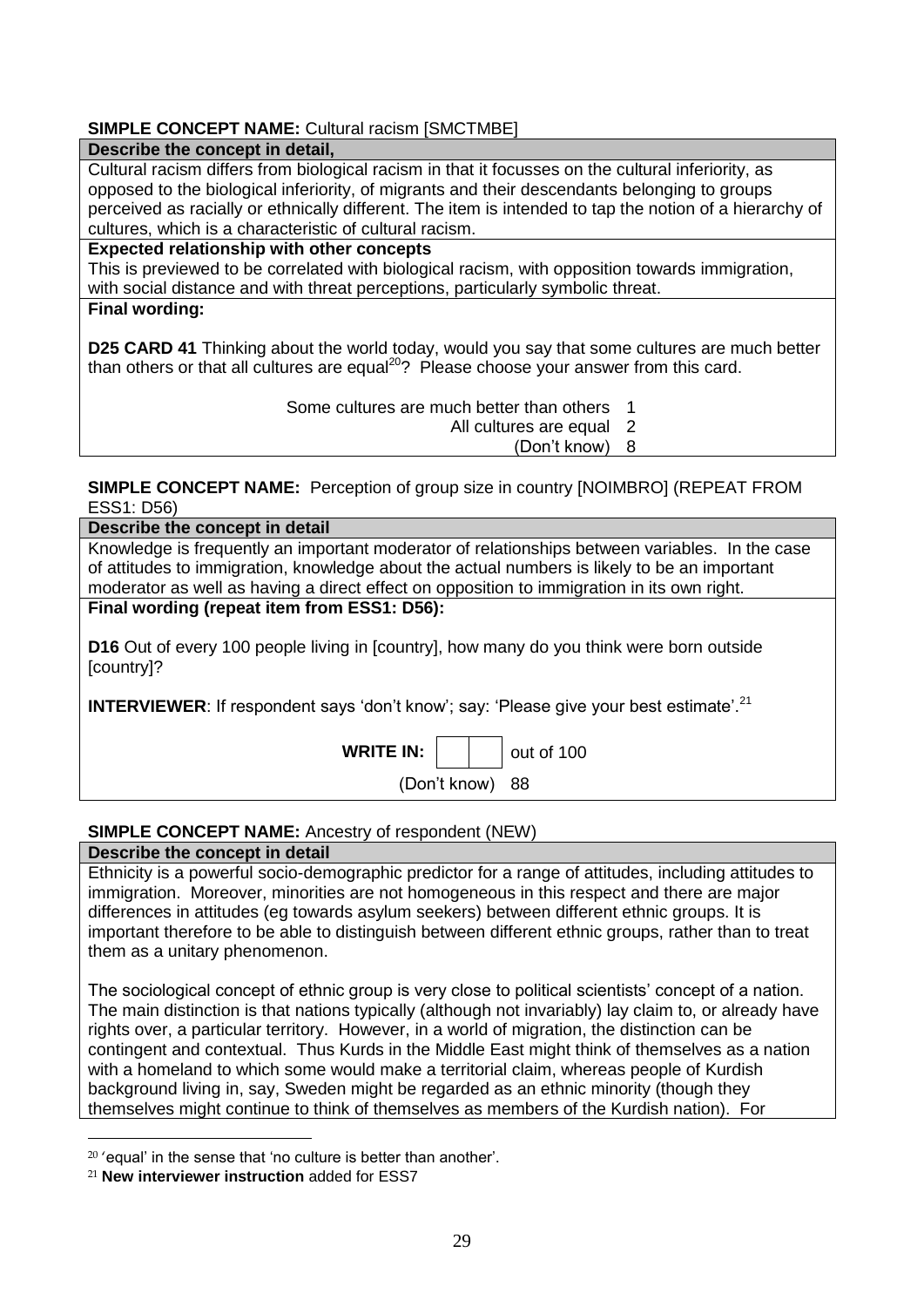practical purposes, then, it is not helpful to make a hard and fast distinction between the concepts of ethnic group and nation. The chosen measure is therefore designed to tap both ethnic minorities having a 'migration background' and indigenous minorities who might think of themselves as members of a particular nation. Indeed, within a number of European countries a range of national minorities are officially recognized.

The wording chosen therefore does not specifically refer to either nation or ethnic group (concepts which might in any event not be familiar to many respondents). Instead we have chosen an 'ostensive' definition where the kinds of groups which the measure is intended to cover are indicated through country-specific show cards (developed in cooperation with the respective national coordinating teams), designed to illustrate the kinds of ethno-national divisions most salient in the particular country.

The term 'ancestry' (in the sense of descent or origins) was chosen as it proved in the course of piloting to be readily understood by respondents and is in a sense more factual than a formulation in terms of current identification. This wording has also proved workable over a number of years in Australia, where a closely similar question has been employed by the Australian Bureau of Statistics.

It was agreed that the item would not be considered in the overall item count for the module, since it taps an important demographic concept. Further information about the design of each country specific show card and the common harmonised codeframe can be found here: **xxxxxx**'

## **Final wording:**

**F61 CARD 77<sup>22</sup>** How would you describe your ancestry<sup>23</sup>? Please use this card to choose up to two ancestries that best apply to you.

**INTERVIEWER: code maximum of two ancestries in total. If more than two are mentioned, ask respondent to select two. If respondent is unable to do this, code first two ancestries mentioned. INTERVIEWER PROBE ONCE:** Which other?

<span id="page-29-0"></span>**SECTION E. Items NOT repeated. Using the Round 1 question numbers describe the items being dropped and give reasons why they are not being included in the repeat module.** 

**D1 ImgEtn** Thinking of people coming to live in [country] nowadays from other countries, would you say that…

... most are of the same race or ethnic group as the majority of  $[Country]^2$  people, 1

- most are of a different race or ethnic group, 2
	- or, is it about half and half? 3

**D2 EImGrpC** Now thinking about people coming to live in [country] nowadays from other countries within Europe, would you say that…

…most come from the richer countries of Europe, 1

most come from the poorer countries of Europe, 2

<sup>1</sup> <sup>22</sup> Country specific showcard

 $23$  'Ancestry' in the sense of 'descent' or 'origins'.

 $24$  "[country]" here requires the adjectival form, e.g. "British people"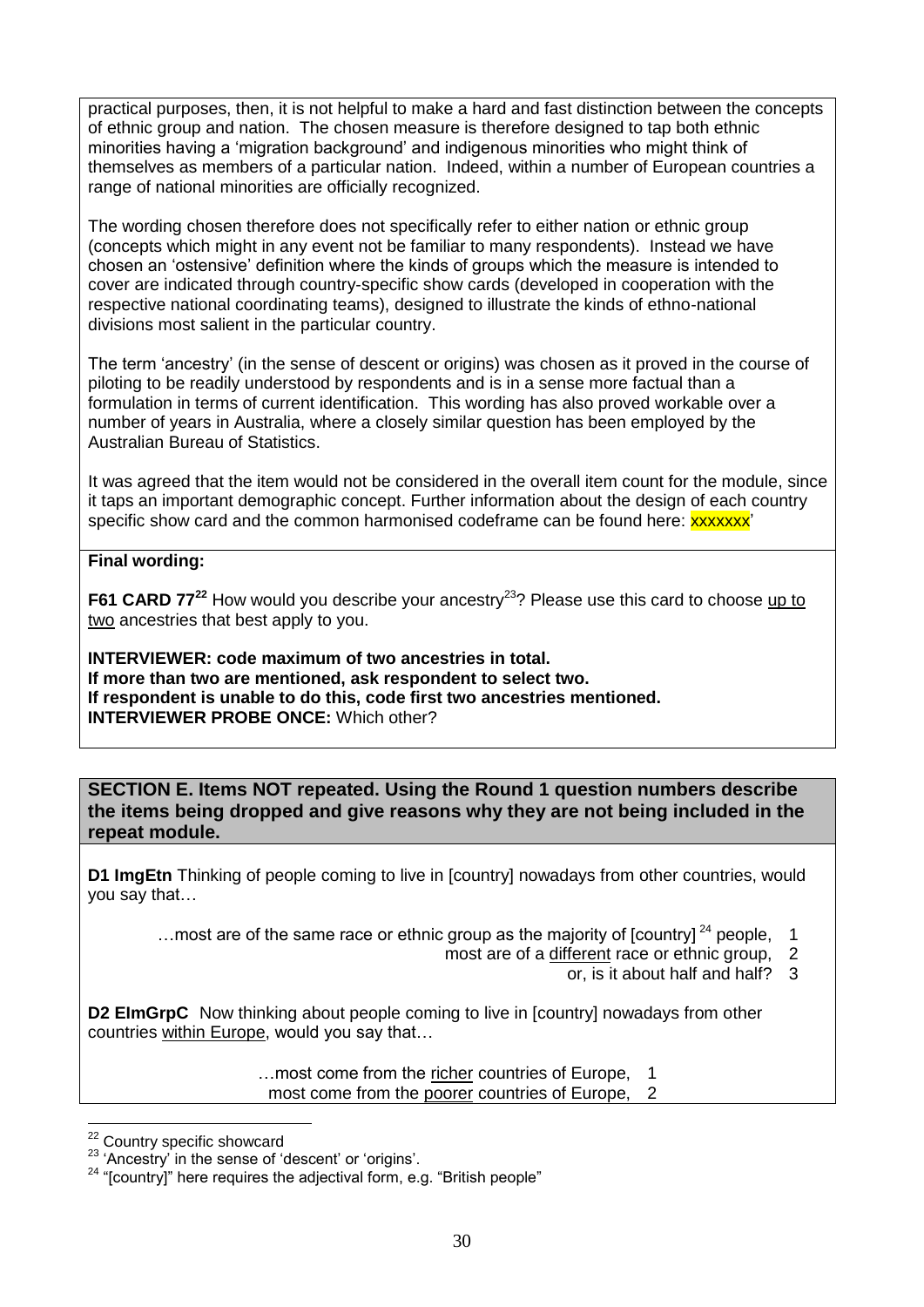or, is it about half and half? 3

**D3 ImgRpc** And what about people who come to live in [country] nowadays from countries outside Europe, would you say that...

…most come from the richer countries outside Europe, 1

- most come from the poorer countries outside Europe, 2
	- or, is it about half and half? 3

We do not believe most respondents generally have sufficient understanding of the ethnic mix of migration to answer this question meaningfully, nor is it clear why variation in these responses, either individually or cross-nationally, is likely to be predictive of the dependent variables of interest. These items seem to conflate two goals - to measure respondents' knowledge about migration, and to measure ethnic or economic threat from migrant inflows. We feel it would be much better to focus on items which tap each of these concepts separately. Moreover, these items do not appear to have been used very much, if at all, by secondary analysts.

**D6 EImRcnt STILL CARD 24** Now, still using this card, to what extent do you think [country] should allow people from the richer countries in Europe to come and live here?

Allow many to come and live here 1

- Allow some 2
- Allow a few 3
- Allow none 4

**D8 ImRcntr STILL CARD 24** To what extent do you think [country] should allow people from the richer countries outside Europe to come and live here? Use the same card.

- Allow many to come and live here 1
	- Allow some 2
	- Allow a few 3
	- Allow none 4

**CARD 25** Please tell me how important you think each of these things should be in deciding whether someone born, brought up and living outside [country] should be able to come and live here. Please use this card.

Firstly, how important should it be for them to .... **READ OUT** 

|                                                                    | Extremely<br>unimportant |    | Extremely<br>important |      |    |    |    |    |    |  |
|--------------------------------------------------------------------|--------------------------|----|------------------------|------|----|----|----|----|----|--|
| D11# QflmFml<br>have close family living here? $00$ $01$ $02$ $03$ |                          |    |                        | - 04 | 05 | 06 | 07 | 08 | 09 |  |
| D15# QflmWltbe wealthy?                                            | 00                       | 02 | 03                     | 04   | 05 | 06 | 07 | 08 | 09 |  |

These items were dropped as these criteria do not tap key theoretical concepts concerning why migrants are accepted or opposed. Given their limited intellectual value, we felt that the space would be better used on other items. They have been little used by secondary analysts.

|                   |       | <b>Neither</b> |                   |                 |
|-------------------|-------|----------------|-------------------|-----------------|
| Agree<br>strongly | Agree | agree          | Disagree strongly | <b>Disagree</b> |
|                   |       | nor            |                   |                 |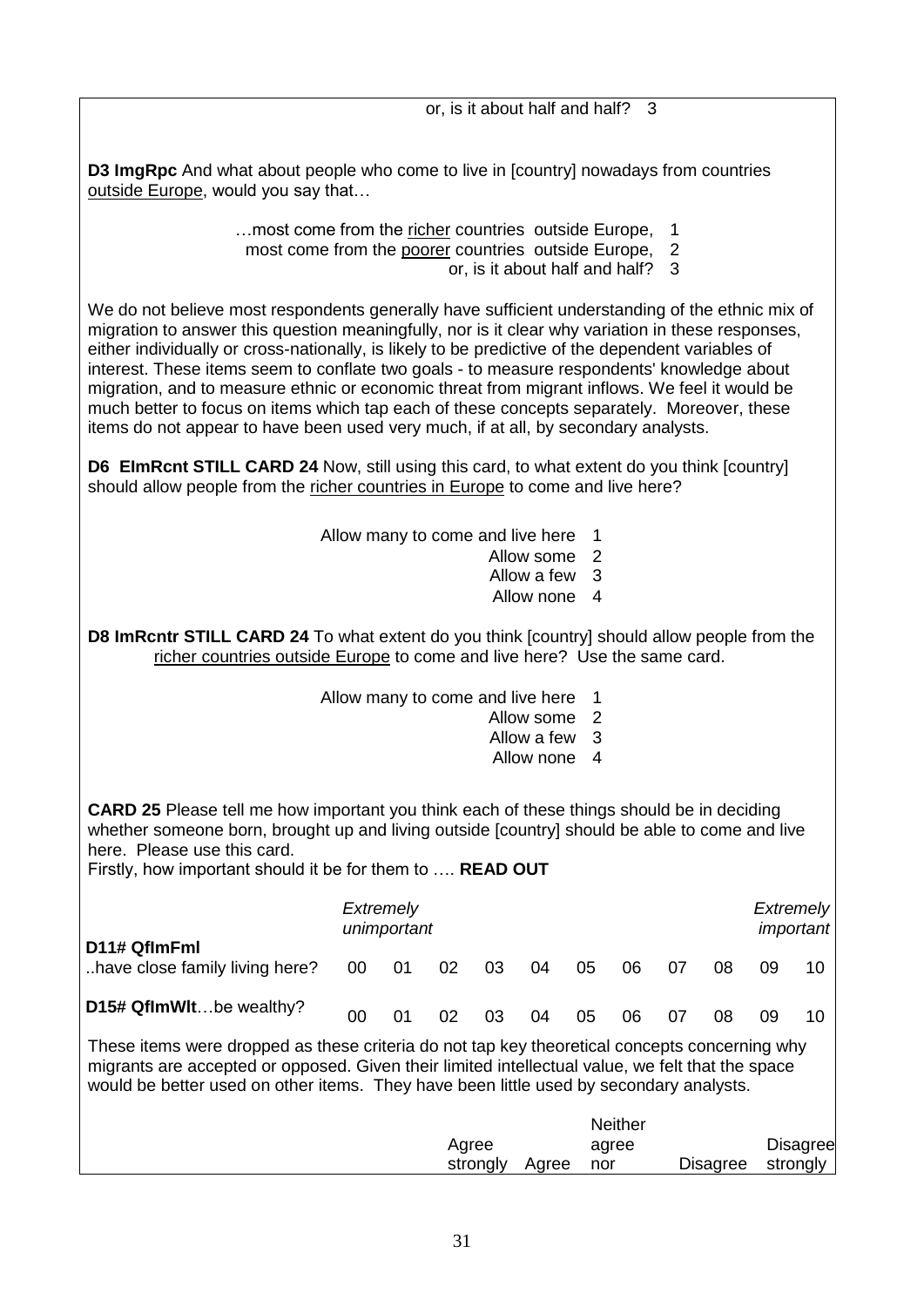| D18 ImWgDwn Average wages and<br>salaries are generally brought<br>down <sup>25</sup> by people coming to live and work<br>here                          |   |                | disagree |   |   |
|----------------------------------------------------------------------------------------------------------------------------------------------------------|---|----------------|----------|---|---|
| D19 ImHEcoP People who come to live and<br>work here generally harm <sup>26</sup> the economic<br>prospects of the poor <sup>27</sup> more than the rich | 1 | $\overline{2}$ | 3        | 4 | 5 |
| <b>D20 ImFIJob</b> People who come to live and<br>work here help to fill jobs where there are<br>shortages of workers                                    | 1 | $\overline{2}$ | 3        | 4 | 5 |
| D21 ImUnpLv If people who have come to<br>live and work here are unemployed for a<br>long period, they should be made to leave                           | 1 | $\overline{2}$ | 3        | 4 | 5 |
| D22 ImSmRgt People who have come to<br>live here should be given the same rights as<br>everyone else                                                     | 1 | $\overline{2}$ | 3        | 4 | 5 |
| D23 ImSCrLv If people who have come to<br>live here commit a serious crime, they<br>should <sup>28</sup> be made to leave                                | 1 | $\overline{2}$ | 3        | 4 | 5 |
| D24 ImACrLv If people who have come to<br>live here commit any crime, they should be<br>made to leave                                                    | 1 | $\overline{2}$ | 3        | 4 | 5 |

The team see merit in many of these items, but with limited space many of the items from the extended first round module had to be removed to produce a streamlined repeat module. Three of these items tap economic threat concerns (D19-21), and were felt to be redundant as this concept is already measured by several items in the repeat module. Two items here (D23-24) deal with security threat, a concept which the team felt could be adequately captured with a single item dealing with the links between immigration and crime. The additional items tie this to the issue of deportation, which means they conflate two different issues. We do not feel the deportation criteria issue is sufficiently fundamental theoretically or important in policy terms to measure in the new module. Finally, the item concerning giving migrants "the same rights as everyone else" is too vague to be useful as a measure. It is not clear what rights this refers to (political, economic, social, legal) or whether this measures rights which migrants should be granted on arrival or after some period of residence in the country (and if so, how long?). Given these serious difficulties in interpretation, we felt the item was not a good candidate for repetition.

**D31 ImBGHCt CARD 33** When people leave their countries to come to live in [country], do you think it has a bad or good effect on those countries in the long run? Please use this card.

| Bad for those    | Good for those   |
|------------------|------------------|
| countries in the | countries in the |
| long run         | long run         |

<sup>25</sup> Become lower.

<u>.</u>

<sup>26</sup> Affect negatively.

<sup>27</sup> The poor in [country] are intended.

<sup>28</sup> "Should" in D23 and D24 have the sense of 'must'.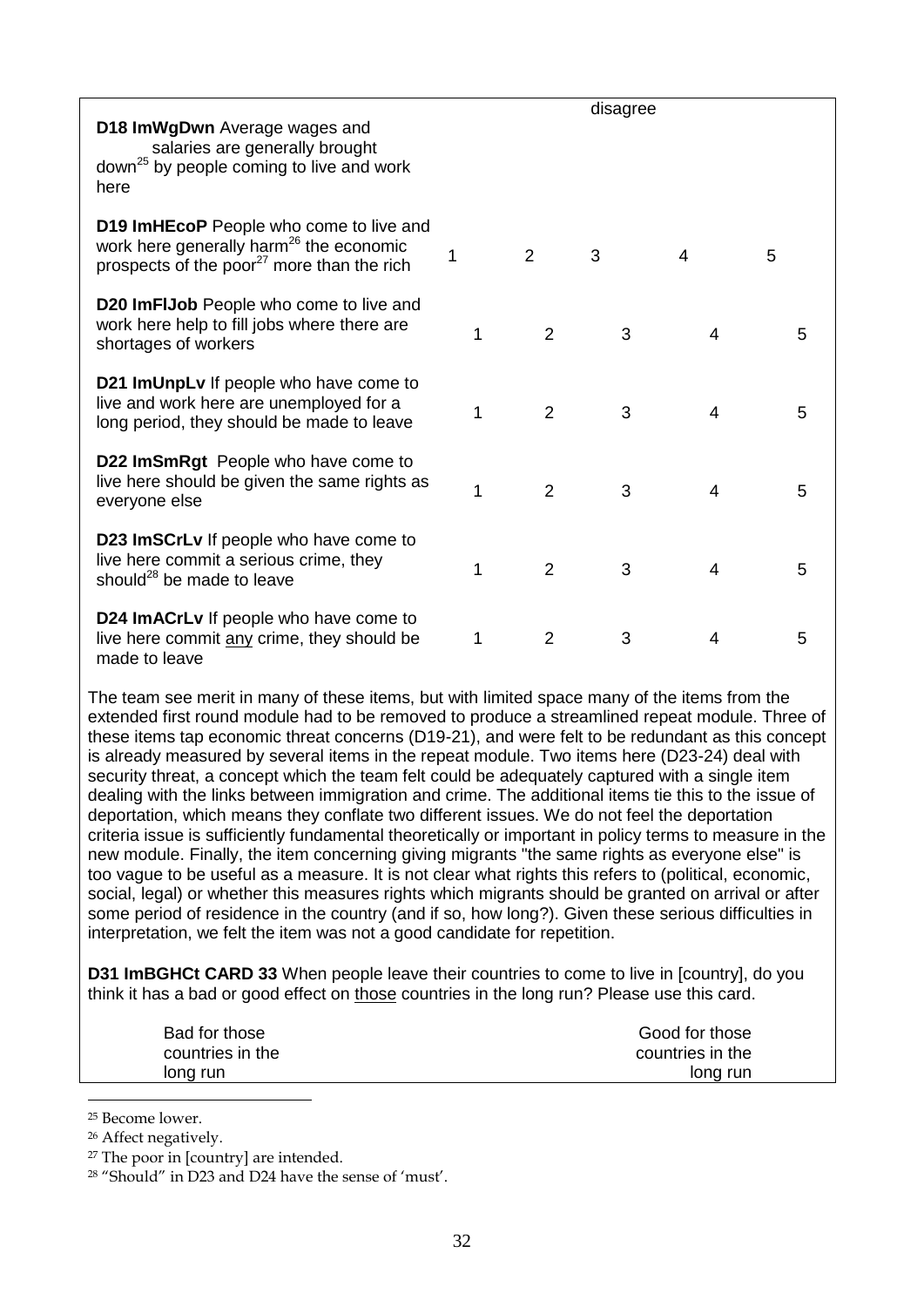| 00  01  02  03  04  05  06  07  08  09  10 |  |  |  |  |  |
|--------------------------------------------|--|--|--|--|--|
|                                            |  |  |  |  |  |

We felt this item was not worth repeating for two reasons. Firstly, what it deals with is essentially a foreign policy issue, of little relevance to the political and social preferences of respondents in each ESS country. It is unlikely, in our view, that respondents' opinions on this issue will have any significant consequences, either for their views about immigration or for politics in general. Secondly, respondents have little enough knowledge/information about the effects of migration in their own countries. They are likely to know virtually nothing about the effects migration is having on the countries sending the migrants, so it is hard to believe the responses being given to this question have any validity. The item has not been used by secondary analysts.

**CARD 34** Using this card, please say how much you agree or disagree with the following statements. Firstly…. **READ OUT**

|                                                                                                            | Agree<br>strongly | Agree | <b>Neither</b><br>agree nor<br>disagree | <b>Disagree</b> | <b>Disagree</b><br>strongly |
|------------------------------------------------------------------------------------------------------------|-------------------|-------|-----------------------------------------|-----------------|-----------------------------|
| D32 CtBfSMv<br>All countries benefit if people can move to<br>countries where their skills are most needed |                   |       |                                         |                 | 5                           |
| D33 ImRspRc<br>Richer countries have a responsibility to<br>accept people from poorer countries            |                   |       |                                         |                 | 5                           |

These questions once again focus on immigration as an international/foreign policy issue - we feel this framing is not the most relevant to how voters and politician's reason about and debate immigration, which are focussed on the domestic arena. Also, the questions deal in general principles which voters might accept while still supporting strong restrictions in practice. For example, British voters might support limited movement of highly skilled individuals to where their talents are most needed (e.g. footballers to the British Premier League, doctors to the British NHS) while opposing mass movement of people with intermediate or lower skills. Similarly, voters might agree that richer countries have a responsibility to accept some kinds of people from poorer countries but have very large disagreements about what this means in practice. This combination of lower domestic salience and vagueness about how respondents interpret the concepts made these items strong candidates for being dropped. Neither item appears to have been much used by secondary analysts.

**CARD 35** Now thinking again of people who have come to live in [country] from another country who are of the same race or ethnic group as most [country] people, how much would you mind or not mind if someone like this…. **READ OUT**

|                                                      | at all | Not mind |    |    |      |    |    |    |    |    | Mind<br>a lot |
|------------------------------------------------------|--------|----------|----|----|------|----|----|----|----|----|---------------|
| D34 ImSEtBs<br>was appointed as your boss?           | 00     | 01       | 02 | 03 | - 04 | 05 | 06 | 07 | 08 | 09 | 10            |
| D35 ImSEtMr<br>married a close relative of<br>yours? | 00     | 01       | 02 | 03 | 04   | 05 | 06 | 07 | 08 | 09 | 10            |

The team dropped these questions for two reasons. The module already has questions measuring social distance, which is the core concept being tapped here. It is not clear what value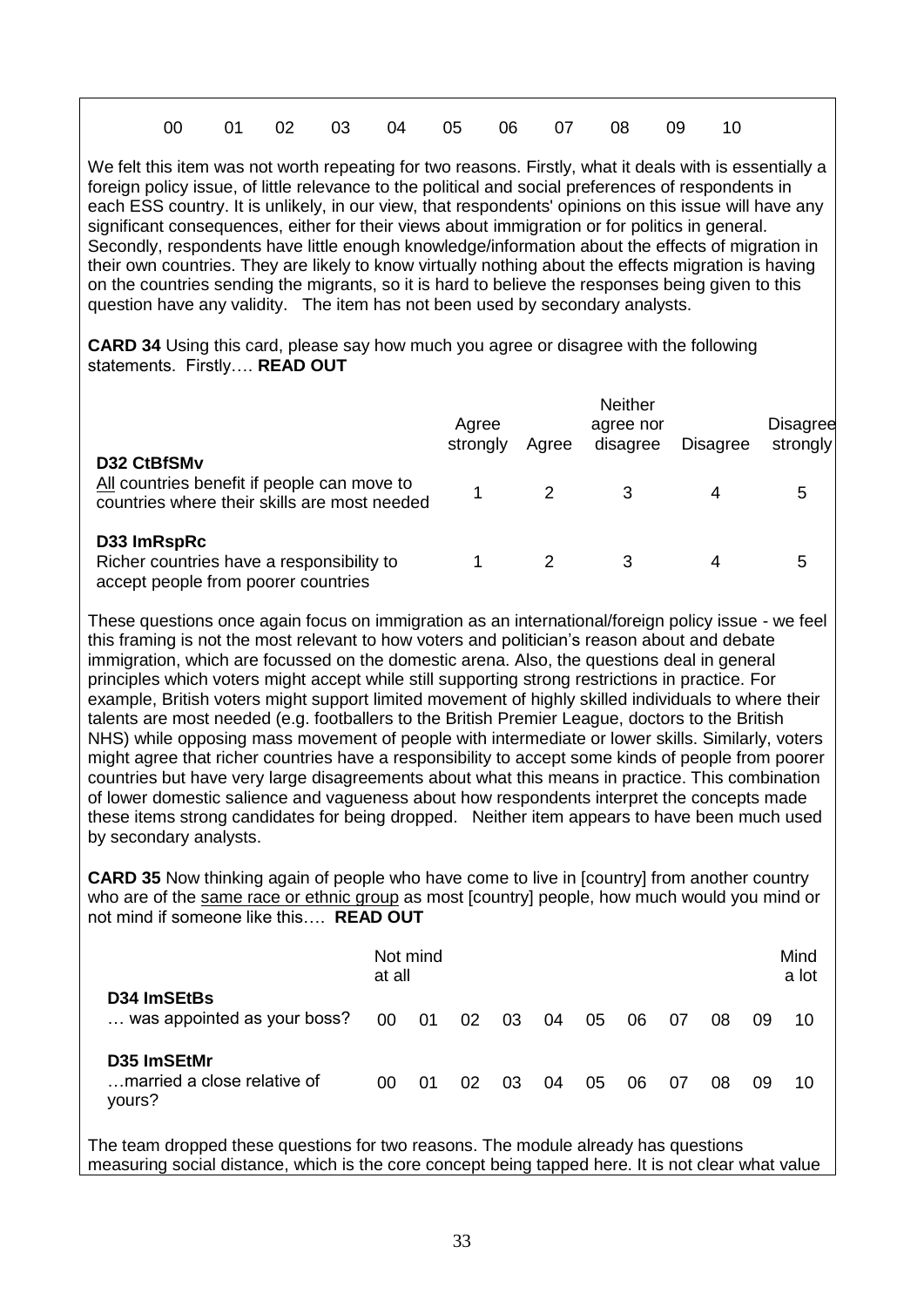there is in asking about social distance from immigrants with a similar ethnic background (as opposed to migrants with a different ethnic background). The wording also has the capacity to confuse people - does the question mean return migrants (e.g. people with British parents/grandparents migrating to Britain from India or Africa, German "Aussleider" migration, or ethnic Jewish migration to Israel) or does it refer to people from the same broad racial/ethnic category but different nationalities (e.g. European migration to Britain). Different respondents may employ either interpretation or something in between. This makes it hard to know what the questions are tapping, making them poor measures of the core concept.

**D38# IdEtALv CARD 36** Suppose you were choosing where to live. Which of the three types of area on this card would you ideally wish to live in?

- An area where almost nobody was of a different race or ethnic group from most [country] people <sup>1</sup>
	- Some people were of a different race or ethnic group from e or emme group nom 2
		- Many people were of a different race or ethnic group 3
			- It would make no difference 4

These questions deal primarily with perceptions of and attitudes to local diversity which, while it is an interesting issue, is a separate concern to immigration attitudes. The team felt it was not a core concern for an immigration module and, with limited space, therefore decided to drop it.

**CARD 38** Using this card, please tell me how much you agree or disagree with each of these statements. Firstly….**READ OUT**…

|                                                                                                                                                                                   | Agree<br>strongly | Agree | <b>Neither</b><br>agree<br>nor<br>disagree | <b>Disagree</b> | <b>Disagree</b><br>strongly |
|-----------------------------------------------------------------------------------------------------------------------------------------------------------------------------------|-------------------|-------|--------------------------------------------|-----------------|-----------------------------|
| <b>D41 VrtRIg</b> It is better for a country if there<br>are a variety of different religions                                                                                     |                   | 2     | 3                                          |                 | 5                           |
| <b>D42 ComnLng</b> It is better for a country if<br>almost everyone is able to speak at least<br>one common language                                                              |                   | 2     | 3                                          |                 | 5                           |
| <b>D43 AlwSpSc</b> Communities of people who<br>have come to live here should <sup>29</sup> be allowed<br>to educate their children in their own<br>separate schools if they wish |                   |       | 3                                          |                 | 5                           |
| <b>D44 StImRdT</b> If a country wants to reduce<br>tensions it should stop immigration                                                                                            |                   | 2     | 3                                          |                 | 5                           |

Two of these questions once again deal with diversity/multiculturalism rather than migration issues. These items are not directly concerned with migration, nor are they likely to be important predictors of attitudes to immigration. Additionally, support for the concept of a common language is almost universal, meaning that this item has very little variance. The last item is dropped because it is too vague to be useful - we do not know what sort of "tensions" respondents have in mind so responses are likely simply to reflect a generalised anxiety about immigration.

**CARD 39** How good or bad are each of these things for a country? Please use this card. Firstly… **READ OUT**

<u>.</u>

<sup>29</sup> "Should" in the sense of 'ought to be'.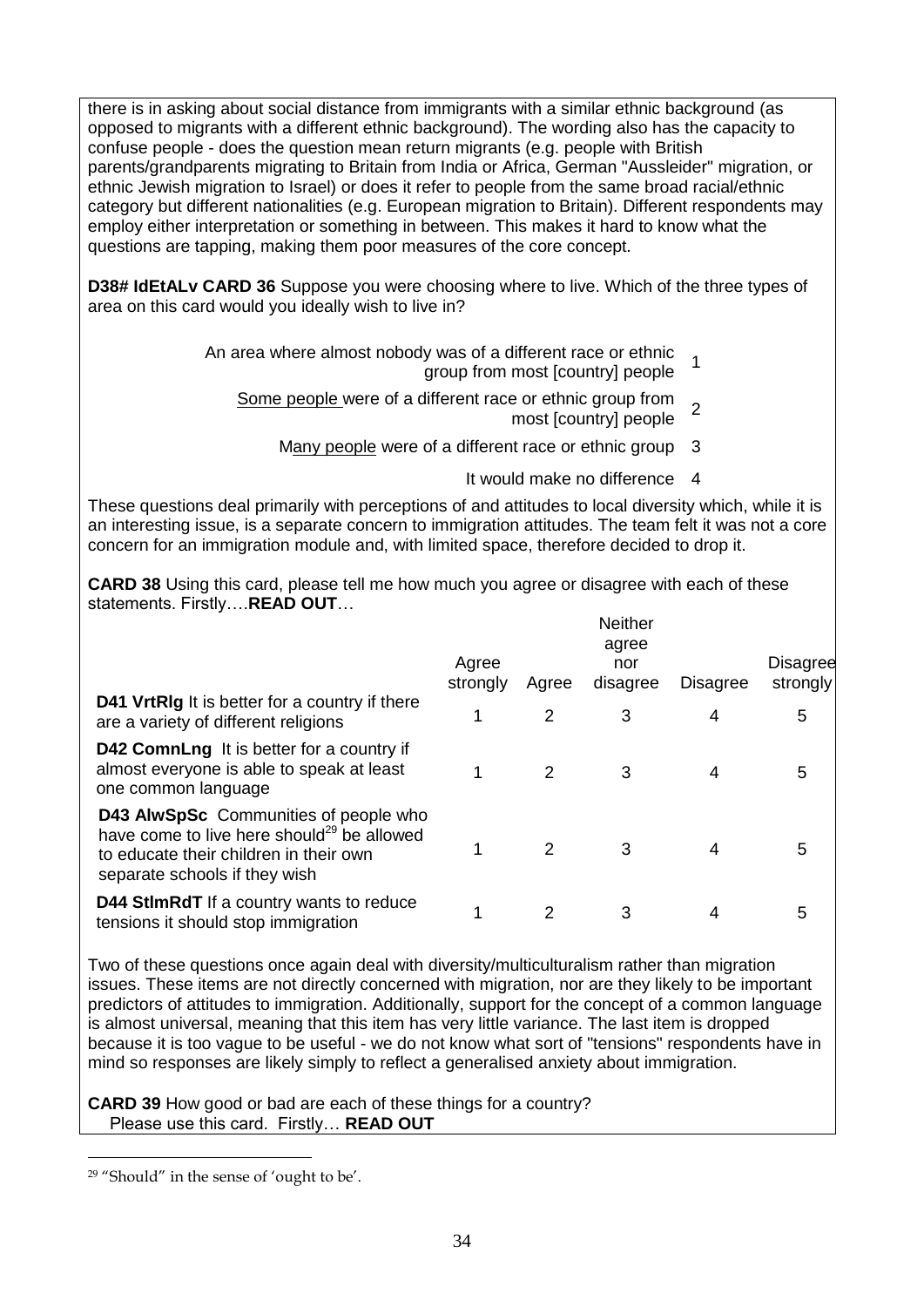|                                                                             | <b>D46 LWPETH</b> A law against promoting racial or ethnic hatred                                                                                                                                                                                                                                                                                                                                                                                                                                                                                                                                                                                                                                                                                                                                                                                                                                                                                                                          |    |    |                                                                                     |    |    |                |    |    |                                                                                            |                                                                                                      |
|-----------------------------------------------------------------------------|--------------------------------------------------------------------------------------------------------------------------------------------------------------------------------------------------------------------------------------------------------------------------------------------------------------------------------------------------------------------------------------------------------------------------------------------------------------------------------------------------------------------------------------------------------------------------------------------------------------------------------------------------------------------------------------------------------------------------------------------------------------------------------------------------------------------------------------------------------------------------------------------------------------------------------------------------------------------------------------------|----|----|-------------------------------------------------------------------------------------|----|----|----------------|----|----|--------------------------------------------------------------------------------------------|------------------------------------------------------------------------------------------------------|
|                                                                             | Extremely<br><b>Extremely</b><br>bad<br>good                                                                                                                                                                                                                                                                                                                                                                                                                                                                                                                                                                                                                                                                                                                                                                                                                                                                                                                                               |    |    |                                                                                     |    |    |                |    |    |                                                                                            |                                                                                                      |
|                                                                             | 00                                                                                                                                                                                                                                                                                                                                                                                                                                                                                                                                                                                                                                                                                                                                                                                                                                                                                                                                                                                         | 01 | 02 | 03                                                                                  | 04 | 05 | 06             | 07 | 08 | 09                                                                                         | 10                                                                                                   |
|                                                                             | Item dropped as strongly correlated with D45.                                                                                                                                                                                                                                                                                                                                                                                                                                                                                                                                                                                                                                                                                                                                                                                                                                                                                                                                              |    |    |                                                                                     |    |    |                |    |    |                                                                                            |                                                                                                      |
|                                                                             | D47 ImgFrnd Do you have any friends who have come to live in [country] from another country?                                                                                                                                                                                                                                                                                                                                                                                                                                                                                                                                                                                                                                                                                                                                                                                                                                                                                               |    |    |                                                                                     |    |    |                |    |    |                                                                                            |                                                                                                      |
| Yes, several<br>1<br>$\boldsymbol{2}$<br>Yes, a few<br>3<br>No, none at all |                                                                                                                                                                                                                                                                                                                                                                                                                                                                                                                                                                                                                                                                                                                                                                                                                                                                                                                                                                                            |    |    |                                                                                     |    |    |                |    |    |                                                                                            |                                                                                                      |
|                                                                             |                                                                                                                                                                                                                                                                                                                                                                                                                                                                                                                                                                                                                                                                                                                                                                                                                                                                                                                                                                                            |    |    |                                                                                     |    |    |                |    |    |                                                                                            | <b>D48 ImgClg</b> Do you have any colleagues at work who have come to live in [country] from another |
|                                                                             | country?<br>Yes, several<br>1<br>$\frac{2}{3}$<br>Yes, a few<br>No, none at all                                                                                                                                                                                                                                                                                                                                                                                                                                                                                                                                                                                                                                                                                                                                                                                                                                                                                                            |    |    |                                                                                     |    |    |                |    |    |                                                                                            |                                                                                                      |
|                                                                             | These items measure an important concept - social contact - but the team is concerned that in<br>this formulation they are not likely to be very effective measures for a number of reasons. Firstly,<br>respondents may not have very good knowledge of the migration status of people in their social<br>network. Secondly, the social contact involved here is too broad and non-specific. Thirdly, the use<br>of workplace as a context for social contact is highly problematic, because (a) it excludes more<br>than half of the sample in many countries (b) the category of "colleagues" is vague and could<br>include people that the respondent has no social contact with (people working in other<br>departments of a large firm) or people with whom the respondent has antagonistic social relations<br>(bosses, subordinates) We have therefore dropped these social contact items and instead<br>formulated new items which we feel better capture this important concept. |    |    |                                                                                     |    |    |                |    |    |                                                                                            |                                                                                                      |
|                                                                             | fear persecution in their own country.                                                                                                                                                                                                                                                                                                                                                                                                                                                                                                                                                                                                                                                                                                                                                                                                                                                                                                                                                     |    |    |                                                                                     |    |    |                |    |    |                                                                                            | Some people come to this country and apply for refugee status on the grounds that they               |
| <b>CARD 40</b><br><b>OUT</b>                                                |                                                                                                                                                                                                                                                                                                                                                                                                                                                                                                                                                                                                                                                                                                                                                                                                                                                                                                                                                                                            |    |    |                                                                                     |    |    |                |    |    | Using this card, please say how much you agree with the following statements. Firstly READ |                                                                                                      |
|                                                                             | <b>Neither</b><br>agree<br>Agree<br><b>Disagree</b><br>nor<br>strongly<br>strongly<br>disagree<br><b>Disagree</b><br>Agree                                                                                                                                                                                                                                                                                                                                                                                                                                                                                                                                                                                                                                                                                                                                                                                                                                                                 |    |    |                                                                                     |    |    |                |    |    |                                                                                            |                                                                                                      |
|                                                                             |                                                                                                                                                                                                                                                                                                                                                                                                                                                                                                                                                                                                                                                                                                                                                                                                                                                                                                                                                                                            |    |    | D49 ShrRfg [country] has more than its<br>fair share of people applying for refugee |    | 1  | $\overline{2}$ |    | 3  | 4                                                                                          | 5                                                                                                    |
| status                                                                      | <b>D50 RfgAWrk</b> While their application<br>for refugee status is being considered,<br>people should be allowed to work in                                                                                                                                                                                                                                                                                                                                                                                                                                                                                                                                                                                                                                                                                                                                                                                                                                                               |    |    |                                                                                     |    | 1  | $\overline{2}$ |    | 3  | 4                                                                                          | 5                                                                                                    |

[country]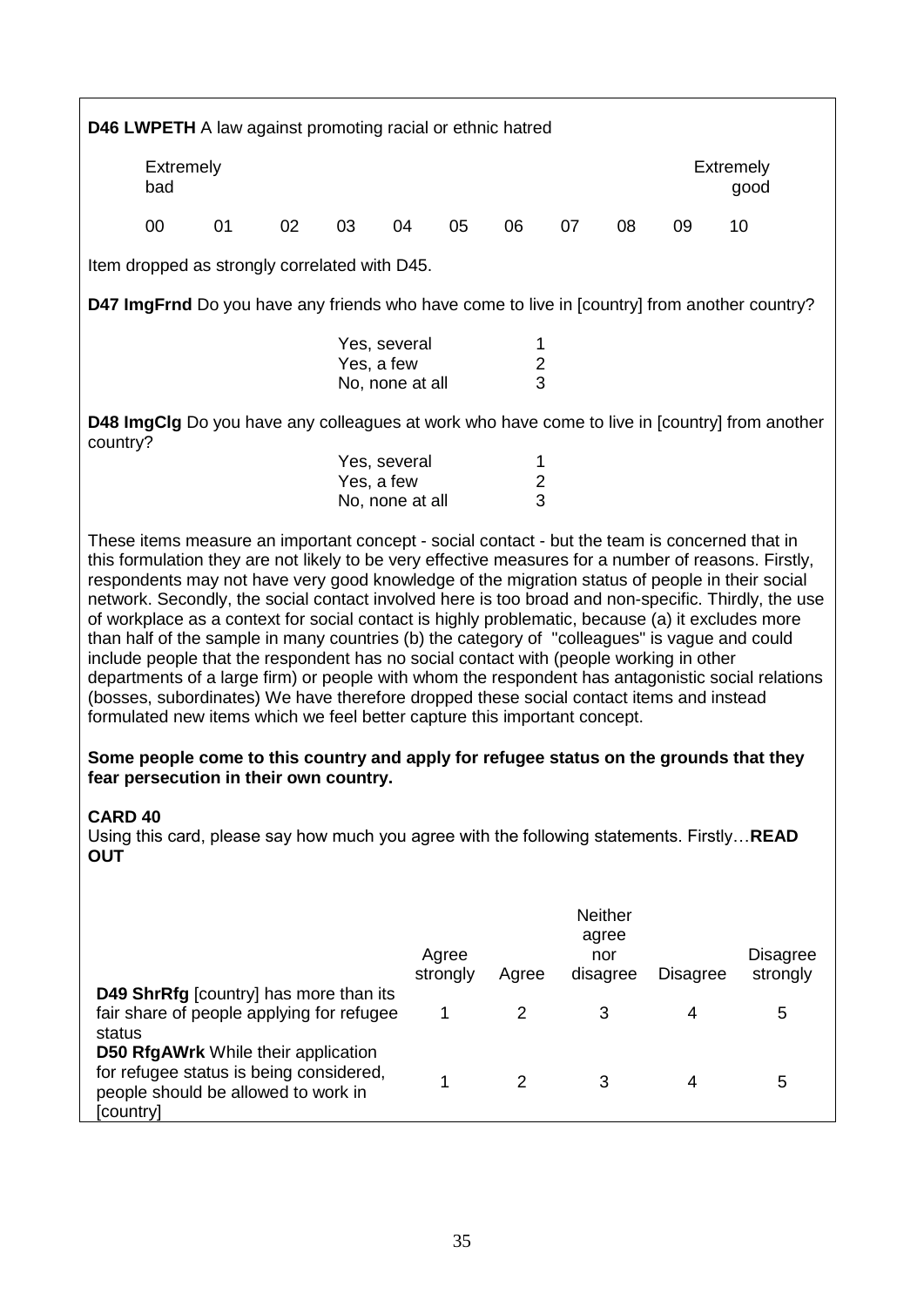| <b>D52 FrgFrPc</b> Most applicants for<br>refugee status aren't in real fear of<br>persecution in their own countries                     | $\mathcal{P}$ | 3 | 4 | 5 |  |
|-------------------------------------------------------------------------------------------------------------------------------------------|---------------|---|---|---|--|
| <b>D53 RfgDtCn While their cases are</b><br>being considered, applicants should be<br>kept in detention centres                           | 2             | 3 |   | 5 |  |
| <b>D54 RfgGvFn</b> While their cases are<br>being considered, the [country]<br>government should give financial<br>support to applicants. | $\mathcal{P}$ | 3 |   | 5 |  |
| <b>D55 RfgBFml Refugees whose</b><br>applications are granted should be<br>entitled to bring their close family<br>members                | $\mathcal{P}$ | 3 |   | 5 |  |
|                                                                                                                                           |               |   |   |   |  |

The original module devoted a lot of space to refugee migration, yet this migration stream accounts for only a small portion of migration to most ESS countries. As such, we did not feel the issue was sufficiently important to warrant an extended battery of questions. These items have been little used by secondary analysts.

**D57 CpImPop CARD 41** Compared to other European countries of about the same size as [country], do you think that more or fewer people to come and live here from other countries? Please use this card.

- Far more people come to live in [country] 1
	- More people come to live in [country] 2
- About the same number of people come to live in [country] 3
	- Fewer people come to live in [country] 4
	- Far fewer people come to live in [country] 5

**D58 BLnCmIg CARD 42** How do you think the number of people *leaving* [country] nowadays compares to the number *coming to live* in [country]? Please use this card.

- Many more people leaving 1
	- More people leaving 2
- About the same arriving and leaving 3
	- More people arriving 4
	- Many more people arriving 5

The team feels that both of these questions presume a level of knowledge far above what the average respondent has on these issues. It is also not clear why relative migration levels, or the balance or arrivals and departures, should matter for understanding public views of migration. Respondents' reactions to migrant arrivals are not likely to be significantly influenced by judgements about their country's relative openness to migrants, and respondents are much less likely to notice emigrants than immigrants. As such, the concepts these items tap were not felt to be central to the core aims of the module. The two items have scarcely been used by secondary analysts.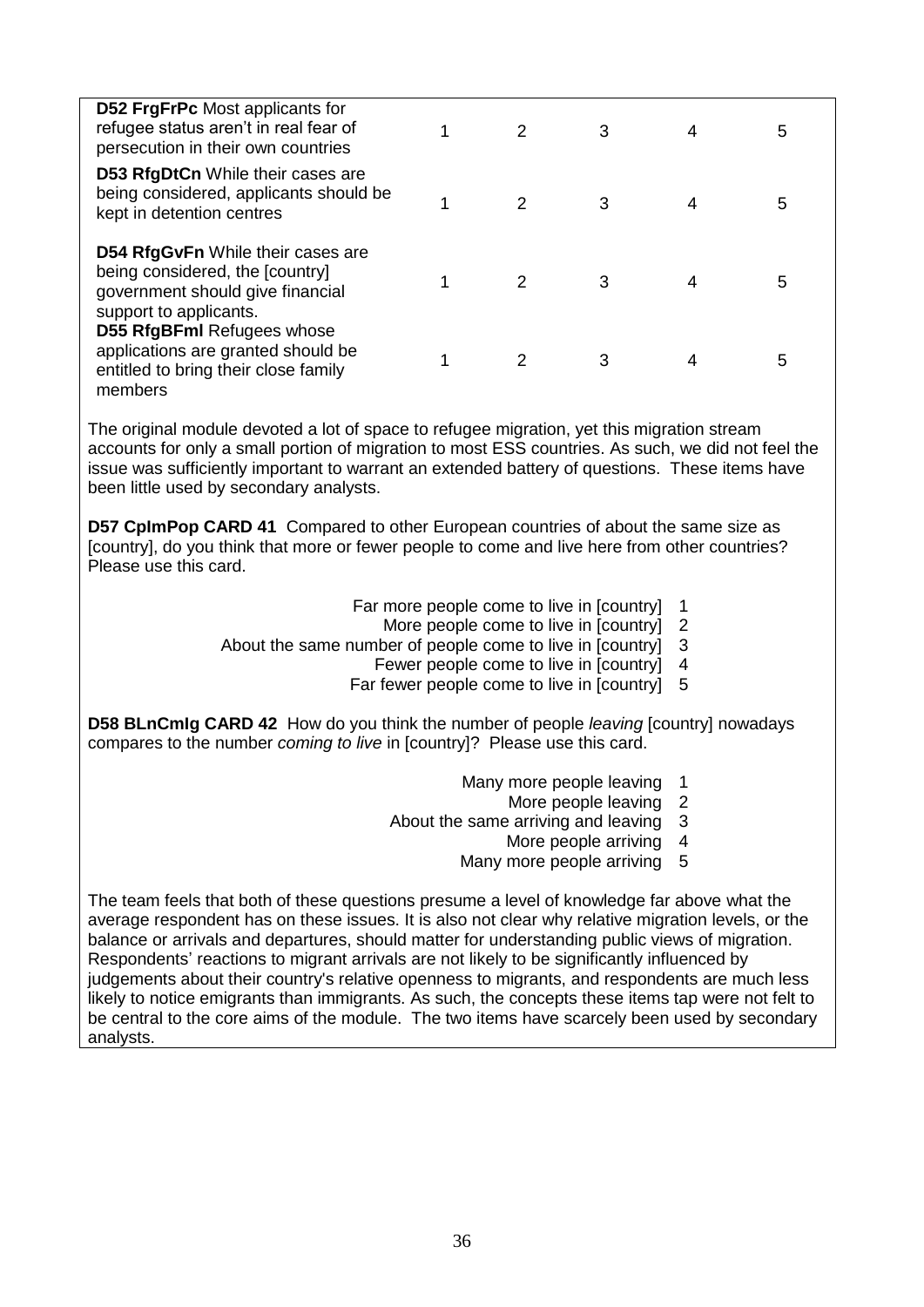# <span id="page-36-0"></span>**References**

Allport, G. W. (1954). *The Nature of Prejudice*. Cambridge, MA: Perseus Books.

Bail, [C. \(](http://asr.sagepub.com/search?author1=Christopher+A.+Bail&sortspec=date&submit=Submit)2008). The configuration of symbolic boundaries against immigrants in Europe. *American Sociological Review* 73 (1): 37-59

Barlow, F. K., Paolini, S., Pedersen, A., Hornsey, M. J., Radke, H. R. M., Harwood, J., et al. (2012). The contact caveat: negative contact predicts increased prejudice more than positive contact predicts reduced prejudice. *Personality and Social Psychology Bulletin* 38(12): 1629-1643.

Betz, H. & Meret, S. (2009). Revisiting Lepanto: the political mobilization against Islam in contemporary Europe. *Patterns of Prejudice* 43(3): 313-334

Blank, T., & Schmidt, P. (2003). National identity in a united Germany: nationalism or patriotism? An empirical test with representative data. *Political Psychology* 24: 289–311

Bogardus, E. S. (1947). Measurement of personal-group relations. *Sociometry* 10 (4): 306–311.

Brown, R., & Hewstone, M. (2005). An integrative theory of intergroup contact. Pp. 255-343 in M. Zanna (Ed.), *Advances in Experimental Social Psychology* (Vol. 37). San Diego, CA: Academic Press.

Ceobanu, A. M., & Escandell, X. (2010). Comparative analyses of public attitudes toward immigrants and immigration using multinational survey data: a review of theories and research. *Annual Review of Sociology* 36: 309-328.

Christ, O., Hewstone, M., Tausch, N., Wagner, U., Voci, A., Hughes, J., & Cairns, E. (2010). Direct contact as a moderator of extended contact effects: cross-sectional and longitudinal impact on outgroup attitudes, behavioral intentions, and attitude certainty. *Personality and Social Psychology Bulletin* 36: 1662-1674.

Citrin, J., & Sides, J. (2008). Immigration and the imagined community in Europe and the United States. *Political Studies* 56 (1): 33-56.

Coenders, M. & Scheepers, P. (2004). Associations between nationalist attitudes and exclusionist reactions in 22 countries. Pp. 187-207 in M. Gijsberts, L. Hagendoorn, and P. Scheepers (Eds.) *Nationalism and Exclusion of Migrants. Cross-National Comparisons*. Burlington: Ashgate

[Coenders M., Lubbers M., & Scheepers P.](http://ess.nsd.uib.no/bibliography/details/publication/61) (2005). *Majorities' Attitudes towards Minorities: [Findings from the Eurobarometer and the European Social Survey.](http://ess.nsd.uib.no/bibliography/details/publication/61)* Vienna: European Monitoring [Centre on Racism and](http://ess.nsd.uib.no/bibliography/details/publication/61) Xenophobia

Davidov, E., Meuleman, B., Billiet, J. & Schmidt, P. (2008). Values and support for immigration: a cross-country comparison. *European Sociological Review* 24: 583-599.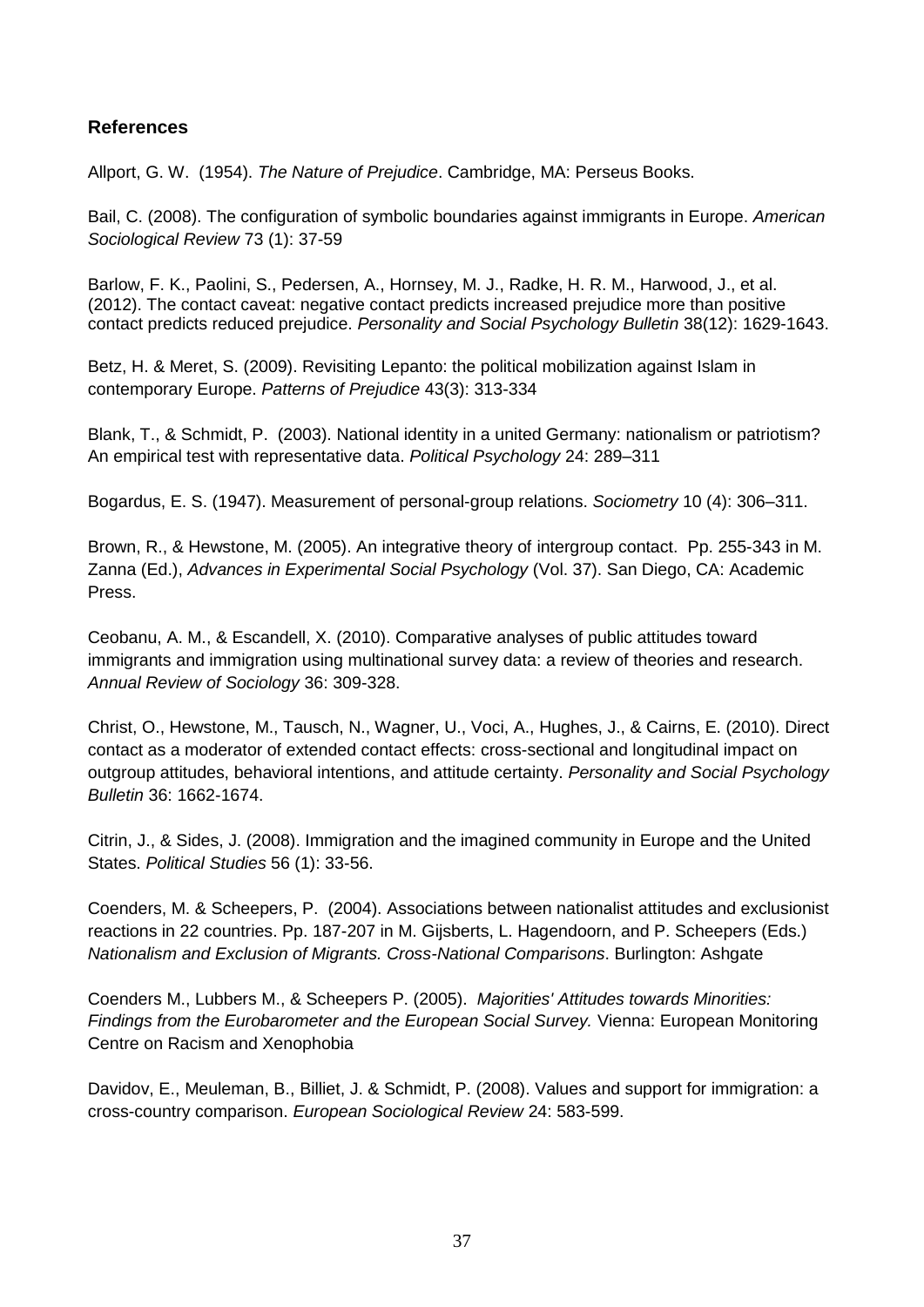Dixon, J., Durrheim, K. & Tredoux, C. (2005). Beyond the optimal contact strategy: a reality check for the contact hypothesis. *American Psychologist* 60(7): 697-711.

Esses, V., Dovidio J.F., Jackson, L.A. & Armstrong, T.L. (2001). The immigration dilemma: the role of perceived group competition, ethnic prejudice, and national identity. *Journal of Social Issues* 57 (3):389-412.

Ford, R. & Goodwin, M. (2010). Angry white men: individual and contextual predictors of support for the British National Party. *Political Studies* 58(1):1-25

Ford, R. (2011). Acceptable and unacceptable immigrants: the ethnic hierarchy in British immigration preferences. *Journal of Ethnic and Migration Studie* 37(7): 1017-1037

Fredrickson, G.M. (2002). *Racism: A Short History*. NJ: Princeton University Press.

Gorodzeisky, A. & Semyonov, M. (2009). Terms of exclusion: public views toward admission and allocation of rights to immigrants in European countries. *Ethnic and Racial Studies* 32: 401–423.

Gorodzeisky. A. (2011). Who are the Europeans that Europeans prefer? Economic conditions and exclusionary views toward European immigrants. *International Journal of Comparative Sociology* 52: 100-113.

Green, E.G.T. (2007). Guarding the gates of Europe: a typological analysis of immigration attitudes across 21 countries. *International Journal of Psychology* 42 (6): 365-79.

Green, E.G.T. (2009). Who can enter? A multilevel analysis on public support for immigration criteria across 20 European countries. *Group Processes & Intergroup Relations* 12(1): 41-60.

Green E.G.T., Fasel, N. & Sarrasin, O. (2010). The more the merrier? The effects of type of cultural diversity on exclusionary immigration attitudes in Switzerland. *International Journal of Conflict and Violence* 4(2): 177-190.

Green, E.G.T., & Staerklé, C. (2013). Migration and multiculturalism. In L. Huddy, D. O. Sears, & J. Levy (Eds.) *Oxford Handbook of Political Psychology.* Oxford: Oxford University Press.

[Hainmueller J. & Hiscox M.J. \(2007\). Educated preferences: explaining attitudes toward](http://ess.nsd.uib.no/bibliography/details/publication/448)  immigration in Europe. *[International Organization](http://ess.nsd.uib.no/bibliography/details/publication/448)* 61(2): 399-442

Heath, A. F., Fisher S., Rosenblatt, G., Sanders, D. & Sobolewska, M. (2013). *The Political Integration of Ethnic Minorities in Britain*. Oxford: Oxford University Press.

Helbling, M. (ed.) (2012). *Islamophobia in the West. Measuring and Explaining Individual Attitudes*. London: Routledge.

[Herda, D. \(2010\). How many immigrants? Foreign-born population innumeracy in Europe.](http://ess.nsd.uib.no/bibliography/details/publication/601) *Public [Opinion Quarterly](http://ess.nsd.uib.no/bibliography/details/publication/601)* 74(4): 674-695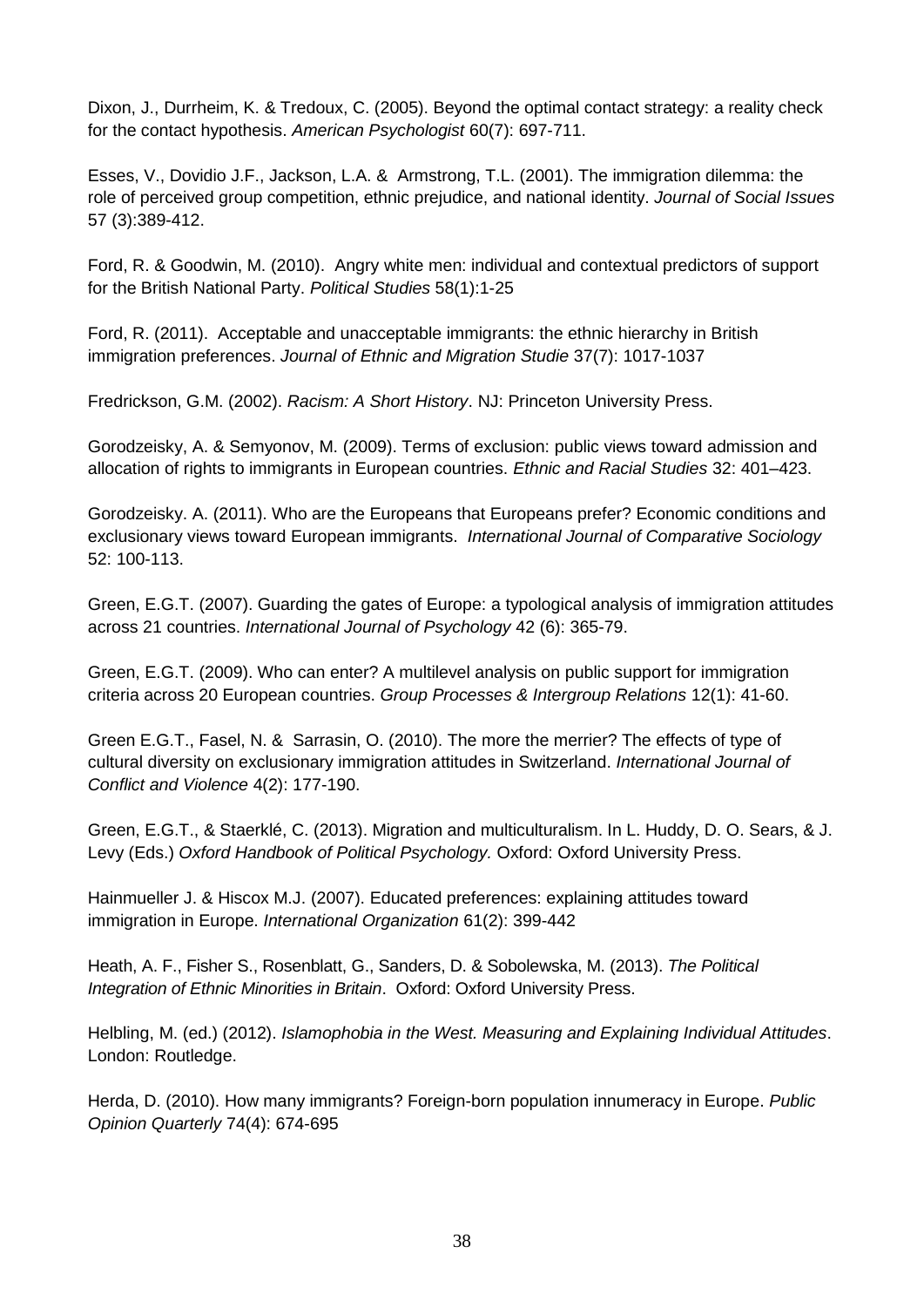[Hjerm, M. \(2009\). Anti-immigrant attitudes and cross-municipal variation in the proportion of](http://ess.nsd.uib.no/bibliography/details/publication/337)  immigrants. *[Acta Sociologica](http://ess.nsd.uib.no/bibliography/details/publication/337)* 52(1): 47-62

Ivarsflaten, [E. \(2007\). What unites right-wing populists in Western Europe? Re-examining](http://ess.nsd.uib.no/bibliography/details/publication/598)  [grievance mobilization models in seven successful cases.](http://ess.nsd.uib.no/bibliography/details/publication/598) *Comparative Political Studies* 41(1): 3- [23](http://ess.nsd.uib.no/bibliography/details/publication/598) 

Kosterman, R. & Feshbach, S. (1989). Toward a measure of patriotic and nationalistic attitudes. *Political Psychology* 10: 257–274

McLaren, L.M. (2003). Anti-immigrant prejudice in Europe: Contact, threat perception, and preferences for the exclusion of migrants. *Social Force* 81, 909-936.

Meuleman, B., Davidov, E. & Billiet, J. (2009). Changing attitudes towards immigration in Europe 2001.2007: a dynamic group conflict theory approach. *Social Science Research* 38 (2): 352-65.

[Oesch D. 2008. Explaining workers' support for right-wing populist parties in Western Europe:](http://ess.nsd.uib.no/bibliography/details/publication/279)  [Evidence from Austria, Belgium, France, Norway, and Switzerland.](http://ess.nsd.uib.no/bibliography/details/publication/279) *International Political Science Review 29*[\(3\): 349-373.](http://ess.nsd.uib.no/bibliography/details/publication/279) 

Operario, D. & Fiske, S.T. (1998). Racism equals power plus prejudice: a social psychological equation for racial oppression. Pp. 33-54 in J.A. Edberhardt, & S.T. Fiske (Eds.), *Racism: The problem and the response*. Thousand Oaks, CA: Sage.

Pereira, C., Vala, J. & Costa-Lopes, R. (2010). From prejudice to discrimination: the legitimizing role of the perceived threat in discrimination against immigrants. *European Journal of Social Psychology* 40: 1231-1250.

Pettigrew, T. F. & Meertens, R.W. (1995). Subtle and blatant prejudice in Western Europe. *European Journal of Social Psychology* 25: 57-75.

Pettigrew, T. F. (1997). Generalized intergroup contact effects on prejudice. *Personality and Social Psychology Bulletin* 23: 173-185.

Pettigrew, T. F., & Tropp, L. R. (2006). A meta-analytic test of intergroup contact theory. *Journal of Personality and Social Psychology* 90: 751-783

Pettigrew, T. F., & Tropp, L. R. (2011). *When Groups Meet: The dynamics of intergroup contact*. Philadelphia, PA: Psychology Press.

Preston, I., Bauer, T., Card, D., Dustmann, C., & Nazroo, J. (2001). *European Social Survey Round 1 module proposal. Proposal for a Module on Immigration and Attitudes.*

Quillian, L. (1995). Prejudice as a response to perceived group threat: Population composition and anti-immigrant and racial prejudice in Europe. *American Sociological Review* 60: 586-611.

Raijman, R., Davidov, E., Schmidt, P. & Hochman, O. (2008). What does a nation owe noncitizens? National attachments, perception of threat and attitudes towards granting citizenship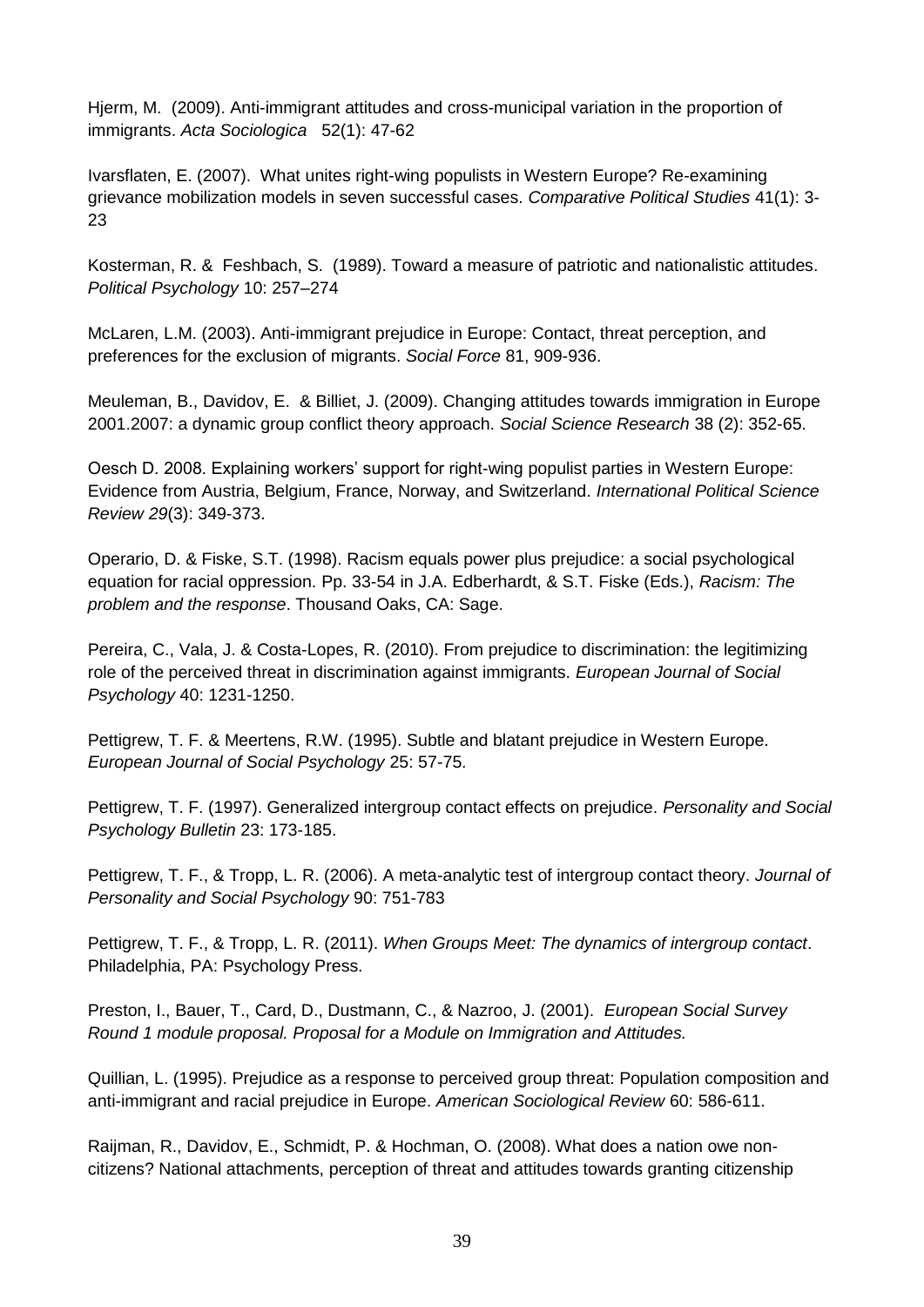rights in a comparative perspective. *International Journal of Comparative Sociology* 49(2-3): 195- 220

Riek, B. M., Mania, E.W. & Gaertner, S.L. (2006). Intergroup threat and outgroup attitudes: a metaanalytic review. *Personality and Social Psychology Review* 10(4): 336-353.

Runciman, W.G. (1966). *Relative Deprivation and Social Justice*. London, UK: Routledge and Kegan Paul

[Rydgren J. \(2008\). Immigration sceptics, xenophobes or racists? Radical right-wing voting in six](http://ess.nsd.uib.no/bibliography/details/publication/519)  West European countries. *[European Journal of Political Research](http://ess.nsd.uib.no/bibliography/details/publication/519)* 47(6): 737-765

Sarrasin, O., Green, E.G.T., Fasel, N., Christ, O., Staerklé, C., & Clémence, A. (2012). Opposition to anti-racism laws across Swiss municipalities: a multilevel analysis. *Political Psychology* 33 (5): 659-681.

Scheepers, P., Gijsberts, M. & Coenders, M. (2002). Ethnic exclusion in European countries: public opposition to civil rights for legal migrants as a response to perceived ethnic threat. *European Sociological Review* 18: 17-34.

Schlueter, E. & Wagner, U. (2008). Regional differences matter: examining the dual influence of the regional size of the immigrant population on derogation of immigrants in Europe. *International Journal of Comparative Sociology* 49 (2-3):153-173.

Schmidt, P., Winkelnkemper, P., Schlüter, E. & Wolf, C. (2006). Welche Erklärung für Fremdenfeindlichkeit: relative Deprivation oder Autoritarismus? [Which explanation for negative attitudes toward foreigners: relative deprivation or authoritarianism?] Pp. 215-224 in A. Grasse, C. Ludwig and B. Dietz (Eds.): *Soziale Gerechtigkeit [Social justice]*, Wiesbaden : VS, Verlag für Sozialwissenschaften

Schneider, S. L. (2008). Anti-immigrant attitudes in Europe: out-group size and perceived ethnic threat. *European Sociological Review* 24 (1):53-67.

Sears, D. O. & Funk, C.L. (1990), Self-interest in Americans' political opinions. Pp. 147-170 in J. J. Mansbridge (Ed.), *Beyond Self-Interest*. Chicago: University of Chicago Press.

Sears, D. O., & Henry, P.J. (2003). The origins of symbolic racism. *Journal of Personality and Social Psychology* 85 (2):259-275.

Semyonov, M., Raijman, R., Yom Tov, A. & Schmidt, P. (2004). Population size, perceived threat, and exclusion: a multiple-indicators analysis of attitudes toward foreigners in Germany. *Social Science Research* 33: 681-701.

Semyonov, M. & Glickman, A.. (2009). Ethnic residential segregation, social contacts, and antiminority attitudes in European societies. *European Sociological Review* 25: 693–708.

Sidanius, J. & Pratto, F. (1999). *Social Dominance*. Cambridge: Cambridge University Press.

Sides, J. & Citrin, J. (2007). European opinion about immigration: the role of identities, interests, and information. *British Journal of Political Science* 37:477-504.